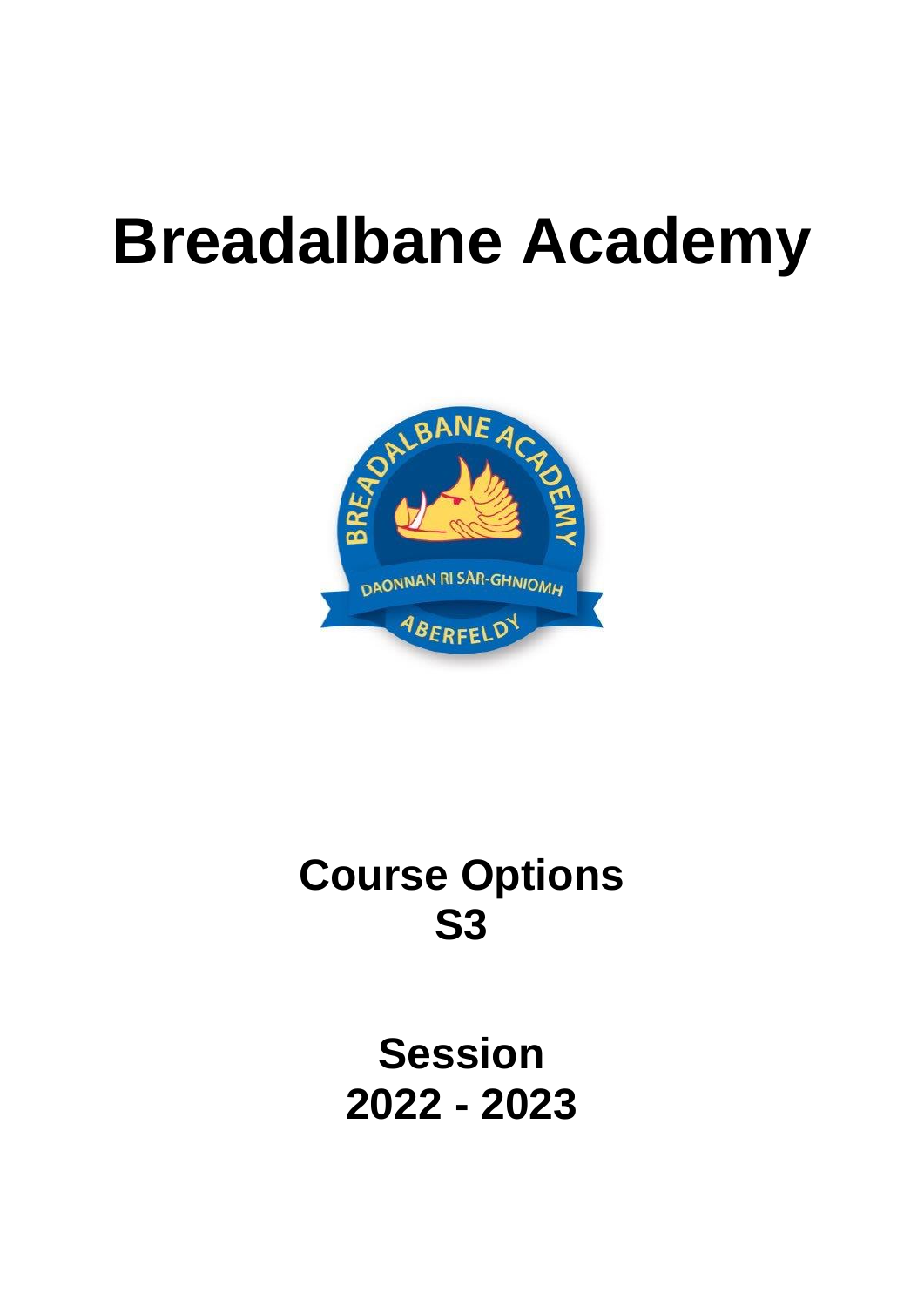# **Contents**

| <b>Introduction</b>                                           | Page 2                                                                                                                                      | Helping our young people make appropriate choices                                                                                                                                                                                                                                                        |  |
|---------------------------------------------------------------|---------------------------------------------------------------------------------------------------------------------------------------------|----------------------------------------------------------------------------------------------------------------------------------------------------------------------------------------------------------------------------------------------------------------------------------------------------------|--|
|                                                               | Page 3                                                                                                                                      | The S3 Curriculum                                                                                                                                                                                                                                                                                        |  |
|                                                               | Page 4                                                                                                                                      | Career Pathways and My World of Work                                                                                                                                                                                                                                                                     |  |
|                                                               | Page 5                                                                                                                                      | The S3 Option Choice Form                                                                                                                                                                                                                                                                                |  |
|                                                               |                                                                                                                                             | <b>Core Course Information</b>                                                                                                                                                                                                                                                                           |  |
| <b>CORE English</b>                                           | Page 6                                                                                                                                      | English                                                                                                                                                                                                                                                                                                  |  |
| <b>CORE Maths</b>                                             | Page 7                                                                                                                                      | <b>Mathematics</b>                                                                                                                                                                                                                                                                                       |  |
| <b>CORE Science</b>                                           | Page 8<br>Page 9<br>Page 10                                                                                                                 | <b>Biology</b><br>Physics<br>Chemistry                                                                                                                                                                                                                                                                   |  |
| <b>CORE Social Subjects</b>                                   | Page 11<br>Page 12<br>Page 13<br>Page 14                                                                                                    | History<br>Geography<br><b>Modern Studies</b><br><b>Rural Skills</b>                                                                                                                                                                                                                                     |  |
| <b>CORE Expressive Arts</b>                                   | Page 15<br>Page 16<br>Page 17<br>Page 18<br>Page 19                                                                                         | Art & Design<br>Drama performance<br>Music Performance<br>Music Technology<br>Physical Education - Performance Enhancement                                                                                                                                                                               |  |
| <b>CORE Technologies</b>                                      | Page 20<br>Page 21<br>Page 22<br>Page 23<br>Page 24<br>Page 25                                                                              | <b>Computing Science</b><br>Design & Manufacture<br><b>Engineering Science</b><br><b>Fashion &amp; Textiles</b><br>Food, Health and Practical Cookery<br><b>Graphic Communication</b>                                                                                                                    |  |
| <b>CORE Languages</b>                                         | Page 26<br>Page 27<br>Page 28<br>Page 29                                                                                                    | French<br>Gaelic Learners<br>German<br>Spanish                                                                                                                                                                                                                                                           |  |
|                                                               |                                                                                                                                             | <b>Achievement Masterclass Information</b>                                                                                                                                                                                                                                                               |  |
| <b>Non-Core</b><br><b>Achievement</b><br><b>Masterclasses</b> | Page 30<br>Page 31<br>Page 32<br>Page 33<br>Page 34<br>Page 35<br>Page 36<br>Page 37<br>Page 38<br>Page 39<br>Page 40<br>Page 41<br>Page 42 | Archaeology<br>Bakery<br><b>Creative Print Making</b><br><b>Creative Writing</b><br>Digital technologies<br>Energy for the Future<br>Forensics<br>German for Work Purposes<br>Hairdressing<br>Musical Theatre and Stage Production Skills<br>Photography<br>Spanish for Work Purposes<br>Sport Education |  |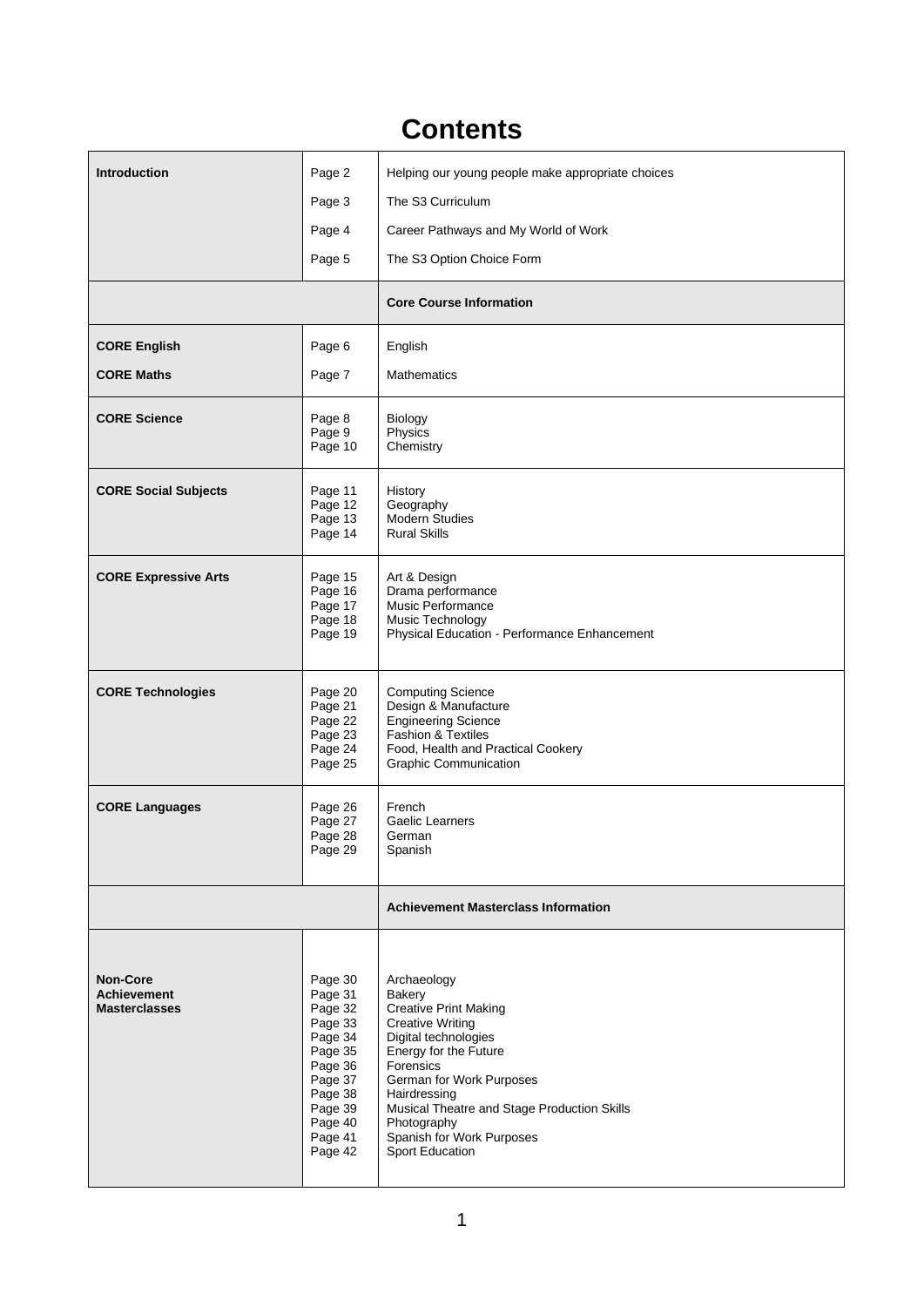# **HELPING OUR YOUNG PEOPLE MAKE APPROPRIATE CHOICES**

Your child is in S2 at school and will soon have the opportunity to personalise and choose their curriculum as they progress into S3 and then enter the 'Senior Phase' of their education.

Although we ensure that all young people continue to follow a broad general education and experience progression in their learning in all of the broad curricular areas, e.g. sciences, technologies, expressive arts, there is a narrowing of the number of discrete subjects that young people study as they move into S3. As a result, the subject areas your child continues with next year may determine what opportunities are open to them later in life. Therefore, it is crucial that they take time to consider the different options carefully so that they can make choices that are right for them. You can play an important part in supporting them as they come to a decision.

Even if your child thinks they will leave school at 16, they will need to learn new skills and acquire knowledge throughout their working life. Alternatively, your child may already have decided that they want to go to university or college. Whatever they hope for the future, it is important that they make the right subject choices now so that they have the best possible opportunities later in life. This booklet will help you to make sense of the process, as it details:

- where to start things you and your child may want to think about
- compulsory and optional subjects
- practical limitations
- helping your child decide

Pupil Support teachers have a particularly important role to play in assisting individual pupils to make appropriate choices. Parents are welcome to contact their child's guidance teacher to discuss any aspect of the course choice process.

Our guidance teachers **Mr Davidson and Mrs Glover** will be overseeing the process and can be contacted at any time by emailing [breadalbane@pkc.gov.uk.](mailto:breadalbane@pkc.gov.uk)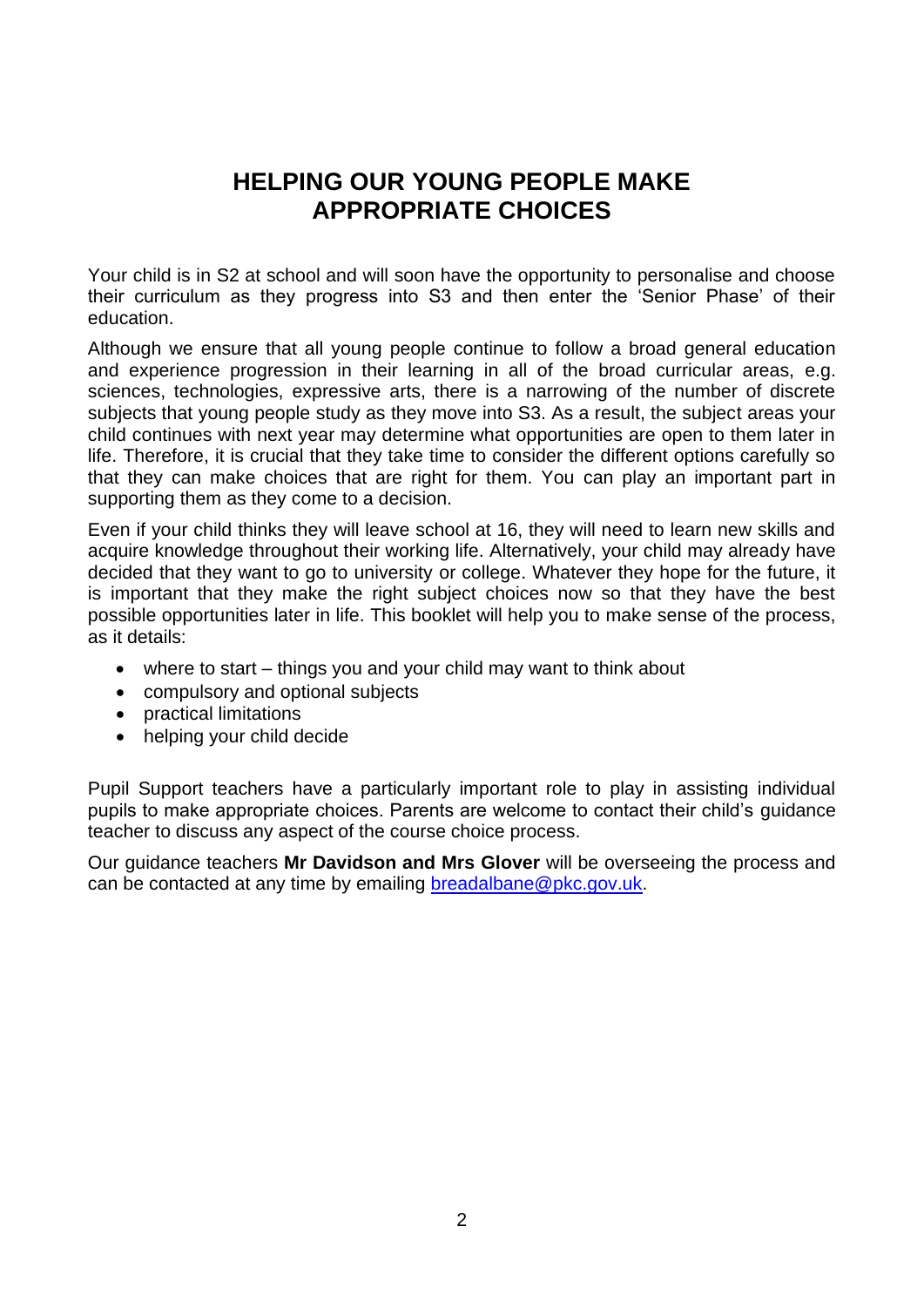# **THE S3 CURRICULUM**

All S3 pupils will continue to study English and Maths. They will then choose **one** subject from each of the following areas of study:

- Sciences
- Social Subjects
- Expressive Arts
- Technologies
- Languages

Pupils also have **three additional 'free choices'** where they may choose another three subjects from the curricular areas listed above. These are the subjects which pupils could continue with into S4 if they choose to progress that subject to **National Qualifications.**

In addition to their ten subjects, all pupils study a **"core curriculum"** which includes Social Education, Religious & Moral Education and Physical Education. To broaden our curriculum and to further develop skills for learning, life and work, pupils are asked to select two **Achievement Masterclasses**. Each masterclass will run for 1 period per week. An outline of course content, aims, objectives and levels of study are contained in this booklet.

Throughout January, support staff will lead activities in Social Education to help pupils' understanding of their options and choices. When course choice forms are completed, care will be taken to ensure:

- each pupil has breadth and balance in the curriculum
- pupils study subjects which provide progress from their current level of attainment
- pupils' career aspirations, interests and preferences are fully considered

During S3, pupils will be working towards Fourth Level Outcomes in their chosen subjects and preparing for entry into their 'Senior Phase' of S4 where they will embark upon their first set of National Qualifications.

During S3 and S4 decisions will be made, based on attainment levels, progress and school tracking data, as to which level pupils will be presented for their qualifications at the end of S4. The levels of presentation are as follows:

- National 3 SCQF level 3
- National 4 SCQF level 4
- National 5 SCQF level 5

The school will endeavour to ensure that all courses offered will run. However, this cannot be guaranteed; some changes may have to take place depending on the number of pupils opting for various courses and/or staff availability. Whilst this is unusual, it is nevertheless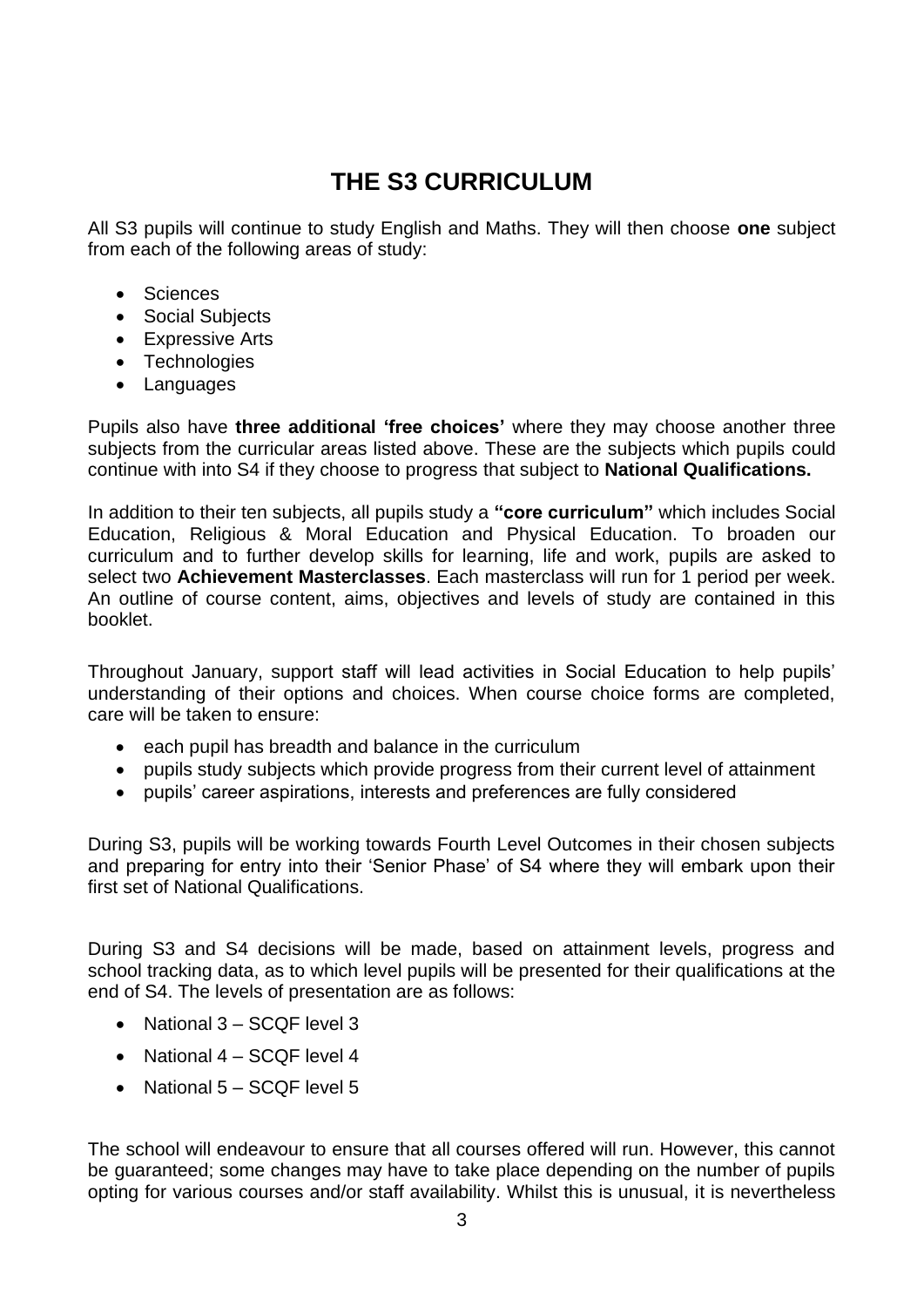a possibility of which pupils and parents/carers should be aware. If a change is necessary, then parents will be informed at the earliest opportunity and pupils will be helped by their guidance teachers to choose an alternative course. This is more likely to occur with the **Achievement Masterclasses**. The optional masterclasses selected to run will be based on pupil uptake.

## **CAREER PATHWAYS AND MY WORLD OF WORK (**[My World of Work |\)](https://www.myworldofwork.co.uk/)

We encourage all pupils to understand the link between what they study in the classroom and the world of work. The career posters below are there to help you be more aware of potential career pathways through subject study (click on the subject name to find about more about potential careers).

| <b>Administration   Art &amp; Design</b><br><b>&amp; IT</b> |                                      | <b>Biology</b>                                    | <b>Chemistry</b>                | <b>Computing</b><br><b>Science</b>      |
|-------------------------------------------------------------|--------------------------------------|---------------------------------------------------|---------------------------------|-----------------------------------------|
| <b>Design</b><br><b>Manufacture</b>                         | <b>Engineering</b><br><b>Science</b> | <b>Fashion</b><br><b>Textiles</b>                 | Geography                       | <b>Graphic</b><br><b>Communications</b> |
| <b>History</b>                                              | <b>Mathematics</b>                   | <b>Modern</b><br><b>Languages</b>                 | <b>Modern</b><br><b>Studies</b> | <b>Music</b>                            |
| <b>Physical</b><br><b>Education</b>                         | <b>Physics</b>                       | <b>Religious,</b><br><b>Philosophical Studies</b> | <b>Moral</b>                    | <b>Science</b>                          |

#### **How to make your school option choices - the key things you need to think about when making your option choices:**

#### **How do you like to learn?**

Everybody learns in their own way. Knowing how you learn best can help you figure out what subjects to choose. For example, if you enjoy learning through listening and speaking, you may be suited to learning languages.

#### **Where can certain subjects take you?**

Your option choices can affect the jobs open to you in the future. You need to have studied certain subjects to apply for some courses or jobs. You can find out more about where your subjects can take you with the MWOW Option [Choices tool.](https://www.myworldofwork.co.uk/my-career-options/choosing-my-subjects) Use the tool to explore job profiles, industries and Modern Apprenticeships.

#### **What subjects do you enjoy?**

Doing what you love can make you more likely to do well. If you are interested in something, learning more about it can be fun.

#### **What subjects are you good at?**

You are more likely to enjoy subjects that you do well in. But you don't only have to pick subjects you are good at — you should also think about subjects you have never done before.

#### **What do other people think?**

Talk to people you trust, such as family members or friends, about where they think your strengths lie. Your choices have to be the right ones for you.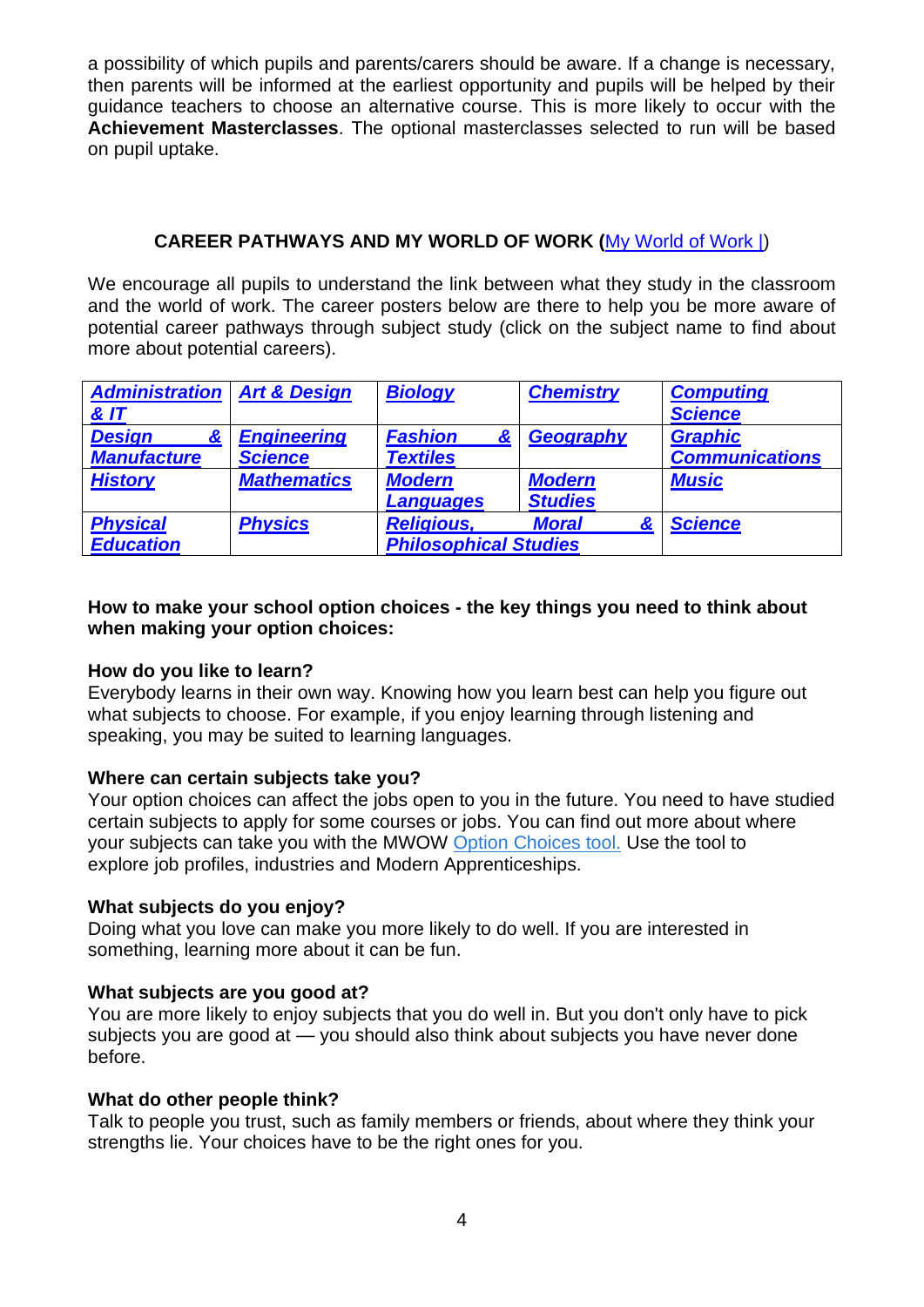# **THE S3 OPTION CHOICE FORM**

| 1. Core<br><b>Science</b> | 2. Core<br><b>Social</b><br><b>Subjects</b> | 3. Core<br><b>Expressive</b><br><b>Arts</b>                                                                      | 4. Core<br><b>Technologies</b>                                                                                              | 5. Core<br><b>Languages</b> | Core<br><b>Free</b><br><b>Choices</b>                                               | Non-Core<br>Achievement<br><b>Masterclasses</b><br>Select 2 plus 2<br>reserves                                                                                                                                                                                                                                |
|---------------------------|---------------------------------------------|------------------------------------------------------------------------------------------------------------------|-----------------------------------------------------------------------------------------------------------------------------|-----------------------------|-------------------------------------------------------------------------------------|---------------------------------------------------------------------------------------------------------------------------------------------------------------------------------------------------------------------------------------------------------------------------------------------------------------|
| <b>Biology</b>            | <b>History</b>                              | Art & Design                                                                                                     | Computing<br>Science                                                                                                        | French                      | Choose<br>three<br>other                                                            | Archaeology<br>Creative                                                                                                                                                                                                                                                                                       |
| Chemistry                 | Geography                                   | Drama<br>Performance                                                                                             | Design &<br>Manufacture                                                                                                     | Gaelic<br>Learners          | Core<br>Subjects<br>from                                                            | Printmaking<br><b>Creative Writing</b><br>Digital                                                                                                                                                                                                                                                             |
| Physics                   | Modern<br><b>Studies</b>                    | <b>Music</b><br>Performing<br><b>Music</b><br>Technology<br>Physical<br>Education-<br>Performance<br>Enhancement | Engineering<br>Science<br>Fashion &<br><b>Textiles</b><br>Food Health &<br>Practical<br>Cookery<br>Graphic<br>Communication |                             | columns<br>$1 - 5$<br>or<br>Spanish<br>German<br>Rural<br><b>Skills</b><br>plus two | technologies<br>Energy for the<br><b>Future</b><br>Food and<br><b>Enterprise Skills</b><br>Forensics<br>German for<br><b>Work Purposes</b><br>Hairdressing<br><b>Musical Theatre</b><br>and Stage<br><b>Production Skills</b><br>Photography<br>Spanish for<br><b>Work Purposes</b><br><b>Sport Education</b> |
|                           |                                             |                                                                                                                  |                                                                                                                             |                             | reserves                                                                            |                                                                                                                                                                                                                                                                                                               |
| 1.                        | $\mathbf{1}$ .                              | 1.                                                                                                               | $\mathbf{1}$ .                                                                                                              | 1.                          | 1.<br>2.<br>3.<br>$\overline{4}$ .<br>5.                                            | 1.<br>2.<br>$\overline{3}$ .<br>4                                                                                                                                                                                                                                                                             |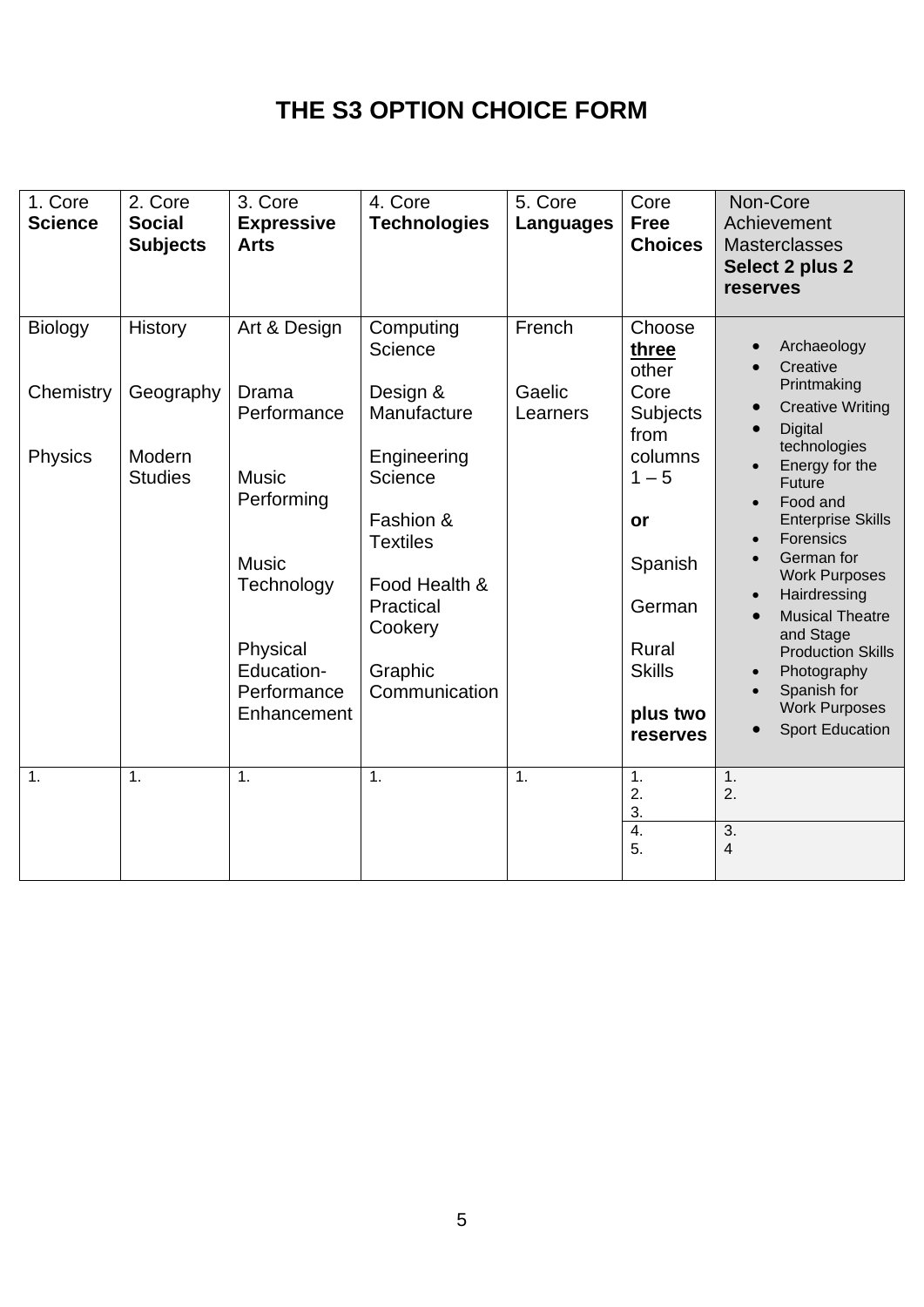# **COURSE: English**

# **Introductory Statement**

We aim to not only prepare young people for the challenges of the senior phase of their education in English but also to equip them with skills and confidence which they will be able to use throughout their lives.

#### **Aims & Objectives**

We aim to cover all relevant CfE experiences and outcomes at level 4 by the end of S3. There should be a growing level of pupil input, choice and engagement throughout S3 ensuring that each pupil gains the experience most relevant to them.

# **Course Content**

# **Writing**

Pupils will develop their writing skills across the main modes- functional, personal and creative. Opportunities will be available to write in different genres and use ICT to develop their skills

# **Reading**

Pupils will develop their critical reading skills; close reading skills and read for pleasure from a variety of written, electronic and audio-visual texts. There will be an element of pupil choice.

# **Talk**

Pupils will develop their presentation and discussion skills individually and in groups.

# **Listening/Watching**

Pupils will develop their critical listening and watching skills

## **Skills Developed**

Pupils will develop their reading, writing, talking and listening skills building on the work done in S1 and S2 and in Primary School prior to this. Pupils will work independently and co-operatively in groups using a variety of resources and exercising an element of personal choice in their learning.

## **Assessment**

Pupil work will be continually assessed in a variety of ways and feedback on progress will be shared throughout S3 and S4.

Continuous assessment of classwork and unit test scores will be used by teachers to ensure pupils are embarking upon the correct level as they enter the Senior Phase in S4. At the end of S4, pupils will be involved in formal SQA assessments which may involve exams, project work, or a combination of both, depending upon the subject and level of study.

# **Progression Routes**

Pupils will progress from Fourth Level outcomes into Access 3, National 4, or National 5 depending upon progress made throughout S3. They will then be formally presented at this level at the end of S4. Pupils may return to school into S5 and S6 where they can progress to Higher and Advanced Higher qualifications.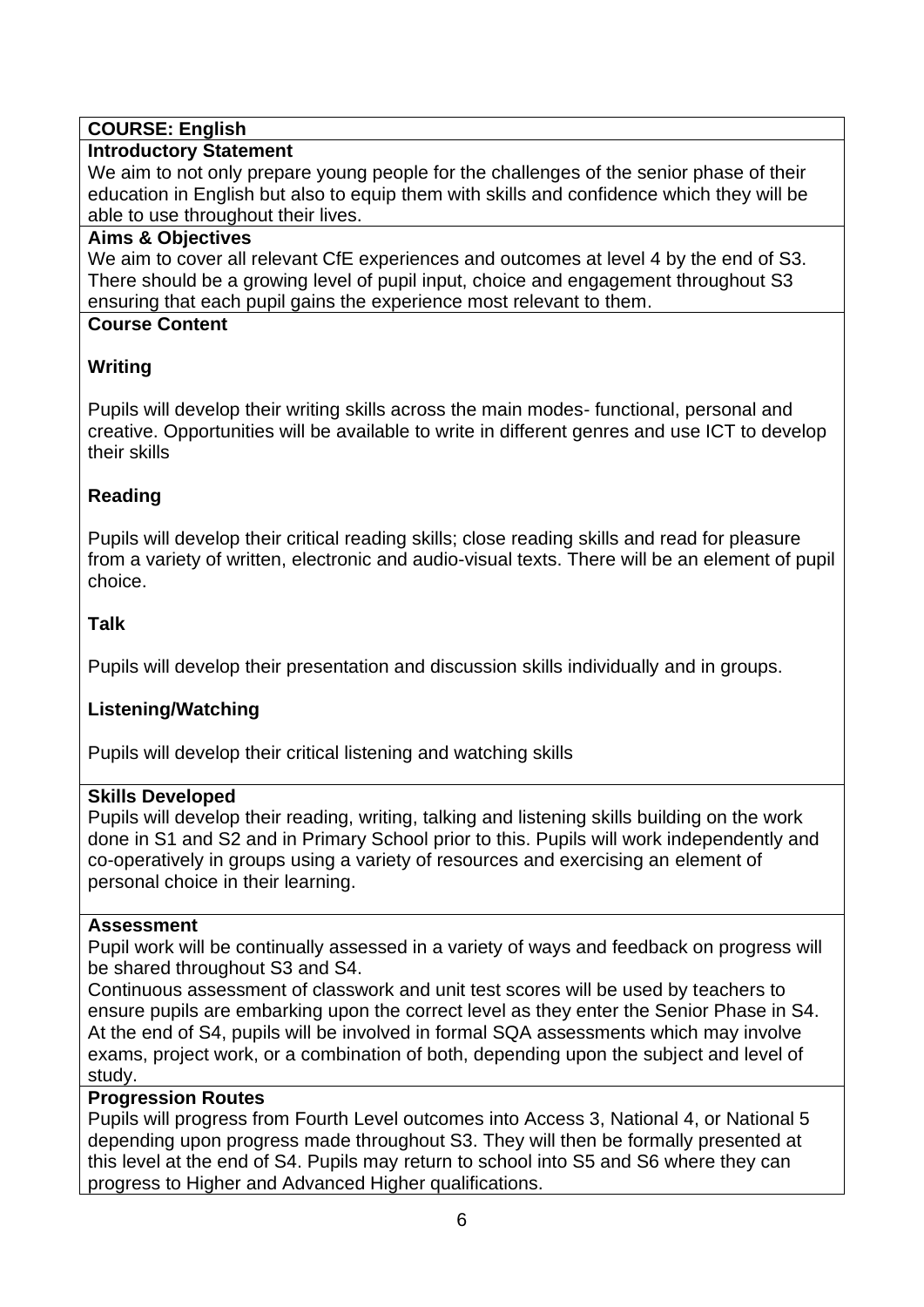# **COURSE: Mathematics**

# **Introductory Statement**

All pupils will continue their study of mathematics in S3. Courses are based on the experiences and outcomes of Curriculum for Excellence at  $3<sup>rd</sup>$  and  $4<sup>th</sup>$  levels and lay the foundation for further study in S4.

# **Aims & Objectives**

The study of maths enables pupils to:

- develop an understanding of mathematical concepts in context
- study more abstract concepts and develop new kinds of thinking
- understand how mathematics is applied in the world around us
- develop numeracy skills for life and work
- develop financial awareness
- interpret numerical information to enable informed decision making
- develop problem solving skills.

# **Course Content**

Mathematics courses are divided into three broad areas of study:

Number, Money and Measure includes working with whole numbers, decimals, fractions and percentages. We study negative numbers, multiples, factors, powers and roots. This section includes skills in personal finance, managing time and measure length, area and volume. The relationship between speed, distance and time is explored. We cover a variety of algebra skills including solving equations, working with expressions and using formulae.

Shape, Position and Movement covers the properties of 2D and 3D shapes, Pythagoras and Trigonometry, co-ordinates, scale drawings and navigation.

Information Handling includes collecting, interpreting and displaying data, analysing data and drawing conclusions and understanding probability.

## **Skills Developed**

We aim to support pupils in their development of skills for life and work by:

- building confidence in numeracy
- improving problem solving skills and levels of logical thought
- supporting lifelong learning through encouraging the development of skills in independent study
- developing personal responsibility by raising awareness of personal finance issues
- developing skills in working together through collaborative tasks and social goals
- encouraging the appropriate use of ICT
- encouraging clear, correct verbal and written communication.

## **Assessment**

Pupil work will be continually assessed in a variety of ways and feedback on progress will be shared throughout S3 and S4.

Continuous assessment of classwork and unit test scores will be used by Teachers to ensure pupils are embarking upon the correct level as they enter the Senior Phase in S4. At the end of S4, pupils will be involved in formal SQA assessments external or internal exams, depending upon the subject and level of study.

## **Progression Routes**

Pupils will progress from third and fourth Level outcomes into National 3, National 4, or National 5 depending upon progress made throughout S3. They will then be formally presented at this level at the end of S4. Pupils may return to school into S5 and S6 where they can complete their National 5 course or progress to Higher and Advanced Higher qualifications.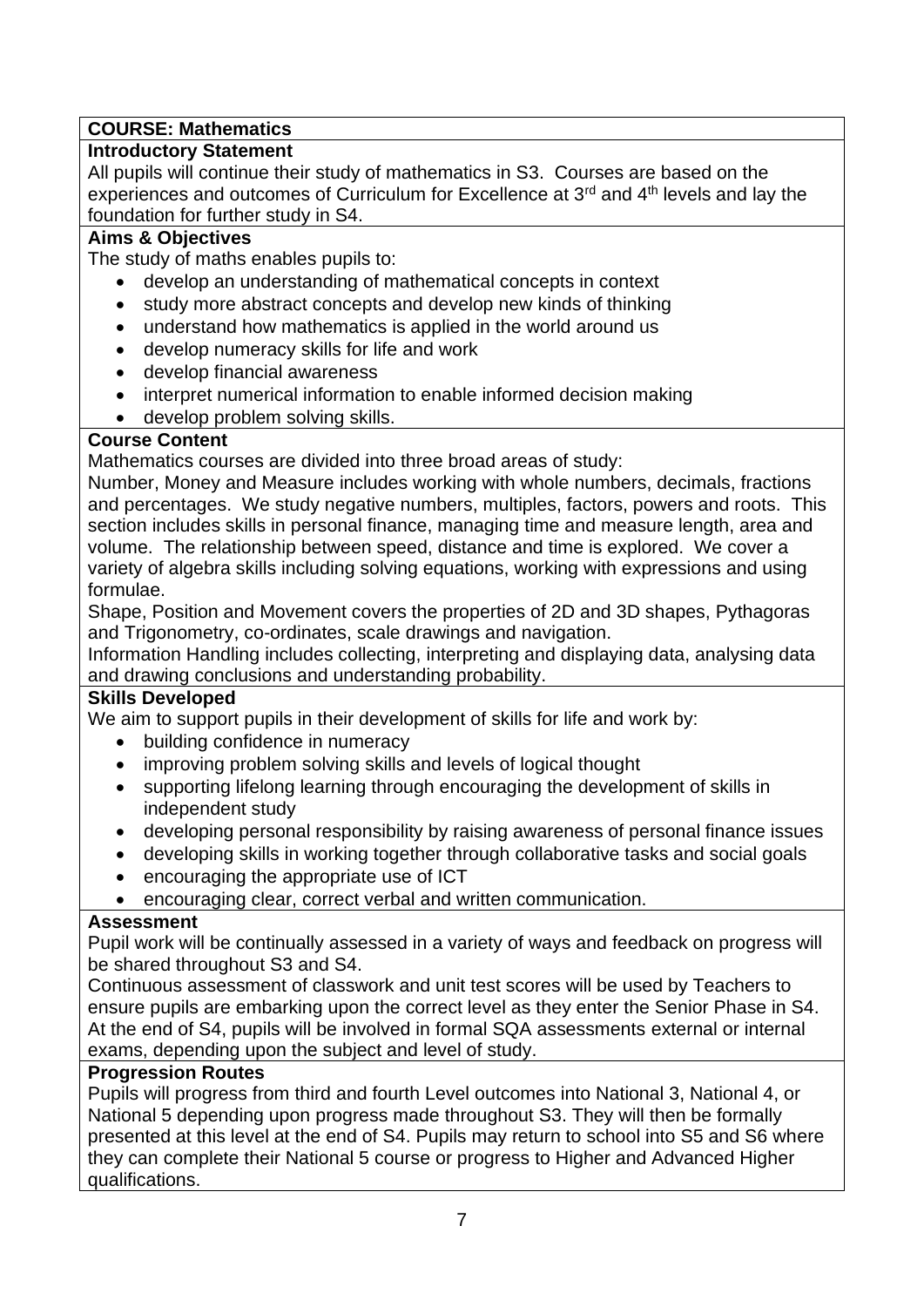# **COURSE: BIOLOGY**

# **Introductory Statement**

Biology affects everyone and aims to find solutions to many of the world's problems. Biology, the study of living organisms, plays a crucial role in our everyday existence and is an increasingly important subject in the modern world. Advances in technologies have made this varied subject more exciting and relevant than ever.

# **Aims & Objectives**

The course develops learners' curiosity, interest and enthusiasm for Biology in a range of contexts. It aims to develop scientific understanding of biological issues, with an emphasis on practical activities. The course aims to cover a broad and up-to-date selection of concepts and ideas relevant to the central position of life science within our society. It offers flexibility and personalisation by offering choices in the contexts studied.

# **Course Content**

The course covers relevant and contemporary areas of Biology, while allowing learners to develop an understanding of underlying themes. The main areas of study in S3 include:

- **Biodiversity and the distribution of life**
- **Energy in ecosystems**
- **Sampling techniques: measurement of abiotic and biotic factors**
- **Photosynthesis and food production (fertilisers, pesticides, GM crops)**
- **Adaptations: behavioural and physiological**
- **Mutation, natural selection and evolution of species**

The course also provides opportunities to use technology, equipment and materials safely in practical scientific activities. An experimental and investigative approach is used to develop knowledge and understanding of Biology concepts.

## **Skills Developed**

The key skills of scientific enquiry and investigation are integrated and developed throughout the course by investigating the applications of Biology in society. Learners develop skills for learning and for use in everyday life. The course develops scientific analytical thinking skills and problem solving skills in a Biology context.

The course offers a broad, versatile and adaptable skills set, which is valued in the work place and forms the basis for progress onto other Biology courses.

## **Assessment**

Pupil work will be continually assessed in a variety of ways and feedback on progress will be shared throughout S3. Continuous assessment of classwork and unit test scores will be used by teachers to ensure pupils are embarking upon the correct level as they enter the Senior Phase in S4. At the end of S4, pupils will be involved in formal SQA assessments which may involve exams, project work, or a combination of both, depending upon the subject and level of study.

## **Progression Routes**

Pupils will progress from Fourth Level outcomes into National 4 or National 5 depending upon progress made throughout S3. They will then be formally presented at this level at the end of S4. Pupils may return to school into S5 and S6 where they can progress to Higher and Advanced Higher qualifications.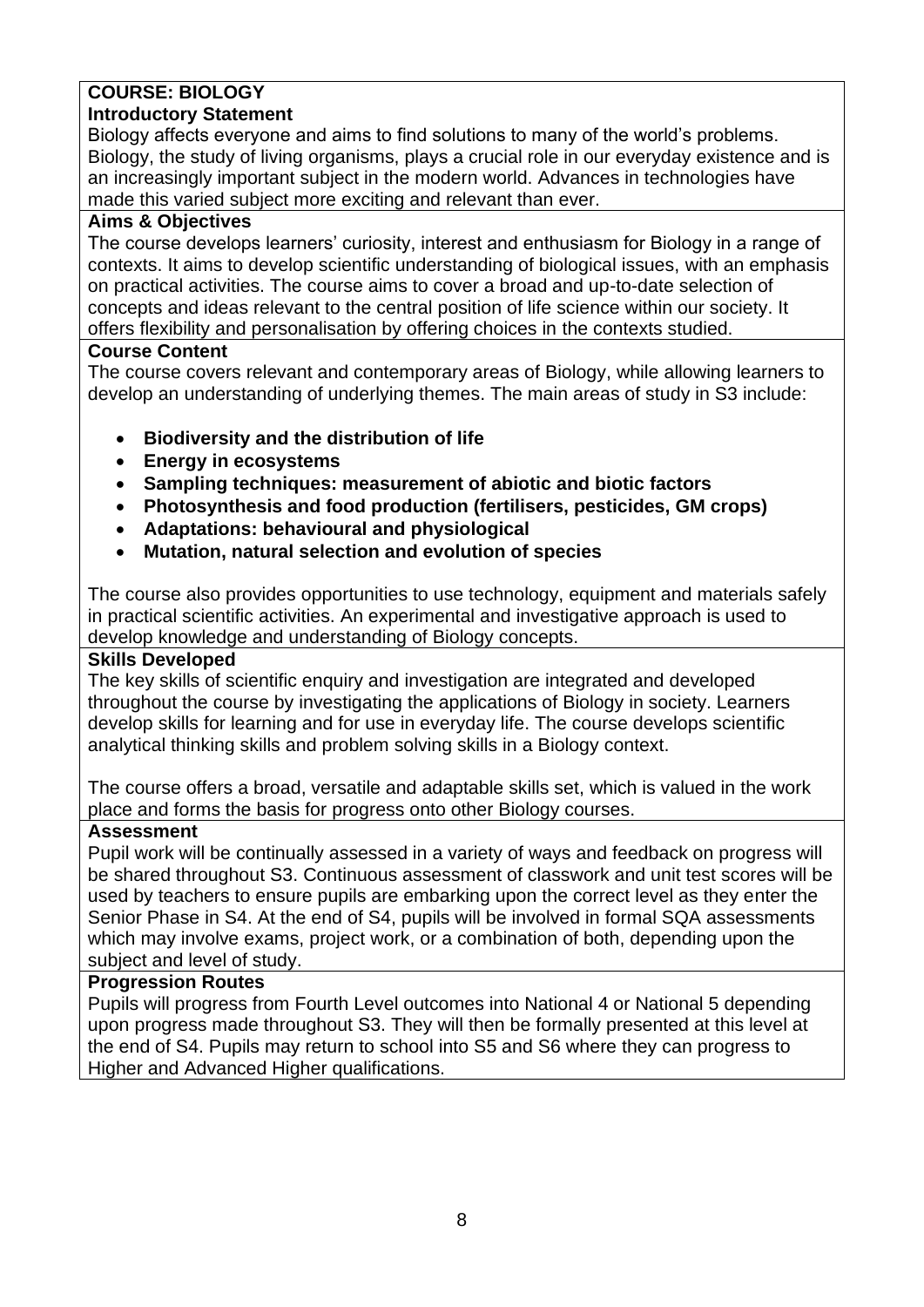# **COURSE: Physics**

#### **Introductory Statement**

Physics gives learners an insight into the underlying nature of our world and its place in the universe. From the sources of the power we use, to the exploration of space, Physics covers a range of applications of the relationships that have been discovered through experiment and calculation, including those used in modern technology.

#### **Aims & Objectives**

The course develops learners' curiosity, interest and enthusiasm for Physics in a range of contexts and enables learners to develop confidence in recognising and communicating ideas on scientific phenomena. The course develops the ability to solve problems and establish relationships in Physics by acquiring a broad knowledge base, practical skills and basic mathematical skills. It will enable learners to use Physics to interpret aspects of their everyday lives.

#### **Course Content**

The course covers a variety of contexts relevant to the role of Physics in scientific issues and relevant applications of Physics in society, namely:

- **Kinematics**: the physics of moving objects, including speed and acceleration.
- **Dynamics:** the forces of motion, including Newton's Laws of motion with links to the physics of flight.
- **Energy Conservation**: the concept of energy conservation applied to mechanical and heat energy systems with links to the dangers posed by space exploration.
- **Dynamic Universe**: the Physics of the universe, with a key focus on our solar system, the formation of stars and the formation of planets.
- **Space Exploration**: technologies required for space exploration including rockets and the telescope, with an additional focus on how space technologies have impacted our everyday life.

The course also provides opportunities to use technology, equipment and materials safely in practical scientific activities. An experimental and investigative approach is used to develop knowledge and understanding of Physics concepts.

#### **Skills Developed**

.

The key skills of scientific enquiry and investigation are integrated and developed throughout the course using practical techniques. The course develops scientific analytical thinking skills and problem solving skills in a Physics context and involves processing information accurately.

The course offers a broad, versatile and adaptable skills set, which is valued in the work place and forms the basis for progress onto other Physics courses.

#### **Assessment**

Pupil work will be continually assessed in a variety of ways and feedback on progress will be shared throughout S3. Continuous assessment of classwork and unit test scores will be used by Teachers to ensure pupils are embarking upon the correct level as they enter the Senior Phase in S4. At the end of S4, pupils will be involved in formal SQA assessments which may involve exams, project work, or a combination of both, depending upon the subject and level of study.

#### **Progression Routes**

Pupils will progress from Fourth Level outcomes into National 4 or National 5 depending upon progress made throughout S3. They will then be formally presented at this level at the end of S4. Pupils may return to school into S5 and S6 where they can progress to Higher and Advanced Higher qualifications.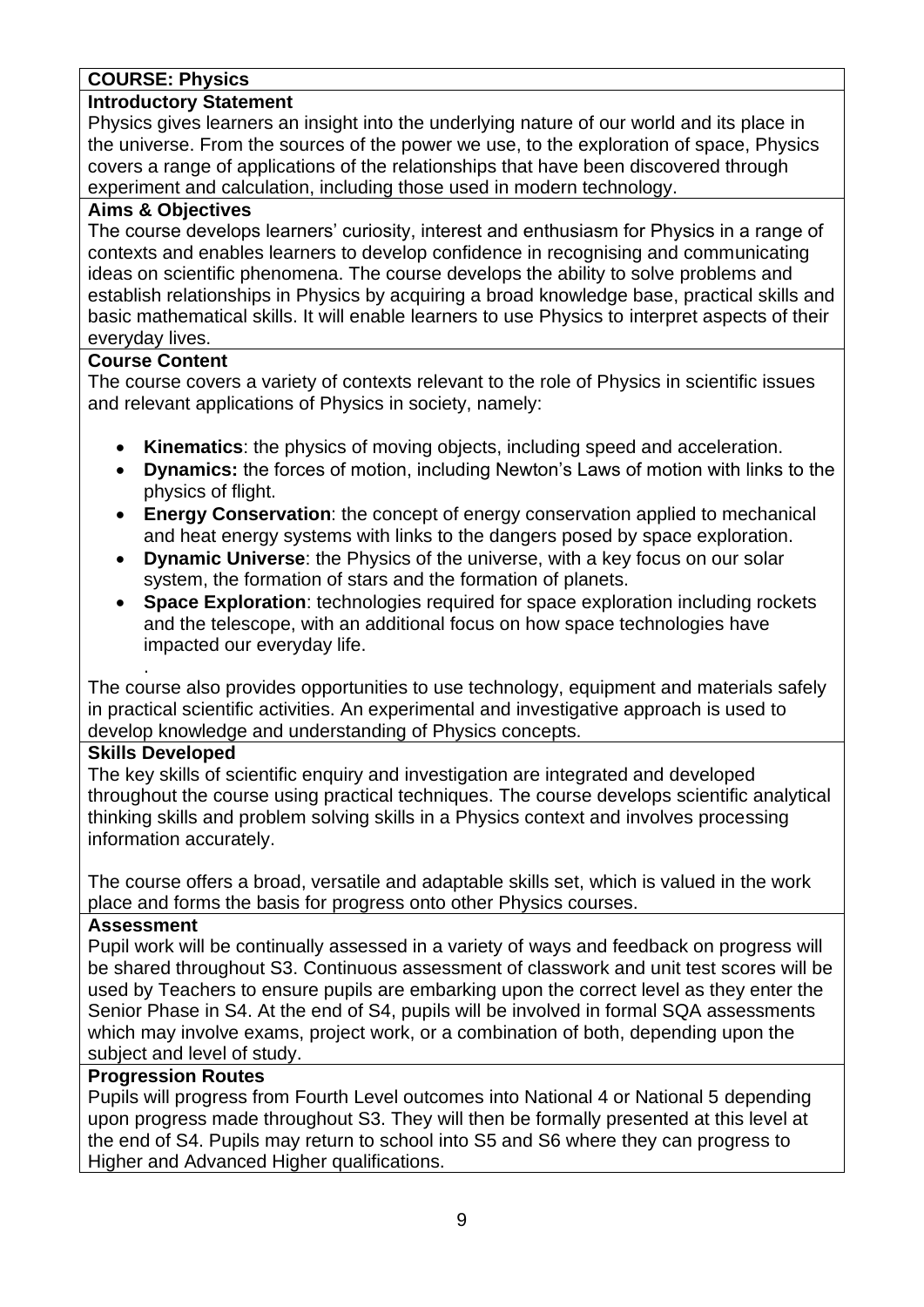## **COURSE: Chemistry**

#### **Introductory Statement**

Chemistry, the study of matter and its interactions, has contributed essential knowledge and understanding across all aspects of our lives. Chemistry explains the links between the subatomic particles and their forces and the macroscopic properties of the world. Chemistry research and development is essential in the introduction of new products.

#### **Aims & Objectives**

The course develops learners' curiosity, interest and enthusiasm for Chemistry in a range of contexts. The relevance of Chemistry is highlighted by the study of the applications of Chemistry in everyday life.

#### **Course Content**

The course covers a variety of contexts relevant to Chemistry's impact on society through learning about chemical structures and changes. The main concepts covered in S3 include:

- **Atomic structure and bonding,**
- **Chemical formulae and simple equations**
- **Physical properties of chemicals**
- **Rates of reactions**
- **Acids and alkalis**
- **Novel materials**

The course also provides opportunities to use technology, equipment and materials safely in practical scientific activities. An experimental and investigative approach is used to develop knowledge and understanding of Chemistry concepts.

#### **Skills Developed**

The key skills of scientific enquiry and investigation are integrated and developed throughout the course using practical techniques. The course develops scientific analytical thinking skills and problem solving skills in a Chemistry context.

The course offers a broad, versatile and adaptable skills set, which is valued in the work place and forms the basis for progress onto other Chemistry courses

#### **Assessment**

Pupil work will be continually assessed in a variety of ways and feedback on progress will be shared throughout S3. Continuous assessment of classwork and unit test scores will be used by teachers to ensure pupils are embarking upon the correct level as they enter the Senior Phase in S4. At the end of S4, pupils will be involved in formal SQA assessments which may involve exams, project work, or a combination of both, depending upon the subject and level of study.

#### **Progression Routes**

Pupils will progress from Fourth Level outcomes into National 4 or National 5 depending upon progress made throughout S3. They will then be formally presented at this level at the end of S4. Pupils may return to school into S5 and S6 where they can progress to Higher and Advanced Higher qualifications.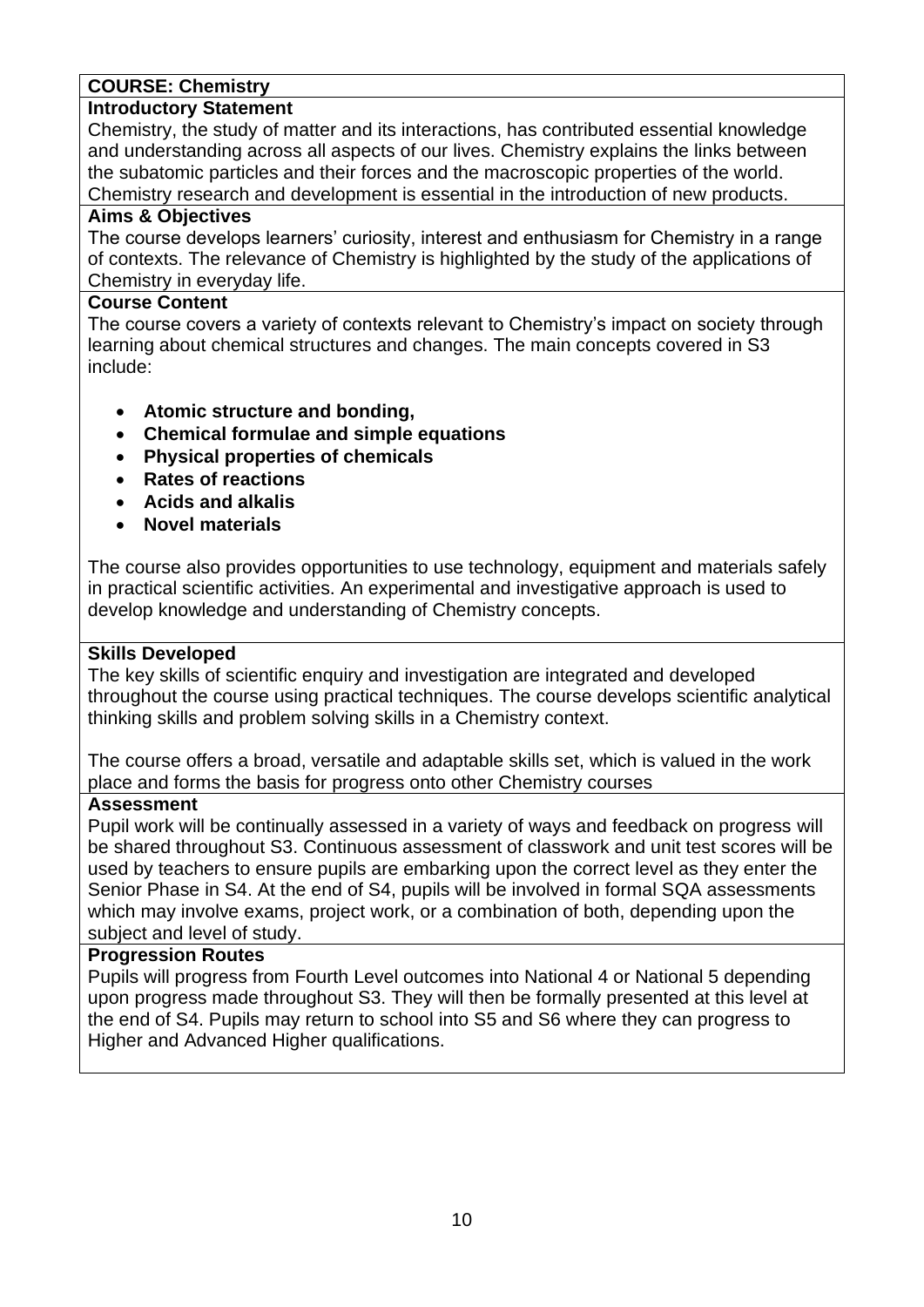# **COURSE: HISTORY**

#### **Introductory Statement**

In History, learners develop their understanding of the world by learning about other people and their values, in different times, places and circumstances.

## **Aims & Objectives**

This Course will encourage learners to develop important attitudes, including: an open mind and respect for the values, beliefs and cultures of others; openness to new thinking and ideas, and a sense of responsibility and global citizenship.

A sense of heritage and historical understanding will, in turn, assist them in functioning as effective contributors to society and responsible citizens within that society, as well as giving them more individual confidence in their learning and working lives.

# **Course Content: Changing Britain, 1760-1900**

Pupils will learn about the key factors which changed life in Great Britain to make the modern world in which we live today. The areas of study include:-

- Health and housing conditions, poor sanitation, cholera epidemics and how public health improved.
- The impact of technology working conditions in the textile mills and coal mines.
- Improvements in transport building the canals and railways and their economic and social impact.
- How Great Britain started to become a more democratic country campaigns to win the vote.

There will also be fieldwork visits. Pupils have in previous years visited the world famous mills and workers housing managed by Robert Owen at New Lanark and have also travelled to Wakefield, Yorkshire to experience working in the coal mines. This included an underground tour of the mine workings.

#### **Skills Developed**

The focus is on developing skills of analysis and evaluation and the acquisition of a basic factual understanding of the importance of historical events in the period of the Industrial Revolution.

#### **Assessment**

Continuous assessment of class work and homework. Pupils will practice a unit assessment to prepare them for National examination in S4.

#### **Progression Routes**

Pupils will progress from Fourth Level outcomes into National 5, or National 4 depending upon progress made throughout S3. They will then be formally presented at this level at the end of S4.

It is therefore essential that pupils intending to progress on to National 5 or National 4 History do this course.

Pupils may return to school into S5 and S6 where they can progress to Higher and Advanced Higher qualifications in History.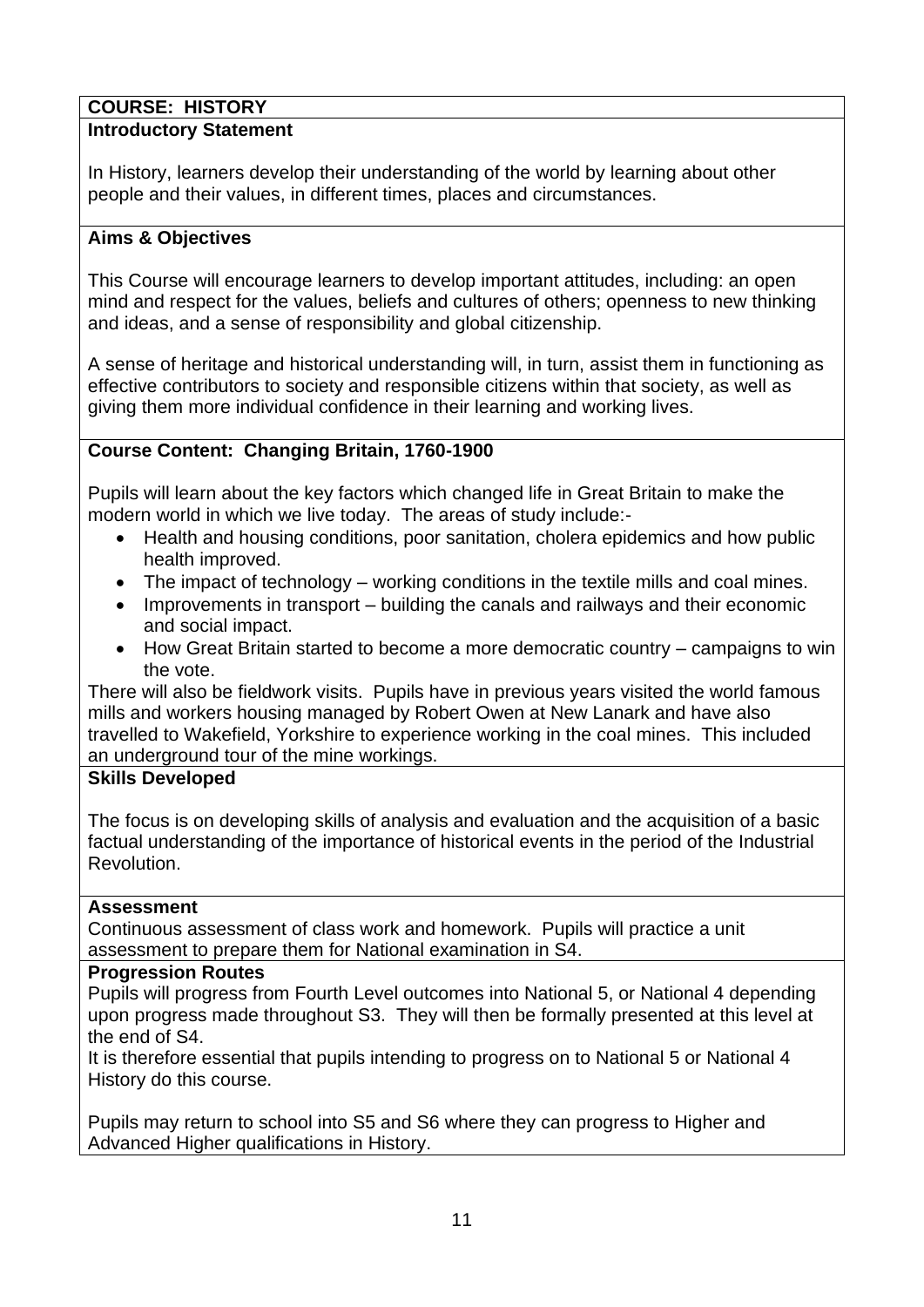# **COURSE: Geography**

# **Introductory Statement**

At a time when our surroundings are changing faster than ever before; when the gap between rich and poor continues to grow and environmental concerns are starting to be given the weight they deserve, there has never been a better time to study Geography.

#### **Aims & Objectives**

The aim of the course is to increase pupil's understanding of their world and show how people and the environment interact at local, national and international levels. This aimed as preparation for the N4/5 Geography course and consolidation of the skills introduced in S1 and S2.

#### **Course Content**

The three main themes which run through the syllabus are– the **physical environment**, the **human environment** and **global Issues**.

- (i) **The physical environment** means the study of landscapes. In S3 we will look specifically at the work of water and ice in shaping our landscape and the lives of those people who live and work in those environments.
- (ii) **The human environment** where we live, what we eat and how we generate an income are all key human activities. We will examine settlement, agriculture and industry during the course of the year.
- (iii) **Global Issues** will deal with topics such as population distribution on a world scale, living standards, international trade, international aid and global warming.

## **Skills Developed**

**Enquiry Skills –** seeking out evidence both from first–hand experience in the form of fieldwork and secondary sources such as maps, articles, reports and the internet **Analytical Skills –** the systematic study of the evidence gathered using appropriate

techniques of analysis, identifying patterns and comparison to a 'model'.

**Communication Skills –** the ability to convey information in oral, written and graphic form as appropriate, including the drawing and use of maps, graphs, the use of statistical data and ICT

**Evaluative Skills –** the ability to weigh up evidence and recognise inter-relationships, conflict and bias in formulating views.

#### **Assessment**

Pupil work will be continually assessed in a variety of ways with feedback on progress being shared throughout S3 and S4.

Continuous assessment of classwork and unit test scores will be used by Teachers to ensure pupils are making progress and embarking upon the correct level as they enter the Senior Phase in S4. At the end of S4, pupils will be involved in formal SQA assessments which will involve exams, project work, or a combination of both, depending upon the subject and level of study.

#### **Progression Routes**

Pupils will progress from the broad general education (S1/2/3) on to National 3, National 4 or 5 depending upon progress made throughout S3. They will then be formally presented at this level at the end of S4. Pupils may continue with the subject into S5 and S6 where they can progress to Higher and Advanced Higher qualifications. Beyond Breadalbane Geography can form the basis for a wide range of fields of study and employment.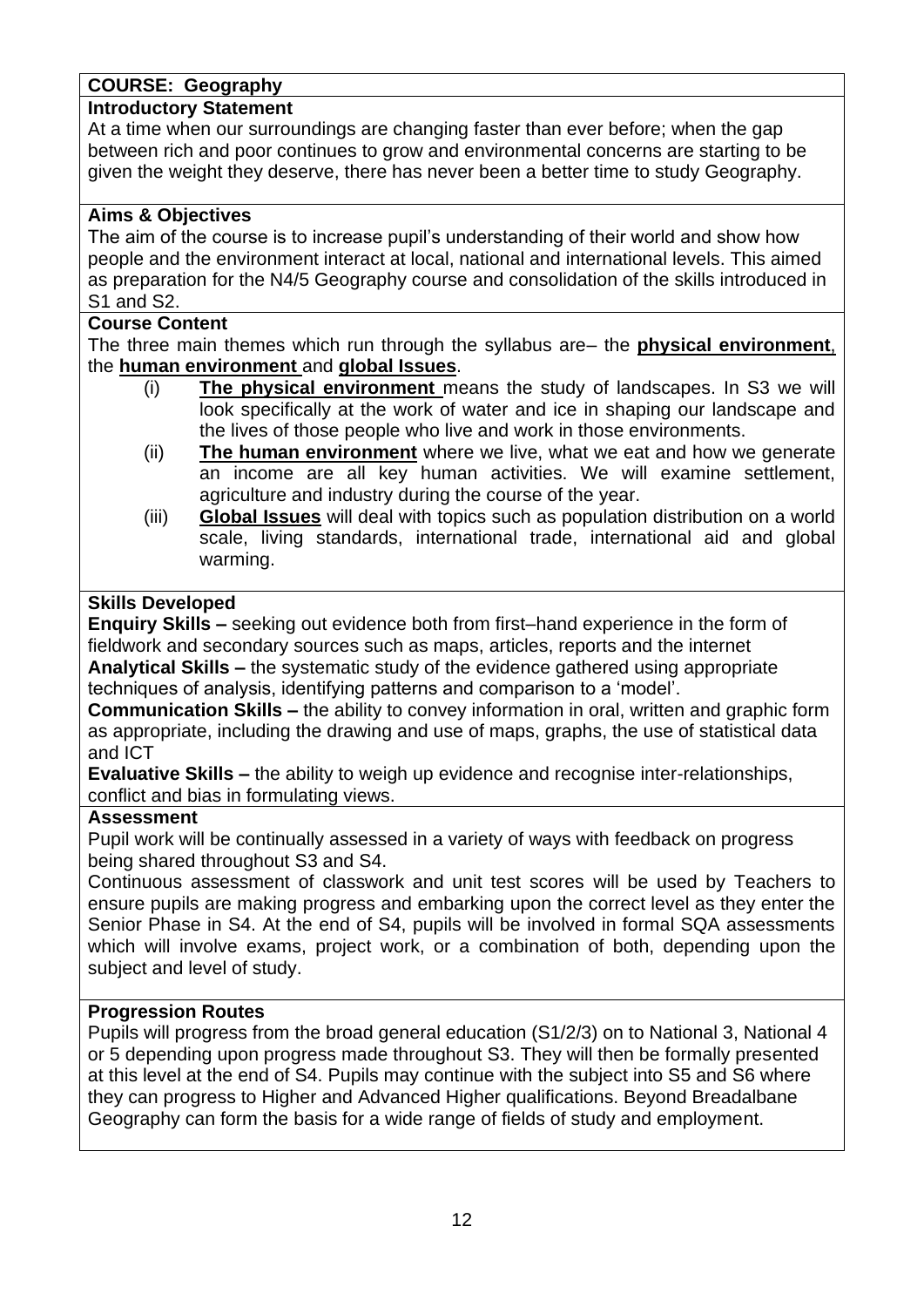# **COURSE: Modern Studies**

# **Introductory Statement**

It's an interesting time to get into Politics. The world around us is constantly shaped and changed by the decisions of the public and political institutions that govern our world. From local councils to national governments and the UN, Modern Studies gives pupils a chance to understand how it all works, or doesn't. How views are influenced by the media and how to investigate and make informed decisions for themselves. There's more to it than just Donald Trump

# **Aims & Objectives**

The aim of the course is to increase pupil's understanding of their world and show how people, institutions and global powers shape the world around us

## **Course Content**

In Modern Studies in third and fourth year the three main themes which run through the syllabus are – **Democracy in Scotland and the UK**, the **UK social issues** and **Global Issues**

- (i) **Democracy in the UK** We will examine the UK system of government, how we select our representatives and how our attitudes may or may not be shaped by environment and influences around us.
- (ii) **UK Social issues** We will examine the causes, impacts and solutions to Poverty in the UK.
- (iii) **Global Issues** We cannot ignore the USA. Decisions made in the "land of the free" reverberate around the world so it's only right that we take some time to examine the inner workings of 'arguably' the world's most powerful country. Politics, social issues and change in the USA will all be studied.

# **Skills Developed**

**Enquiry Skills –** seeking out evidence both from first–hand experience and secondary sources

**Analytical Skills –** the systematic study of evidence using appropriate techniques of analysis

**Communication Skills –** the ability to convey information in oral, written and graphic form as appropriate, including the drawing and use of maps, graphs and the use of statistical data

**Evaluative Skills –** the ability to weigh up evidence and recognise inter-relationships, conflict and bias in formulating views.

## **Assessment**

Pupil work will be continually assessed in a variety of ways and feedback on progress will be shared throughout S3 and S4. Continuous assessment of classwork and unit tests will be used by Teachers to ensure pupils are embarking upon the correct level as they enter the Senior Phase in S4. At the end of S4, pupils will be involved in formal SQA assessments which may involve exams, project work, or a combination of both, depending upon the subject and level of study.

## **Progression Routes**

Pupils will progress from the broad general education (s1/2/3) into National 3, National 4, or National 5 depending upon progress made throughout S3. They will then be formally presented at this level at the end of S4. Pupils may return to school into S5 and S6 where they can progress to Higher and maybe Advanced Higher qualifications.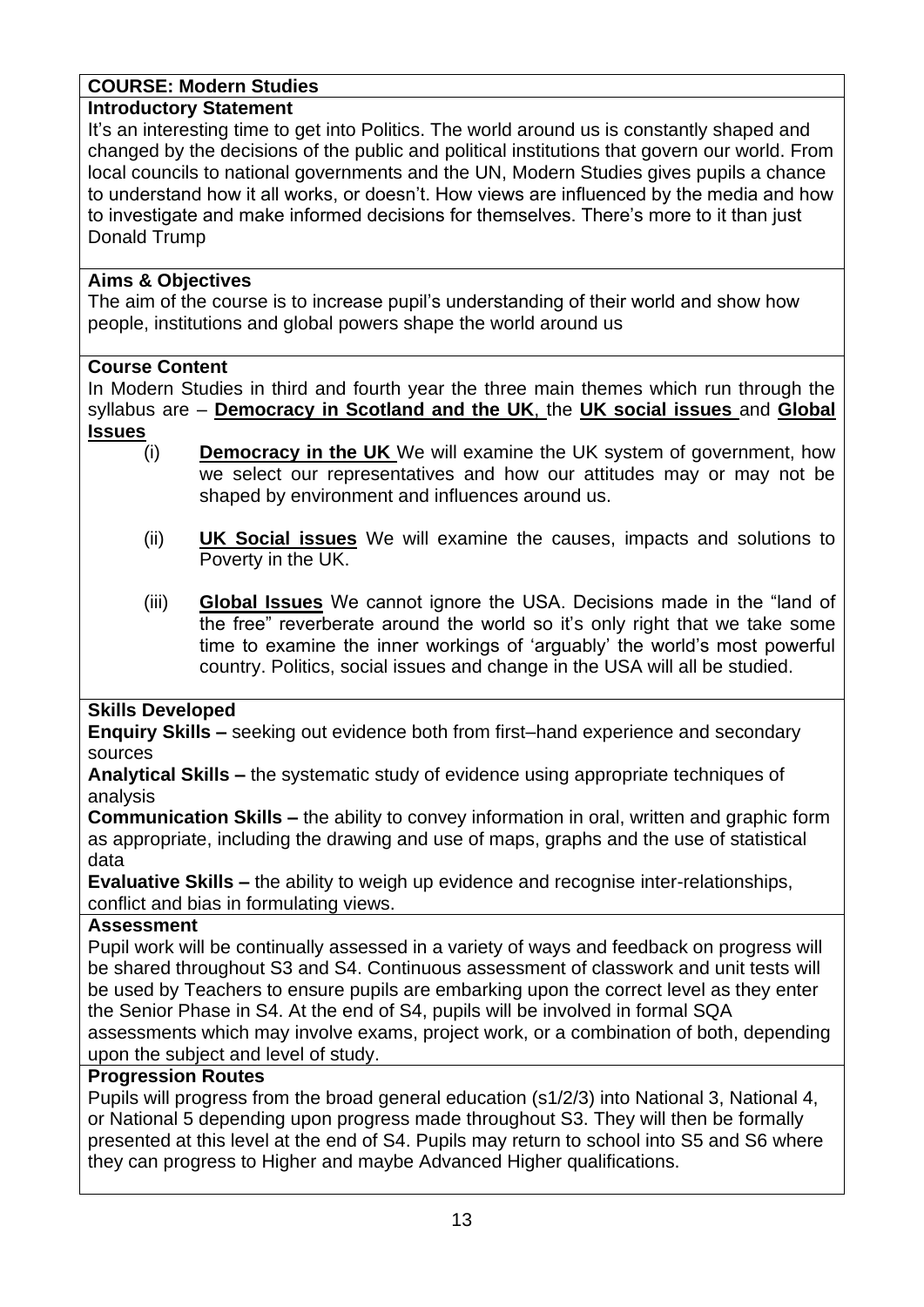# **Course: CORE RURAL SKILLS**

## **Introductory Statement**

In S3 Rural skills the learners will broaden and deepen their understanding of the rural industries sector in Scotland. Work undertaken by the pupils will also count towards units of the N4 course which will support them should they choose to advance in the subject in S4.

#### **Aims & Objectives**

This course will be delivered over 2 periods each week. The key aim of the course is to offer pupils the chance to investigate, engage with and participate in a range of activities that introduce them to Rural Industries in the local area and across Scotland. The course will offer pupils the chance to find out more about Agriculture, Gamekeeping and Forestry, all major employers in the local area. Through working with our local partners, we aim to offer the pupils practical experiences in each of these 'fields' of industry and tie these in with class-based investigations and Presentations. This course will prepare pupils for possible progression into N4 Rural skills in S4 and/ or the NPA Rural skills, both of which are offered in the school. This course would suit pupils with an existing interest in the outdoors, but it is also open to pupils who have little or no experience in the Rural sector.

#### **Course Content:**

The Year will be broken into three key topic headings

- Farming in Scotland
- Gamekeeping in Scotland
- Forestry in Scotland

In each of these units there will be a requirement for pupils to undertake individual or group-based investigations based on questions they have generated about the specific area we are looking at

In addition, we will aim to organise practical activities and visits that complement and support the work the pupils are undertaking in class.

Strong emphasis will be placed on pupils' ability to work as part of a team and demonstrate safe working practices

#### **Skills Developed**

The pupils will develop a wide range of skills over the course of the year, namely...

- Communications skills
- Presentation skills
- ICT skills
- **Teamwork**
- Resilience
- Many more

#### **Assessment**

In the form of Investigations, presentations, practical tasks, and the odd pop quiz.

#### **Progression Routes**

N4 Rural skills/ NPA Rural skills (depending on circumstances)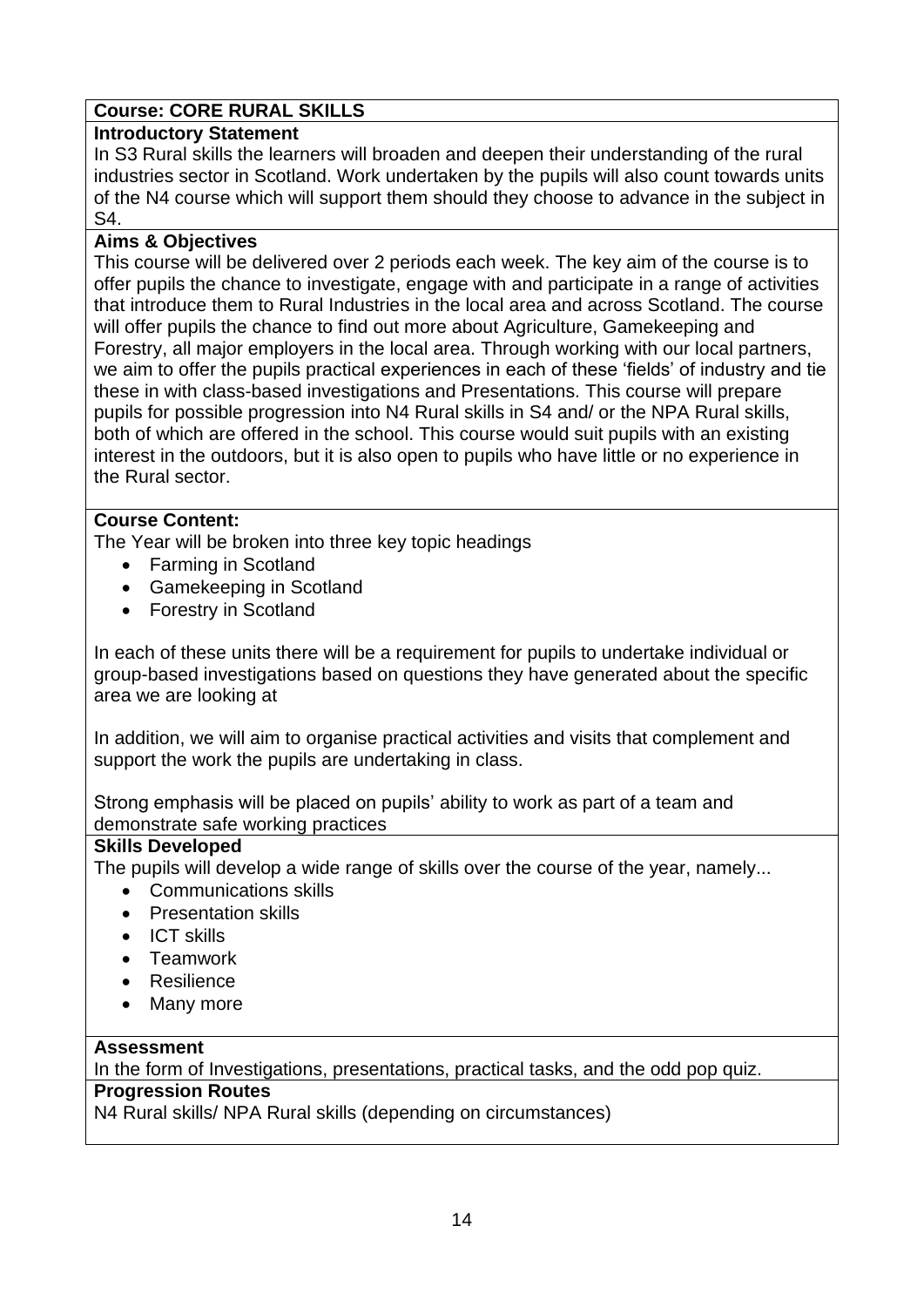# **COURSE: Art & Design**

#### **Introductory Statement**

The aim of the **S3 Art & Design** course is to provide opportunities to gain a deeper understanding of Expressive Art and Design. The course aims to push pupils creativity and challenge their preconceptions about Art and its place in the world. The course ensures that pupils will experience a range of media and techniques, developing skills and personalised ideas, looking at artists' and designers' work which will help inform and develop personal work and appreciation.

#### **Aims & Objectives**

Pupils will focus on improving their skills in drawing, visual research, communication, visualisation and design. They will work in sketchbooks with an emphasis on creativity, image making and materials handling that is important to their personal and skills development in art and design. Students will become familiar with vocabulary relating to art and design. Pupils will develop their creative thinking throughout the course giving them a fuller understanding of creative processes.

#### **Course Content**

The course is made up of three areas of study: Expressive, Design and Critical Studies which reinforce pupils practical work.

A range of learning and teaching approaches are used. There is an emphasis on both pupils and teacher led practical activities, with research, development and experimentation. Active learning is encouraged and lessons are pupil centred, incorporating regular review, self evaluation and individual and class tutorials.

#### **Skills Developed**

The skills developed by pupils will form the basis of the practical activities in preparation for National Qualifications. Assessment will be conducted at all stages of the process. Critiques of work will incorporate both peer and tutor assessment. Pupils will engage in a continual process of self-evaluation and assessment throughout the course. An end of unit summative assessment will help determine the predicted level of presentation for National Qualifications in S4.

#### **Assessment**

The course is assessed through regular opportunities for self evaluation and teacher led reviews. Summative and Formative Assessment will look at pupil progress and areas for individual improvement.

Pupils are expected to complete written assignments and practical tasks in line with class work. All pupils will be expected to maintain their sketchbooks.

#### **Progression Routes**

Progression to Access, National 4 or 5 and Higher courses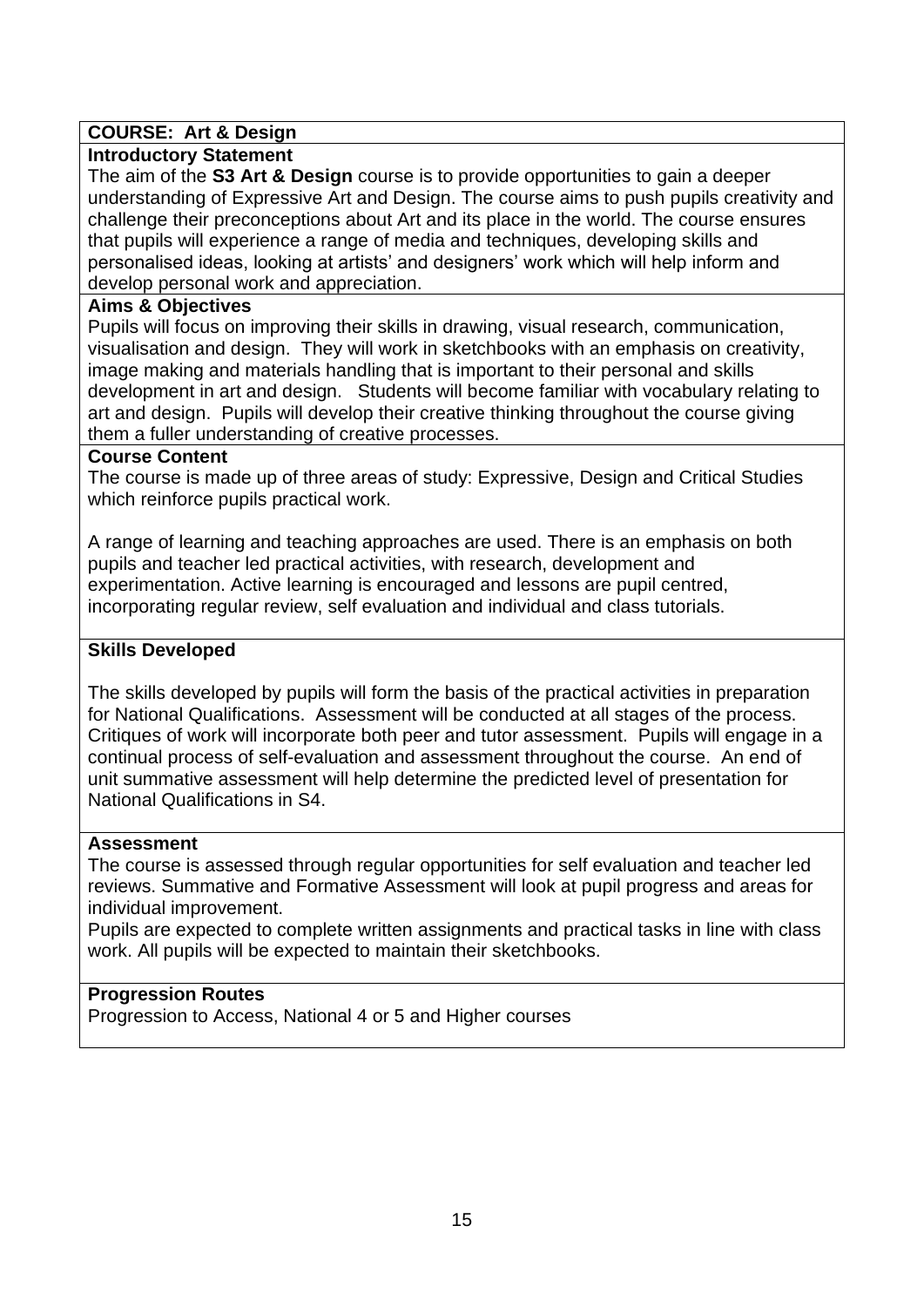# **Introductory Statement**

This course prepares pupils with the devising and performing skills they require to prepare for National Drama courses in S.4. This course strives to help you to develop an appreciation of drama forms and mediums, staging and performance. This course will also help you to develop your personal and social development: working with others helps you to learn patience, tolerance, self–discipline and respect.

# **Aims & Objectives**

Pupils will develop their explorative drama skills; explore a range of drama forms and genres; devise their own original drama and perform and evaluate their drama presentations.

# **Course Content**

The Course is based on devising and performing original drama, exploring drama conventions and skills and provides scope for personalisation and choice. Throughout the course, pupils will have opportunities to:

- explore a given theme through drama exercises, group discussion and media. Typical themes include conflict, peer-pressure, homelessness, drugs and alcohol, relationships, family, youth culture and so on.
- analyse and discuss a range of stimuli for inspiration e.g. photographs, film-clips, diary-extracts, script-extracts, objects etc.
- develop your general drama skills by exploring a range of drama conventions and dramatic techniques e.g. hot-seating, still-frame, thought-tracking & flash-back etc
- explore the different types of staging used in the theatre
- explore a variety of drama forms, mediums and production skills e.g. mime, musical, radio plays, role-play, improvisation, theatre production skills e.g. lighting, sound, costume, make-up and props.
- use the skills you have developed to work in groups to devise and perform a short, original piece of drama.
- Reflect on, and evaluate their own work and that of others.

# **Skills Developed**

We will explore a range of drama conventions and strategies e.g. thought-tracking, monologue & tableau .You will develop your knowledge of different drama forms and mediums and how to study dramatic extracts. This course will also help you to develop your inter-personal skills and group-work skills, as well as develop your evaluation skills.

## **Assessment**

Pupil work will be continually assessed in a variety of ways, including individual/group and teacher/peer. Feedback on progress will be shared throughout S3. Pupils will also be required to reflect on their progress and keep a written or audio/video record of their comments. Recordings may be used within performing folios for National courses in S.4.

## **Progression Routes**

Pupils will progress from this course into National 3, National 4, or National 5 depending upon progress made throughout S3. They will then be formally presented at this level at the end of S4. Pupils may then progress to Higher and Advanced Higher qualifications.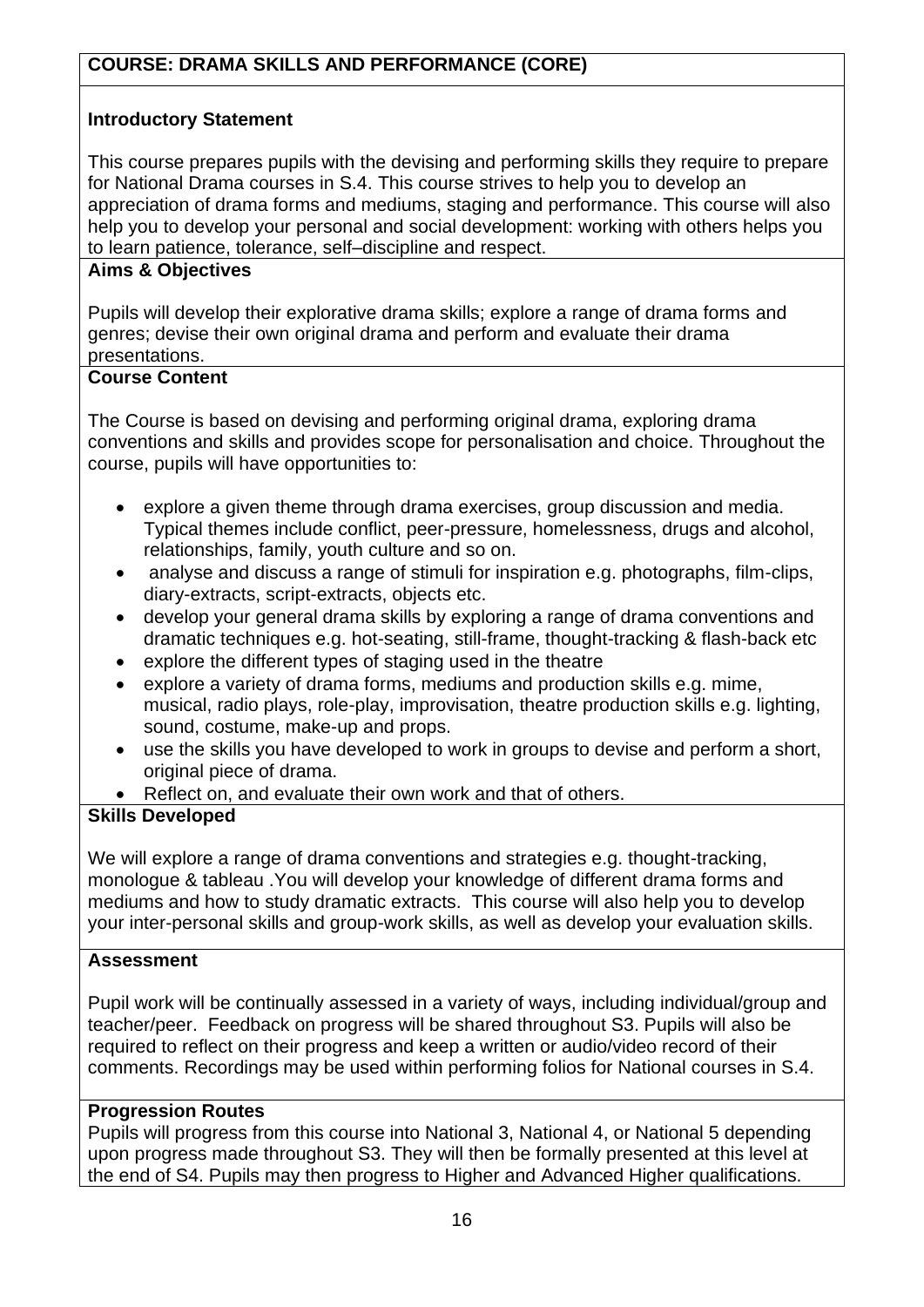# **COURSE: Music Performance**

## **Introductory Statement**

This course equips pupils with the performing skills they require to prepare for National Music courses in S.4. It allows for a flexible approach (including group music making), which can meet the needs/interests of pupils playing a wide range of Instruments or singing.

# **Aims & Objectives**

Pupils will develop skills on two instruments (or 1 instrument + voice) while working towards short individual/group performances.

## **Course Content**

The Course is based on practical musical making and provides scope for personalisation and choice.

Throughout the course, pupils will have opportunities to:

- Develop skills on 2 instruments (or 1 instrument + voice), choosing from a wide variety of instruments, including keyboard, drumkit, guitar and bass guitar. Pupils who receive individual lessons, either in school or out of school, will be able to make use of these instruments/voice within class.
- Perform a variety of music on their chosen instrument(s)/voice across a range of musical styles.
- Pupils will be encouraged to form bands/groups and set clear targets for individual practice/group rehearsal.

Reflect on, and evaluate their own work and that of others.

#### **What are the homework requirements?**

- Regular instrumental practise at home
- Participation in informal school concerts and participating in the musical life of the **School**

## **Skills Developed**

In addition to building skills on 2 instruments/voice, pupils will develop the ability to work constructively within a group, a valuable asset across a range of subjects.

#### **Assessment**

Pupil work will be continually assessed in a variety of ways, including individual/group and teacher/peer. Feedback on progress will be shared throughout S3. Pupils will also be required to reflect on their progress and keep a written or audio/video record of their comments. Recordings may be used within performing folios for National courses in S.4.

#### **Progression Routes**

Pupils will progress from this course into National 3, National 4, or National 5 depending upon progress made throughout S3. They will then be formally presented at this level at the end of S4. Pupils may then progress to Higher and Advanced Higher qualifications.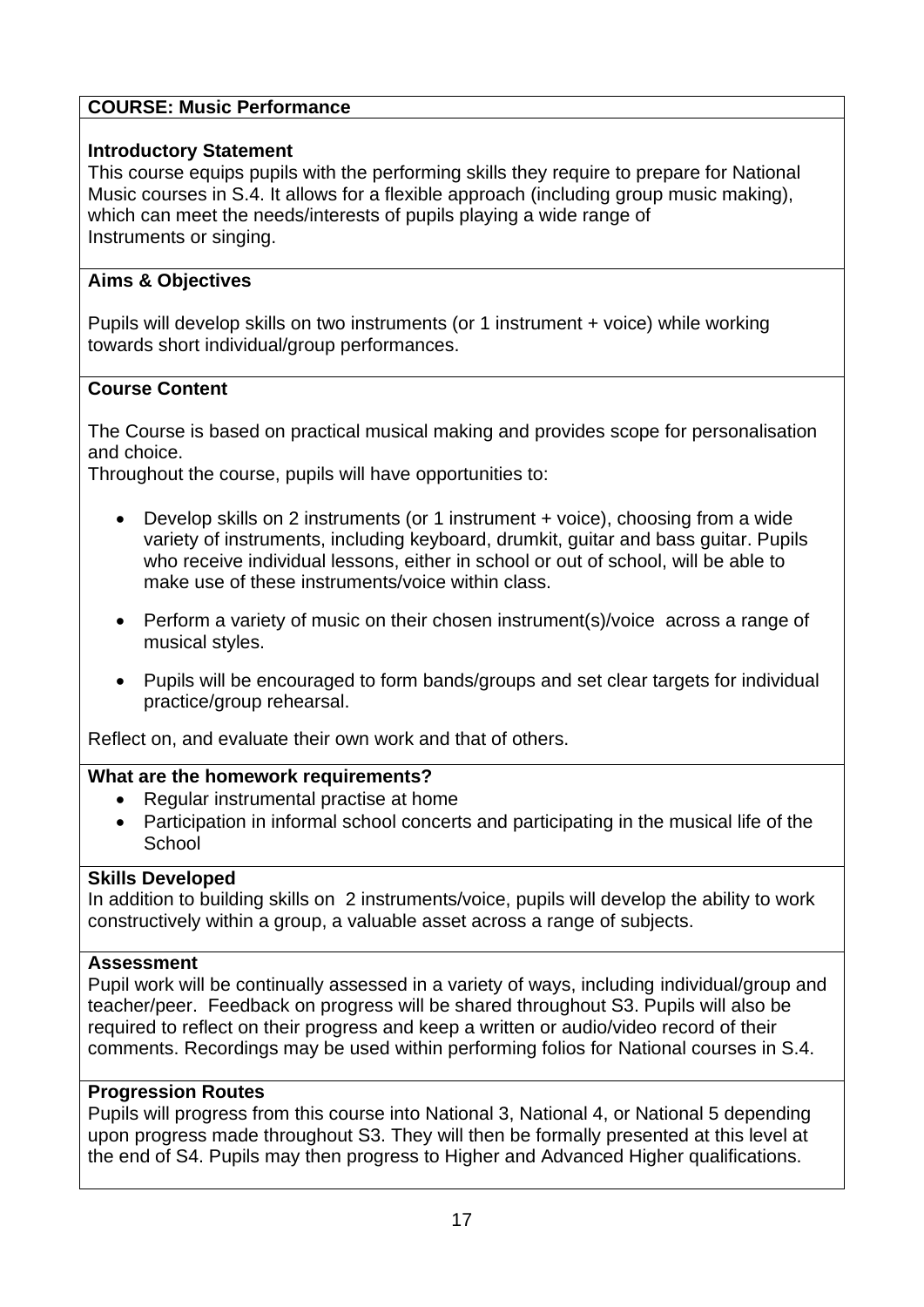#### **COURSE: Music Technology Introductory Statement**

This course equips pupils with the technology skills they require to prepare for National Music Technology courses in S.4. Although there is no requirement to play an instrument for this course, an enthusiasm for listening to a wide range of music is essential. You should be interested in working with musicians and enjoy working with computers and using new recording equipment and music software.

# **Aims & Objectives**

To develop technical and creative skills through practical learning.

To develop knowledge and understanding of music technology and musical concepts, particularly those relevant to 20th and 21st century music.

# **Course Content**

# **Music Technology Skills**:

In this Unit, pupils will develop a range of skills and techniques relating to the creative use of music technology hardware and software. Pupils will explore a range of uses of this technology through practical activities.

# **Understanding 20th and 21st Century Music:**

In this Unit, pupils will develop knowledge and understanding of 20th and 21st century musical styles and an understanding of how music technology has influenced and been influenced by 20th and 21st century musical developments. Pupils will also develop a broad understanding of the music industry.

# **What learning and teaching approaches will I experience?**

There will be a combination of whole-class, small group and individual teaching/activities. Extensive use will be made of Internet and ICT/Recording resources. Students will be expected to take a high degree of individual responsibility for their learning.

## **Assessment**

Pupil work will be continually assessed in a variety of ways, including individual/group and teacher/peer. Feedback on progress will be shared throughout S3. Pupils will also be required to reflect on their progress and keep a written or audio/video record of their comments.

## **What are the homework requirements?**

Regular written/listening/revision tasks will be set.

The use of the recording studio departmental resources to complete recording projects at lunchtime and after school is encouraged.

## **Progression Routes**

Pupils will progress from this course into National 3, National 4, or National 5 depending upon progress made throughout S3. They will then be formally presented at this level at the end of S4. Pupils may then progress to Higher.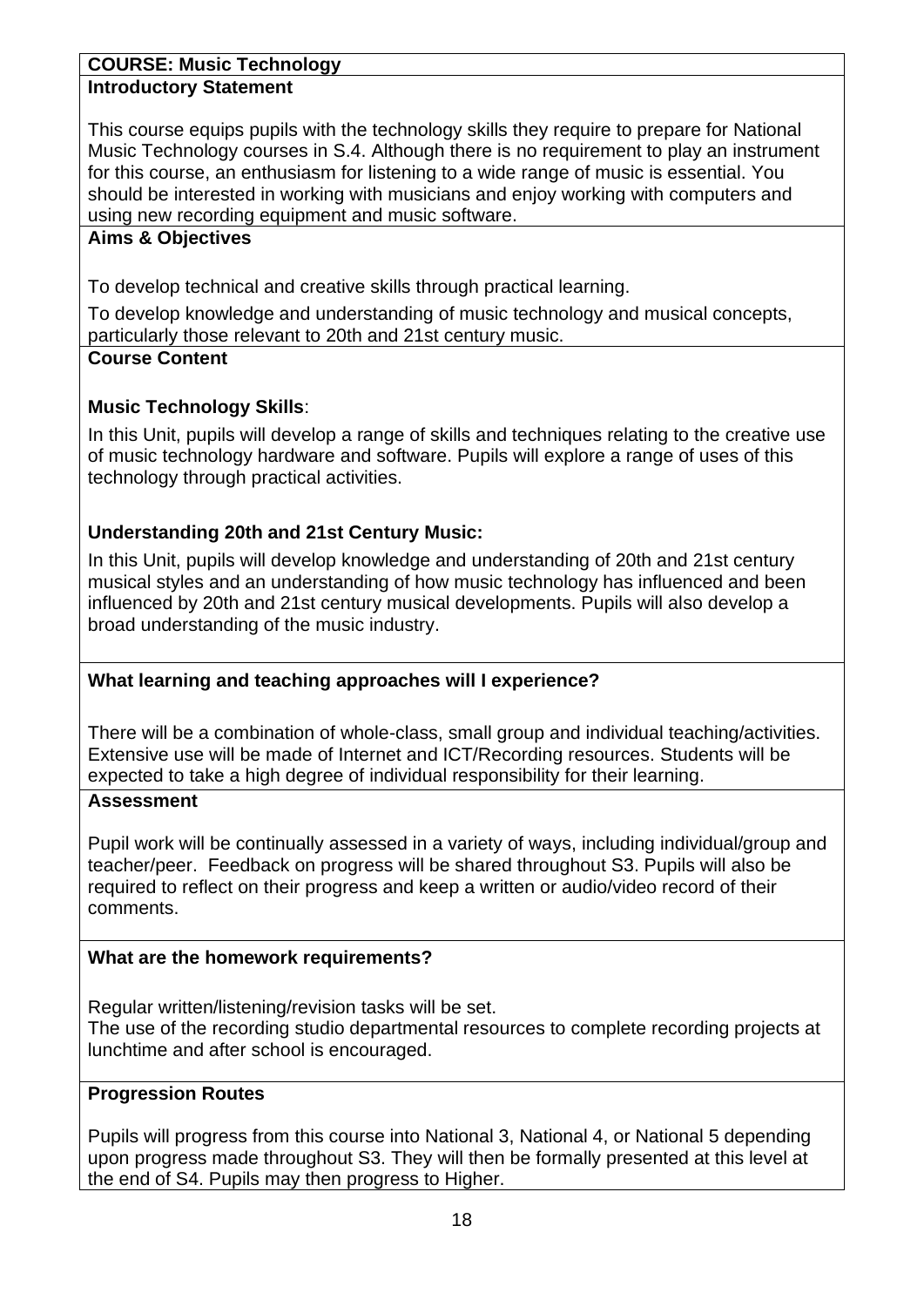#### **COURSE: Performance Enhancement Introductory Statement**

Performance Enhancement will provide all pupils with the opportunity to experience a wide range of practical activities in a safe yet challenging environment. Performance Enhancement will not only look at the physical aspects of performance but cover mental, emotional and social factors and how they impact performance.

#### **Aims & Objectives**

The main aim of the course in S3 is to develop practical ability and develop transferrable skills across all activities. Pupils will also begin to develop their understanding of the impact of Mental, Emotional and Social factors and the impact they have on performance in a range of activities.

#### **Course Content**

Pupils in S3 will cover a range of activities which will provide the opportunity to develop a range of practical skills in a more challenging environment. Activities may include: Badminton, Volleyball, Swimming, Handball, Badminton and Games Making. Pupils will begin to gather data on their performance and looks at approaches to enhance their overall performance.

#### **Assessment**

Assessment across all areas of PE will be carried out continuously throughout the year through a number of methods. Pupils will be heavily involved in self and peer assessment as well as teachers assessing throughout each lesson utilising a range of formative and summative assessment methods.

At the end of each activity and area of theory pupils will be given a mark by the teacher and set targets for improvement for the rest of the year.

## **Progression Routes**

Pupils who perform well in PE are encouraged to select National PE in the senior phase. This course will build on the knowledge and practical ability developed through S1-3 and provides the opportunity for pupils to reach up to Advanced Higher PE by the end of school. Pupils will also have the chance to select vocational courses within the senior phase such as Sport and Recreation and Uniform services.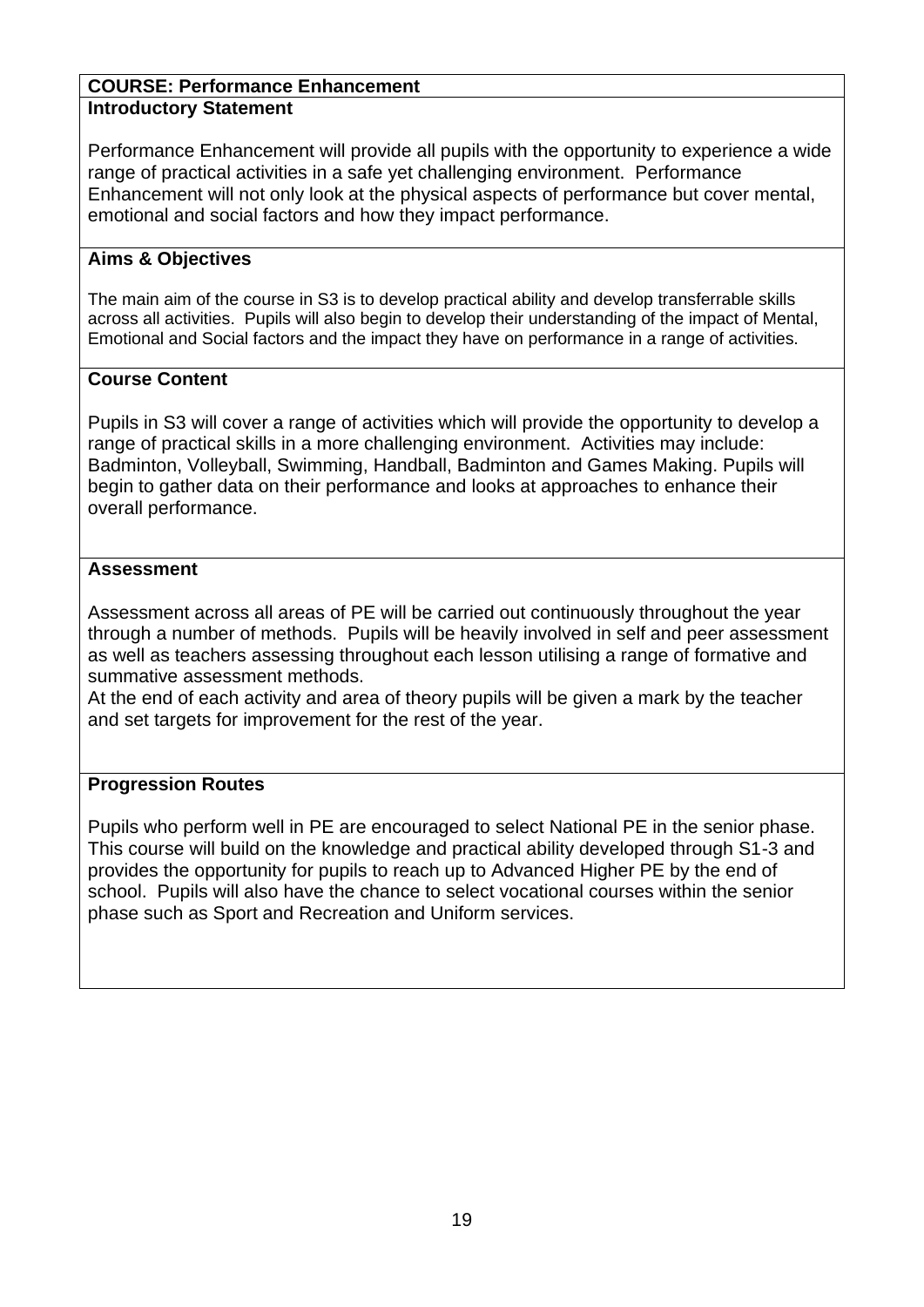# **COURSE: COMPUTING SCIENCE**

# **Introductory Statement**

Computing Science is vital to everyday life; it shapes the world in which we live and its future. Computer scientists play key roles in meeting the needs of society today and for the future, in fields which include science, communications, entertainment, education, business and industry. Our society needs more computer scientists and for all young people to have an informed view of the IT industry and its contribution to the economy.

This course is vital for progression to National Computing Science courses in S4.

# **Aims & Objectives**

The Course provides an understanding of the technologies that underpin the digital world and develops transferable skills. It brings together elements of technology and science and has wide-ranging social implications.

The aims of the Course are to enable learners to:

- ❖ Develop knowledge and understanding of key facts and ideas in technology
- ❖ Introduce and develop aspects of computational thinking
- ❖ Learn the principles of design and apply them to a range of problems

❖ Develop an awareness of the impact of computing and information systems

# **Course Content**

The Course will cover a common core of concepts which underpin the study of Computing and provide insight into the challenge, excitement and fascination to be found in these areas. The focus will be :

- ❖ Developing, implementing and testing coding solutions to a range of problems
- ❖ Designing and using databases to store, access, select and present information
- ❖ Using HTML and CSS to create simple web pages
- ❖ Developing a knowledge of hardware and software developments
- ❖ Developing a knowledge of networking, and security risks, comparing different forms of security software to gain knowledge and understanding of their functions in protecting contemporary technologies

## **Skills Developed**

A broad overview of subject skills, knowledge and understanding that will be covered in the Course includes:

- ♦ Analysing problems
- ♦ Designing, implementing, and testing digital solutions
- ♦ Investigating emerging and innovative technologies
- ♦ Applying aspects of computational thinking
- ♦ Applying basic computing and information science knowledge and skills to create solutions

## **Assessment**

Continuous assessment of class work and homework.

## **Progression Routes**

Pupils will progress from Fourth Level outcomes into National 5, or National 4 depending upon progress made throughout S3. At the end of S4, pupils can progress to Higher and Advanced Higher qualifications in S5 / 6.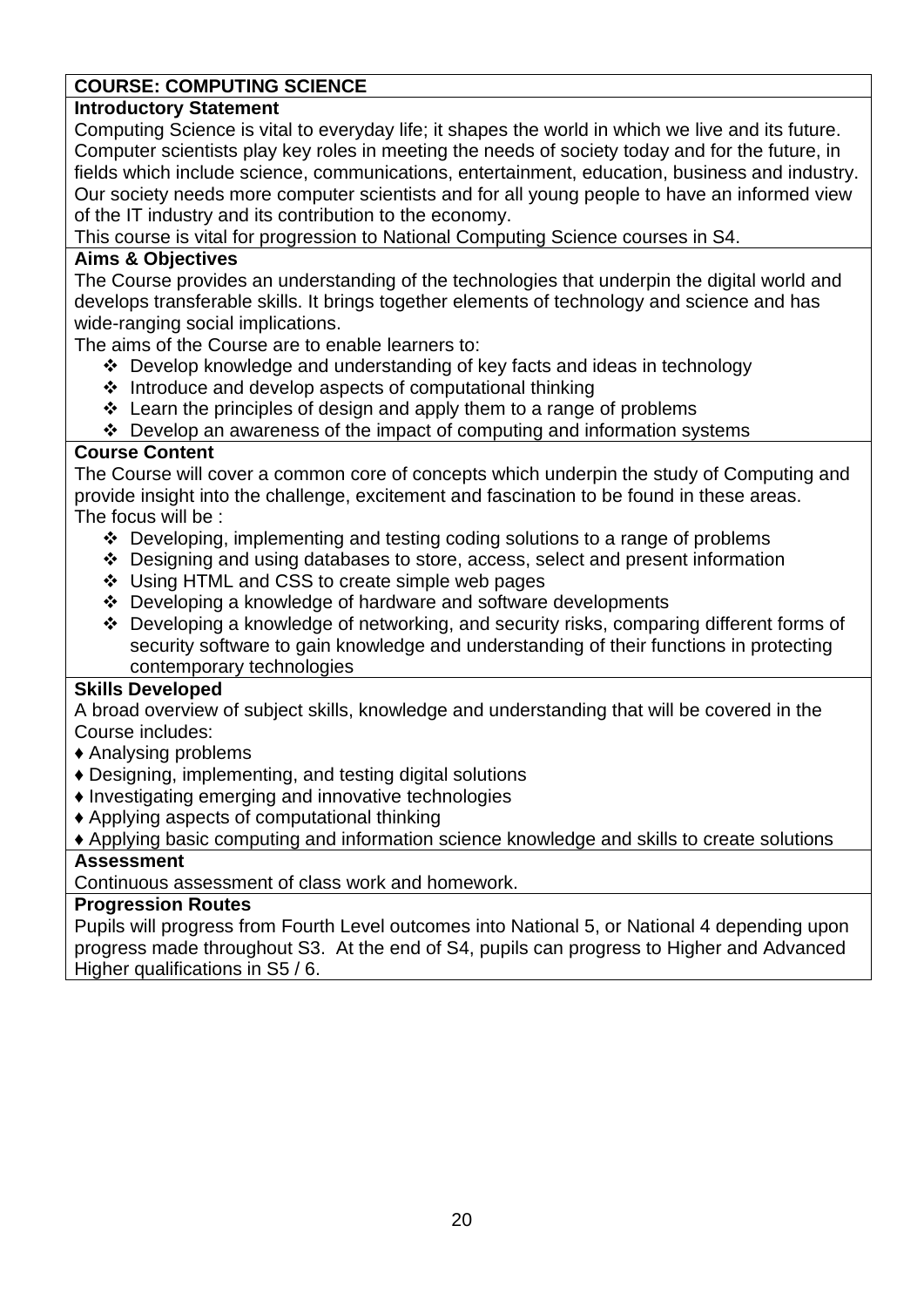#### **COURSE: Design and Manufacture**

#### **Introductory Statement**

This course is a broad-based qualification for learners with an interest in design and in technology. It is suitable for learners with an interest in developing their design skills. It is also suitable for learners with a practical inclination, who enjoy challenge and are interested in practical tasks including craftwork.

The course provides opportunities to develop and enhance practical creativity, practical problem solving skills, and an appreciation of safe working practices in a workshop environment.

#### **Aims & Objectives**

- To develop skills in manufacturing models, prototypes and products
- To gain knowledge and understanding of manufacturing processes and materials
- To develop an understanding of the impact of design and manufacturing technologies on our environment and society.

## **Course Content**

**Design:** This unit covers the product design process from brief to resolved design proposals, including specification. It helps learners develop skills in initiating, developing, articulating and communicating design proposals.

**Materials and Manufacturing:** This unit covers the product design process from design proposals to prototype or product. It helps learners to 'close the design loop' by manufacturing their design ideas. Practical skills are developed, and an appreciation of the properties and uses of materials as well as a range of manufacturing processes and techniques are covered.

#### **Assessment**

Pupil work will be continually assessed in a variety of ways and feedback on progress will be shared throughout S3 and S4.

Continuous assessment of class-work and unit test scores will be used by Teachers to ensure pupils are embarking upon the correct level as they enter the Senior Phase in S4. At the end of S4, pupils will be involved in formal SQA assessments which may involve exams, project work, or a combination of both, depending upon the subject and level of study.

#### **Progression Routes**

Pupils will progress from Fourth Level outcomes into National 4, or National 5 depending upon progress made throughout S3. They will then be formally presented at this level at the end of S4. Pupils may return to school into S5 and S6 where they can progress to Higher qualifications.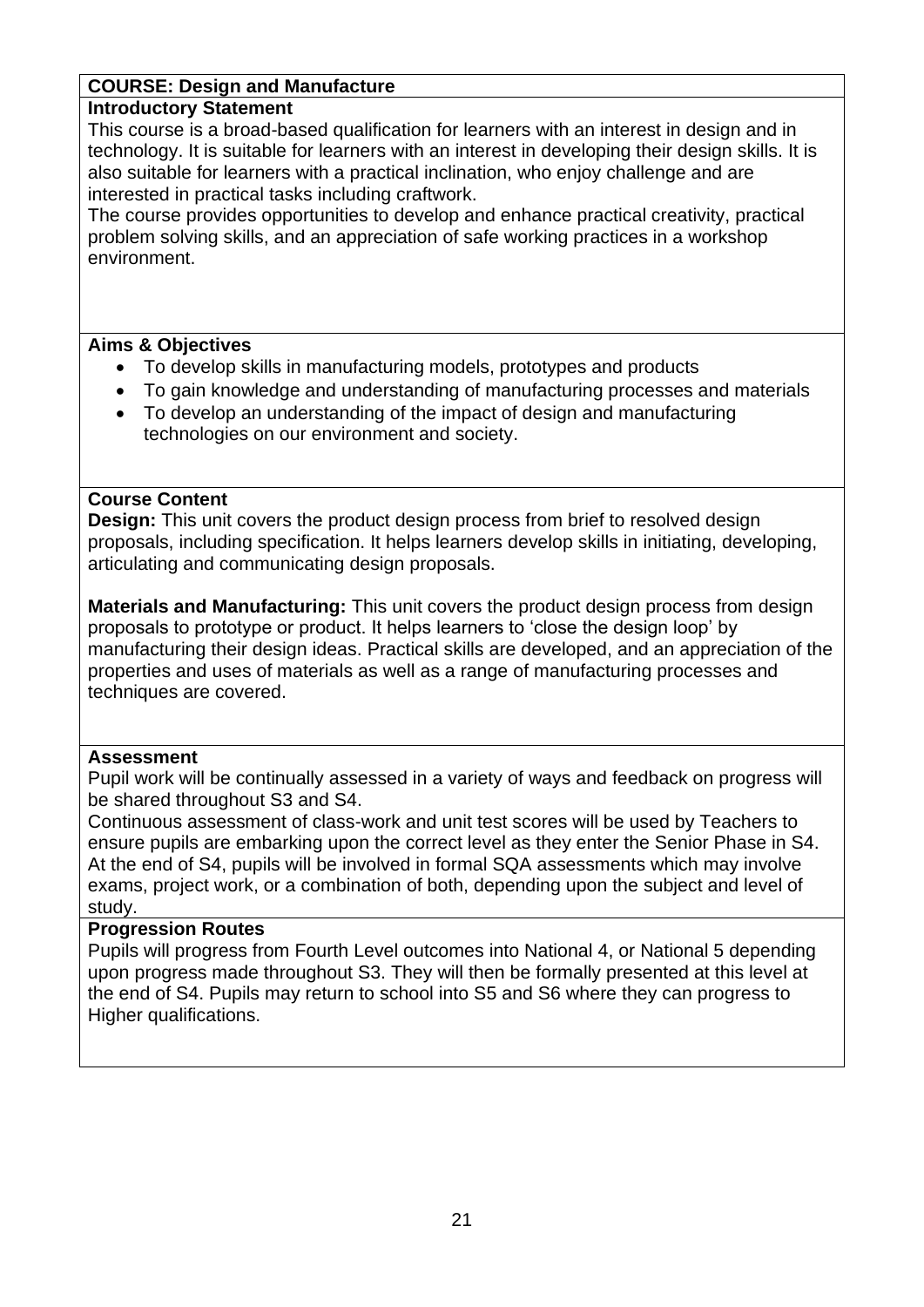# **COURSE: Engineering Science**

#### **Introductory Statement**

Engineering is a broad area of human endeavour which brings together elements of technology, science and mathematics, and applies these to real world challenges.

Engineering is vital to everyday life; it shapes the world in which we live and its future. Engineers play key roles in meeting the needs of society in fields, too many to mention, but include climate change, medicine, IT and transport.

Our society needs more engineers, and more young people with an informed view of engineering.

#### **Aims & Objectives**

- Apply knowledge and understanding of key engineering facts and ideas
- Understand the relationships between engineering, mathematics and science
- Apply skills in analysis, design, construction and evaluation to a range of straightforward engineering problems
- Communicate engineering concepts clearly and concisely using appropriate terminology
- Develop an understanding of the role and impact of engineering in changing and influencing our environment and society.

#### **Course Content**

#### **Engineering: Contexts and challenges**

This unit of work develops an understanding of engineering, and its role and impact in changing and influencing our environment and society. It develops an understanding of engineering concepts by exploring a range of engineered objects, engineering problems and solutions. The unit allows the learner to explore some implications of existing and emerging technologies and challenges, and to consider implications relating to the environment, sustainable development, and ethical, economic and cultural issues.

#### **Electrical and Electronic Systems**

This unit of the course explores an appropriate range of key concepts and devices used in electrical and electronic systems, including analogue, digital and programmable systems. Skills in problem solving and evaluating are developed through simulation, practical projects and investigative tasks in a range of contexts.

#### **Mechanical Systems**

This unit explores an appropriate range of key concepts involving mechanical systems, such as gears, pneumatics, structures, forces, energy and efficiency. Skills are developed through simulation, practical projects and investigative tasks.

#### **Assessment**

Pupil work will be continually assessed in a variety of ways and feedback on progress will be shared throughout S3 and S4.

Continuous assessment of class-work and unit test scores will be used by Teachers to ensure pupils are embarking upon the correct level as they enter the Senior Phase in S4. At the end of S4, pupils will be involved in formal SQA assessments which may involve exams, project work, or a combination of both, depending upon the subject and level of study.

#### **Progression Routes**

Pupils will progress from Fourth Level outcomes into National 4, or National 5 depending upon progress made throughout S3. They will then be formally presented at this level at the end of S4. Pupils may return to school into S5 and S6 where they can progress to Higher and Advanced Higher qualifications.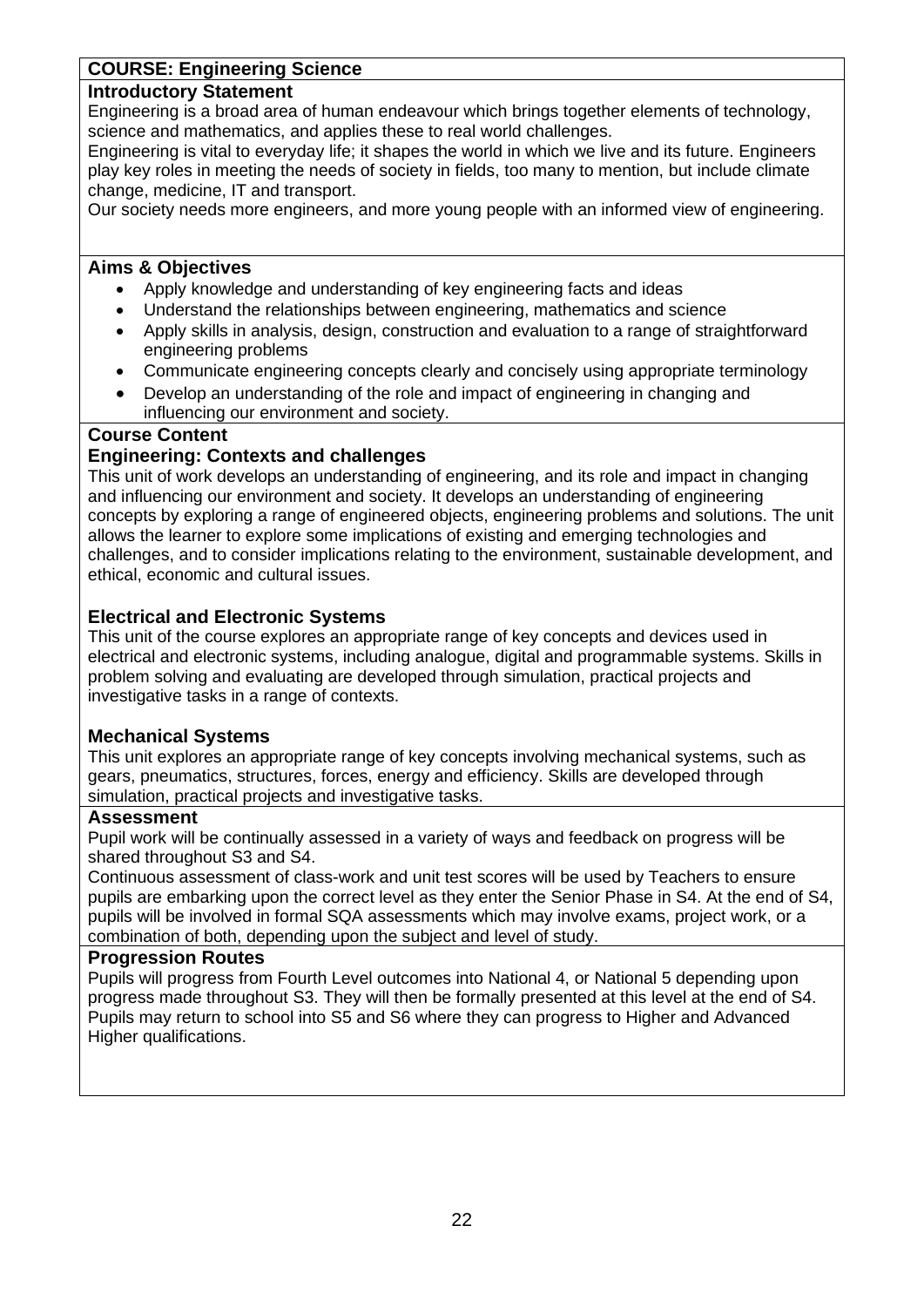# **COURSE: Fashion and Textiles**

## **Introductory Statement**

This Course provides learners with opportunities to continue to acquire and develop the attributes and capabilities of the four capacities as well as skills for learning, skills for life and skills for work.

The Course uses fashion and textile contexts for developing related technological skills, knowledge, understanding and attributes through practical and work-related activities. It is a creative course which covers a wide range of fashion-related subjects:

# **Aims & Objectives**

To complete the fourth level outcomes using a range of activities. To learn about fashion design; design development; pattern making and textile production skills. This course would suit pupils who are interested in clothing and costume design and in the retails section of the industry.

# **Course Content**

- applying a straightforward range of textile construction techniques
- planning and making straightforward fashion/textile items
- applying specialist skills such as tie-dyeing and felting
- demonstrating appropriate selection, set up and safe use of tools and equipment.
- describing textile characteristics and properties
- describing factors that affect fashion/textile choices
- straightforward evaluation of fashion/textile items

# **Skills Developed**

The practical learning activities in this course encourage learners to develop problem solving techniques, make informed choices and take responsibility for the development of an idea through to the completed item.

The Course will focus on planning, making and evaluating straightforward fashion/textile items. The Course allows learners to continue to acquire the attributes and capabilities of the four capacities, as well as enthusiasm and a willingness to learn; perseverance, resilience and independence; responsibility and reliability; and confidence and enterprise.

## **Assessment**

Pupil work will be continually assessed in a variety of ways and feedback on progress will be shared throughout S3 and S4.

Continuous assessment of classwork will be used by teachers to ensure pupils are embarking upon the correct level as they enter the Senior Phase in S4.

At the end of S4, pupils will be involved in formal SQA assessments which may involve exams, project work, or a combination of both, depending upon the subject and level of study.

## **Progression Routes**

Pupils will progress from this course to National 4 or National 5 Fashion and Textile Technology depending upon progress made throughout S3. They will then be formally presented at this level at the end of S4. Pupils may return to school into S5 and S6 where they can progress to Higher.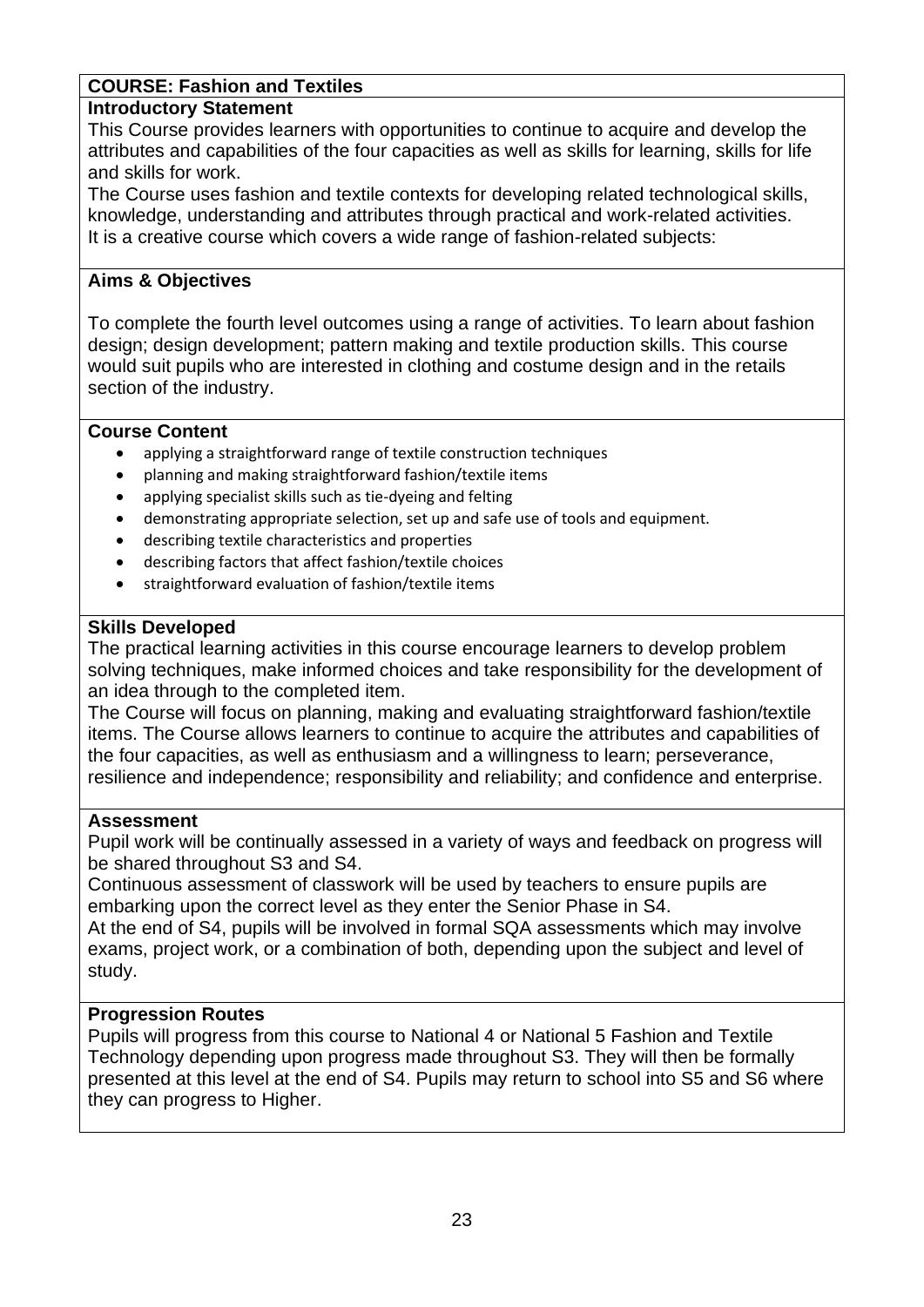# **COURSE: Food, Health and Practical Cookery**

# **Introductory Statement**

The Course focuses on health, nutritional and functional properties of food as well as developing safe, hygienic and informed practices in food preparation. It raises learners' awareness of the importance of a balanced diet and healthy lifestyle. Learners learn how to prepare and cook food for themselves and others. It also develops their organisational skills by being involved in planning and organising an event. Learners will develop an awareness of the importance of sustainability when making food choices.

# **Aims & Objectives**

To complete the fourth level outcomes with a range of activities.

To develop knowledge and skills which stimulate and sustain an interest in and the importance of food and its impact on our lives.

This course aims to provide pupils with the knowledge and skills required to progress in to either Health and Food Technology, Practical Cookery or Hospitality Skills for Work courses in S4 and beyond.

There is an overall emphasis on skills, particularly organisational skills and those which contribute to the development of technological activity. Skills may be developed in a variety of ways, all based on practical situations, using a range of approaches.

# **Course Content**

- To understand the role of healthy eating and physical fitness in contributing to health and wellbeing.
- To continue to understand the importance of safe and hygienic practices.
- To develop an awareness that food practices and choices depends on many factors including, sustainability; season; cost; religious beliefs; culture; peer pressure; advertising and the media.
- To improve specialist skills in the preparation of food required for school, home and the future world of work.
- To explore the properties and functions of food.
- To design and make increasingly difficult food items.
- To work with industry partners to develop an awareness of contemporary food issues.
- To develop skills for work by taking part in a school event.

# **Skills Developed**

- To make healthy food choices
- To be able to apply critical thinking skills when evaluating products.
- To develop skills for entering the world of work.

# **Assessment**

In S3 pupils will be assessed on the Organisational Skills for Cooking Unit at level 4 for Practical Cookery and can sit and gain a pass and certification in the REHIS Elementary Food and Health course.

The results of these will be used by Teachers to ensure pupils are embarking upon the correct level as they enter the Senior Phase in S4.

# **Progression Routes**

Pupils will progress from Fourth Level outcomes into National 4, or National 5 in either Health and Food Technology, Practical Cookery or the Skills for Work Hospitality courses, depending upon progress made throughout S3. They will then be formally presented at this level at the end of S4. Pupils may return to school into S5 and S6 where they can progress to Higher and Advanced Higher qualifications.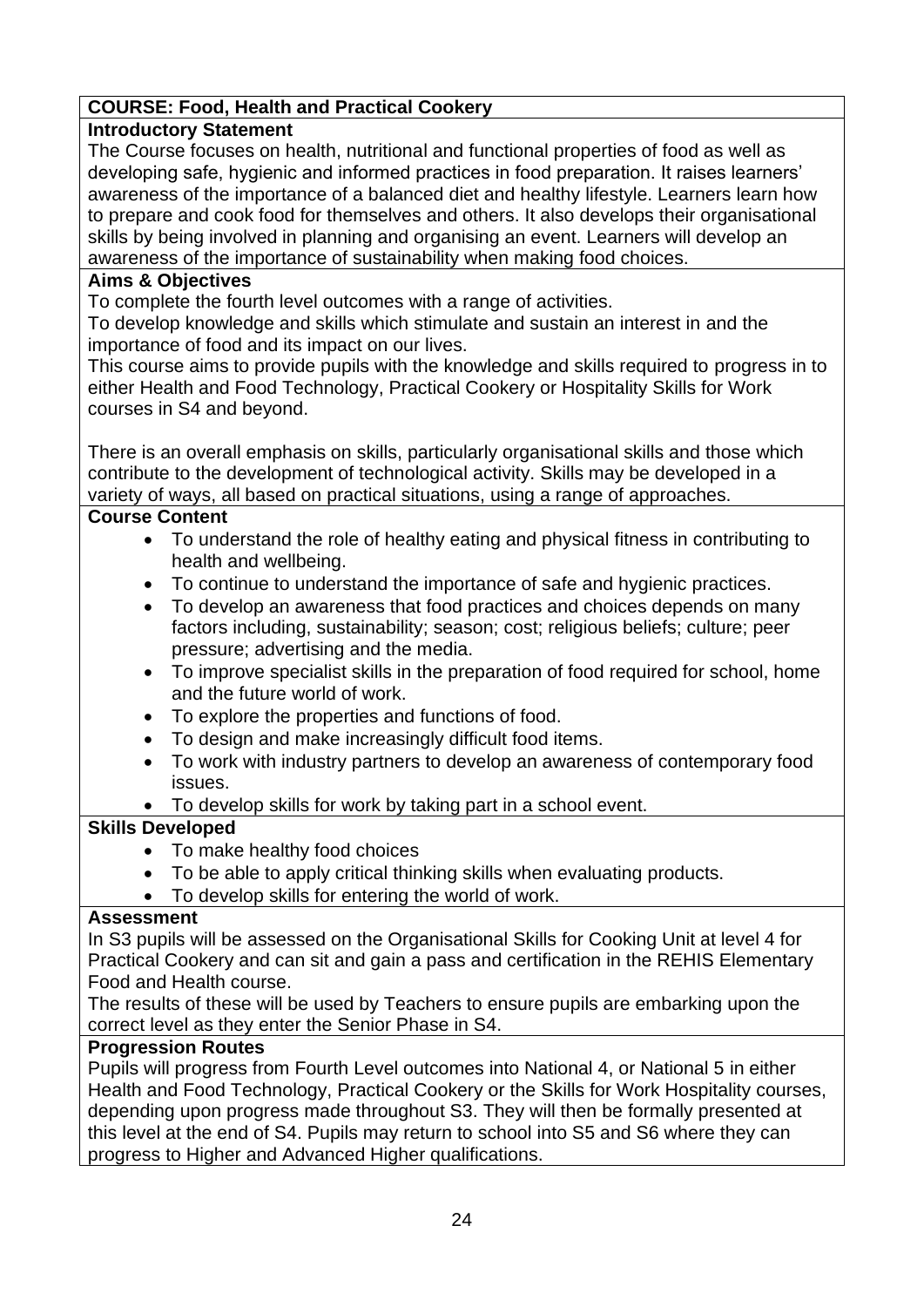# **COURSE: Graphic Communication**

## **Introductory Statement**

The course introduces learners to the diverse and ever-increasing variety of presentation methods employed in Graphic Communication. Learners will develop an awareness of graphic communication as an international language. Skills will be developed in 2D and 3D graphics, as well as using computer aided drawing packages to produce drawings with detailed information and visual impact.

#### **Aims & Objectives**

- To develop skills in graphic communication techniques, including the use of equipment, materials and software
- Extend and apply knowledge and understanding of graphic communication standards and protocols
- Develop an understanding of the impact of graphic communication technologies on our environment and society.

#### **Course Content**

**2D Graphic Communication:** This unit allows learners to initiate, develop and communicate ideas using graphic techniques in a straightforward and familiar context. CADD (computer-aided drawing and design), CAG (computer-aided graphics) and DTP (desktop publishing) will be used to produce designs and illustrations of promotional quality.

**3D and Pictorial Graphic Communication:** This unit allows learners to develop skills within a 3D, and pictorial context. Pictorial sketches or drawings of everyday objects to convey surface texture, tonal change and colour will be employed. Rendered 3D CADD models will be created that will interpret light sources, surface texture and materials.

#### **Assessment**

Pupil work will be continually assessed in a variety of ways and feedback on progress will be shared throughout S3 and S4.

Continuous assessment of class-work and unit test scores will be used by Teachers to ensure pupils are embarking upon the correct level as they enter the Senior Phase in S4. At the end of S4, pupils will be involved in formal SQA assessments which may involve exams, project work, or a combination of both, depending upon the subject and level of study.

## **Progression Routes**

Pupils will progress from Fourth Level outcomes into National 4, or National 5 depending upon progress made throughout S3. They will then be formally presented at this level at the end of S4. Pupils may return to school into S5 and S6 where they can progress to Higher and Advanced Higher qualifications.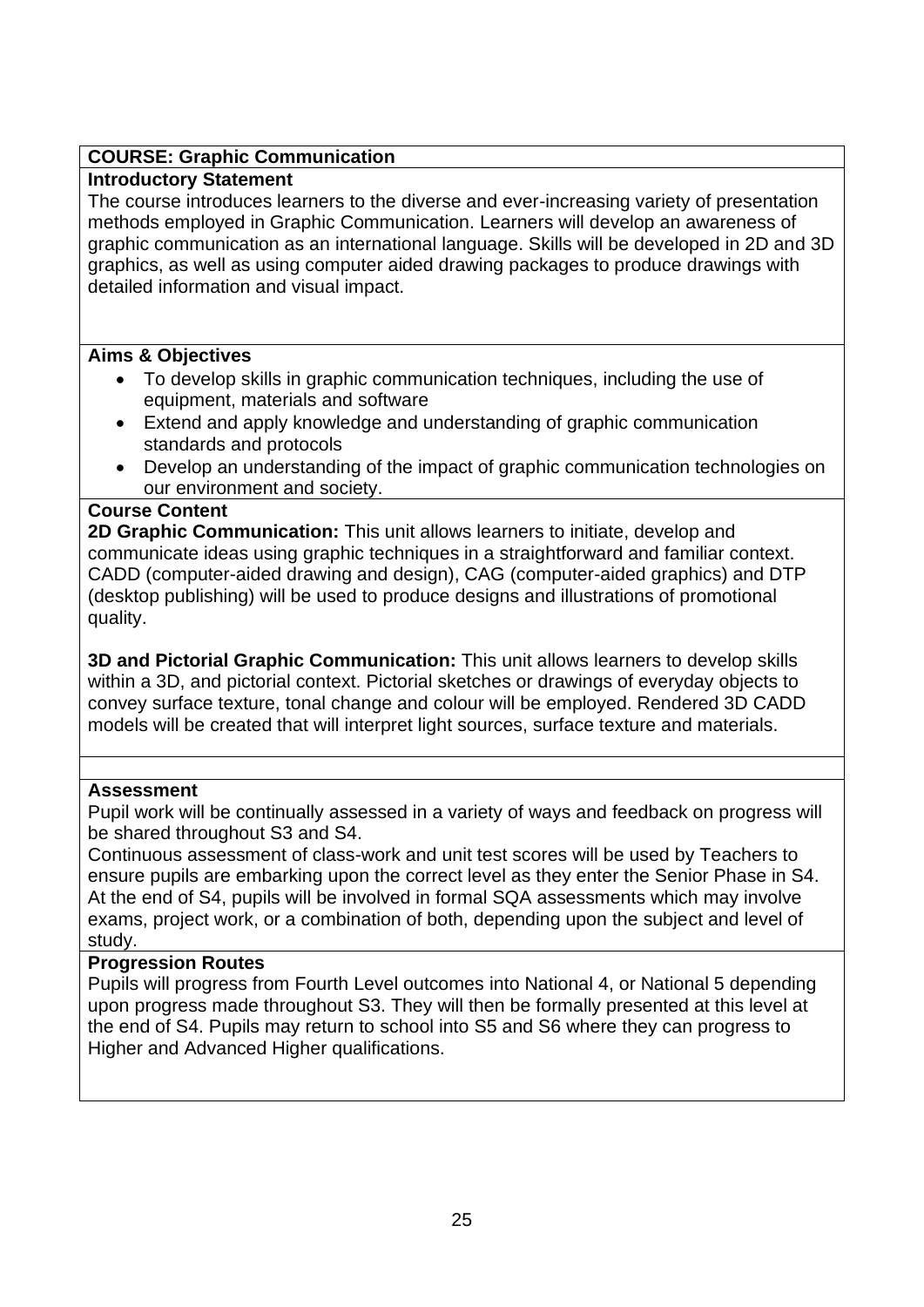# **COURSE: Modern Languages – French**

# **Introductory Statement**

The French course is an extension of the experiences and outcomes already covered in S1 and S2. Learning other languages enables children and young people to make connections with different people and their cultures and to play a fuller part as global citizens.

The study of language plays an important role in all language learning and the development of literacy skills.

# **Aims & Objectives**

This course offers learners opportunities to develop and extend a wide range of skills. In particular, the course aims to enable learners to develop the ability to:

- read, listen, talk and write in French
- understand and use French
- apply knowledge and understanding of French
- develop literacy skills reflecting on how French relates to English

# **Course Content**

The French course is divided into four main Contexts:

- **Society**
- **Learning**
- **Employability**
- **Culture**

In S3, pupils will cover the topics of **Family & Friends**, **Healthy Living** and **Media** (Music, TV, film, gaming and new technologies).

## **Skills Developed**

We aim to support pupils in their development of skills for life and work by:

- building confidence in literacy
- improving the basic core skills of Reading, Talking, Writing & Listening in French
- supporting learners to understand detailed language required to understand and use a modern language
- developing the ability to apply grammatical knowledge and understanding
- developing skills in working together through collaborative tasks
- encouraging the use of a wide range of IT available

## **Assessment**

Pupil work will be continually assessed in a variety of ways and feedback on progress will be shared throughout S3.

Continuous assessment of classwork and unit test scores will be used by teachers to ensure pupils are embarking upon the correct level as they enter the Senior Phase in S4. In S4, pupils will be involved in formal SQA assessments which may involve exams, an assignment, or a combination of both, depending upon the subject and level of study.

## **Progression Routes**

Pupils will progress from Fourth Level outcomes into National 3, National 4, or National 5 depending upon progress made throughout S3. They will then be formally presented at this level at the end of S4. Pupils may continue their studies in S5 and S6 where they can progress to Higher and Advanced Higher qualifications.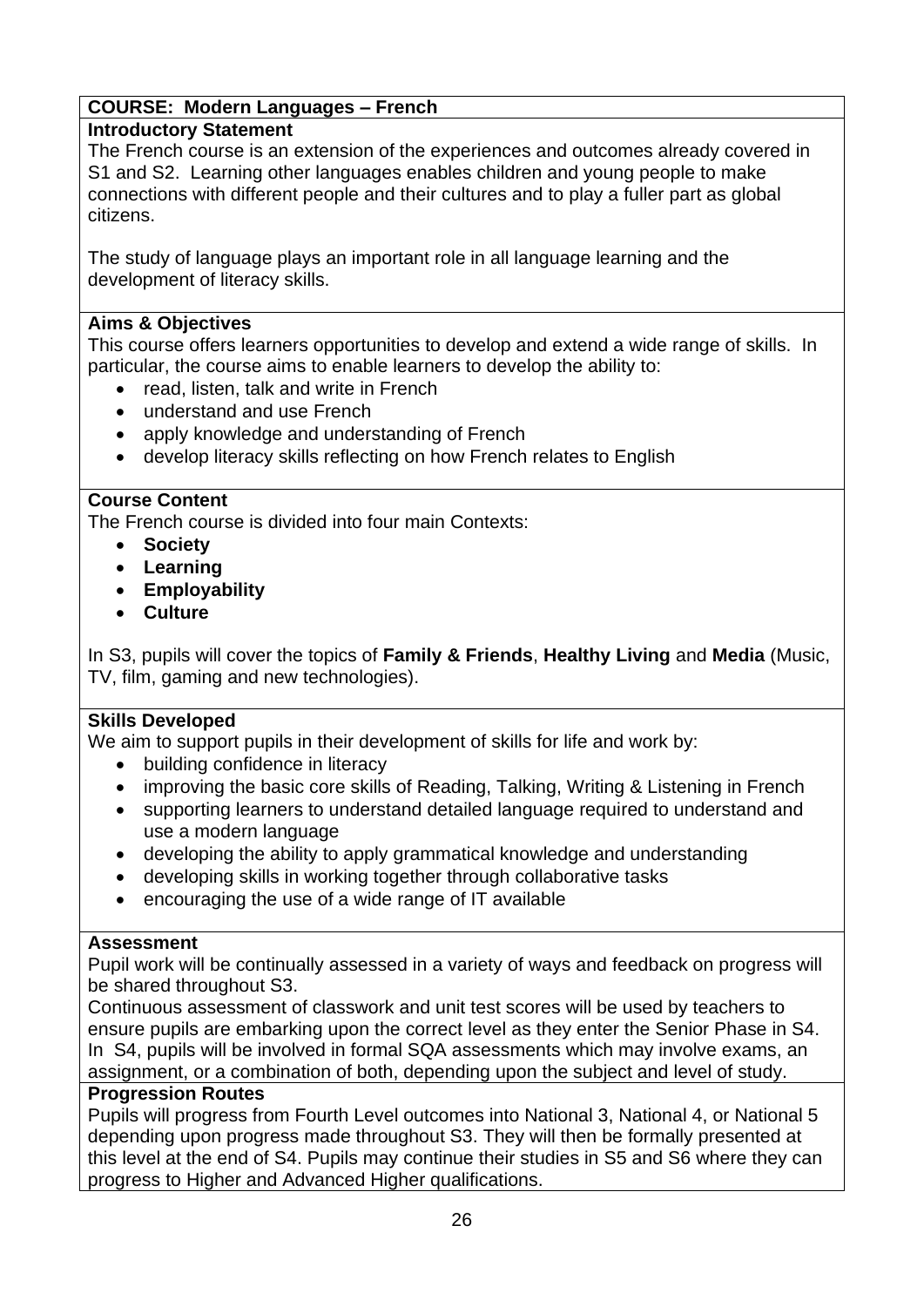# **COURSE: Gaelic Learners**

# **Introductory Statement**

Learning a new language encourages young people to broaden their horizons as they explore the language and its associated culture. They will gain a greater understanding of cultures within and out with Scotland, including Gaelic, appreciate other ways of thinking and other views of the world, and develop language skills which they can use and enjoy in work and leisure.

# **Aims & Objectives**

- Engage with and create a range of texts in different media, including the opportunities offered by IT
- Develop an understanding of what is special and valuable about Gaelic as well as other cultures and languages.

# **Course Content**

The Gaelic course is divided into four main Contexts:

- **Society**
- **Learning**
- **Employability**
- **Culture**

In S3, pupils will cover the topics of **Family & Friends**, **Healthy Living** and **Media** (Music, TV, film, gaming and new technologies).

## **Skills Developed**

- Communicative skills: Listening, Talking, Reading, Writing
- IT skills: Make use of Interactive slides, access Gaelic websites, create short videos.
- Social skills: working together and building relationships.
- Independent learning

## **Assessment**

Pupil work will be continually assessed in a variety of ways and feedback on progress will be shared throughout S3.

Continuous assessment of classwork and unit test scores will be used by teachers to ensure pupils are embarking upon the correct level as they enter the Senior Phase in S4. In S4, pupils will be involved in formal SQA assessments which may involve exams, an assignment, or a combination of both, depending upon the subject and level of study.

# **Progression Routes**

Pupils will progress from Fourth Level outcomes into National 3, National 4, or National 5 depending upon progress made throughout S3. They will then be formally presented at this level at the end of S4. Pupils may continue their studies in S5 and S6 where they can progress to Higher and Advanced Higher qualifications.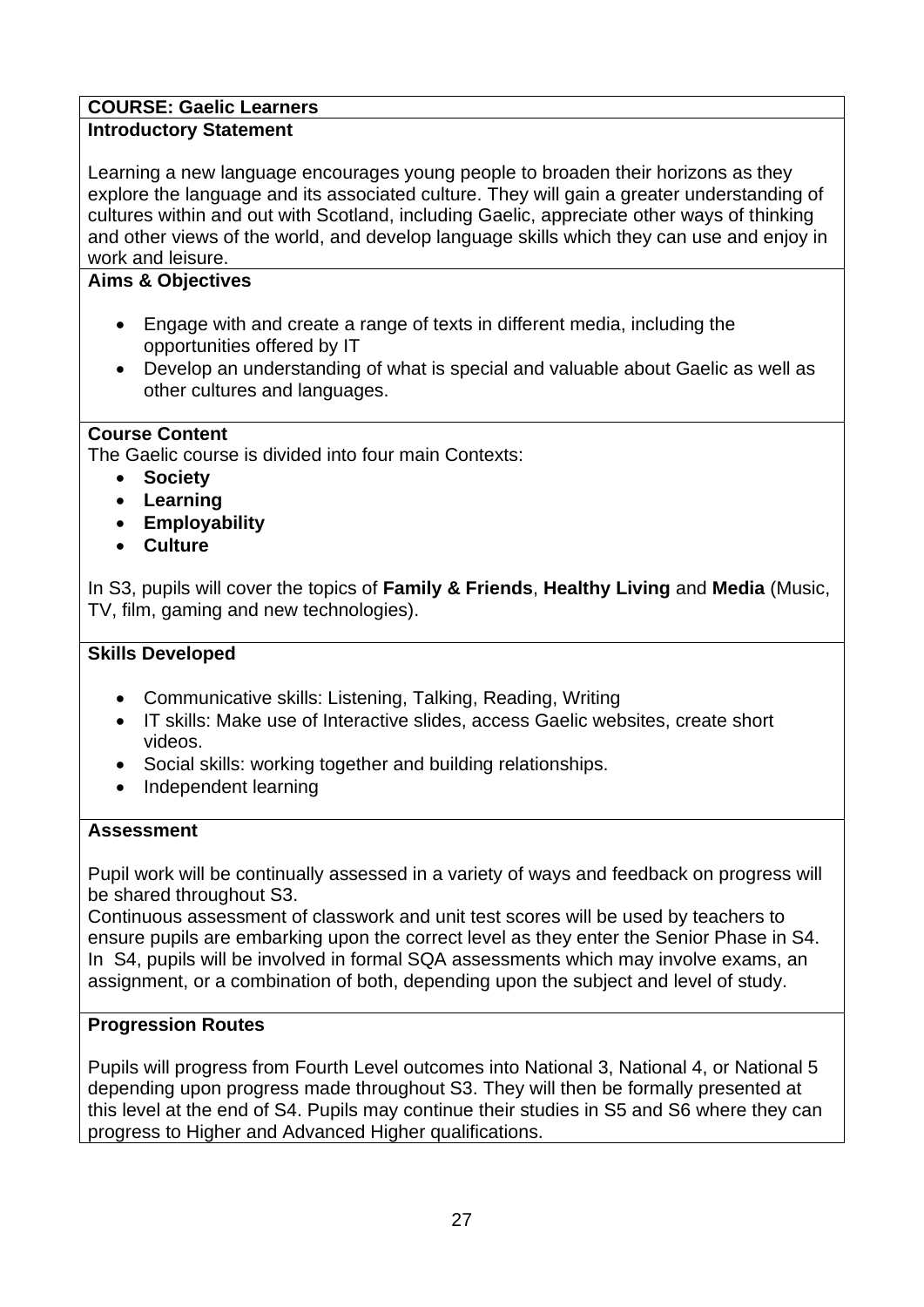# **COURSE: Modern Languages – German**

# **Introductory Statement**

Learners will have the opportunity to widen their language knowledge as well as find out about the countries where German is spoken. They will develop the ability to read, listen, talk and write in the language as well as apply basic grammatical knowledge. Learners will study relevant and up to date topics that are of interest to them such as new technologies, use of mobile phones and life in other countries.

This course is suitable for those who have no previous knowledge of German as well as those who did beginner's German in S2. The study of language plays an important role in all language learning and the development of literacy skills.

## **Aims & Objectives**

This course offers learners opportunities to develop and extend a wide range of skills. In particular, the course aims to enable learners to develop the ability to:

- read, listen, talk and write in German
- understand and use German
- apply knowledge and understanding of German
- develop literacy skills reflecting on how German relates to English

# **Course Content**

The German course is divided into four main Contexts:

- **Society**
- **Learning**
- **Employability**
- **Culture**

In S3, pupils will cover the topics of **Family & Friends**, **Healthy Living** and **Media** (Music, TV, film, gaming and new technologies).

## **Skills Developed**

We aim to support pupils in their development of skills for life and work by:

- building confidence in literacy
- improving the basic core skills of Reading, Talking, Writing and Listening in German
- supporting learners to understand detailed language required to understand and use a modern language
- developing the ability to apply grammatical knowledge and understanding
- developing skills in working together through collaborative tasks
- encouraging the use of a wide range of IT available

## **Assessment**

Pupil work will be continually assessed in a variety of ways and feedback on progress will be shared throughout S3.

Continuous assessment of classwork and unit test scores will be used by teachers to ensure pupils are embarking upon the correct level as they enter the Senior Phase in S4. In S4, pupils will be involved in formal SQA assessments which may involve exams, an assignment, or a combination of both, depending upon the subject and level of study.

## **Progression Routes**

Pupils will progress into National 4 or National 5 depending upon progress made throughout S3. They will then be formally presented at this level at the end of S4.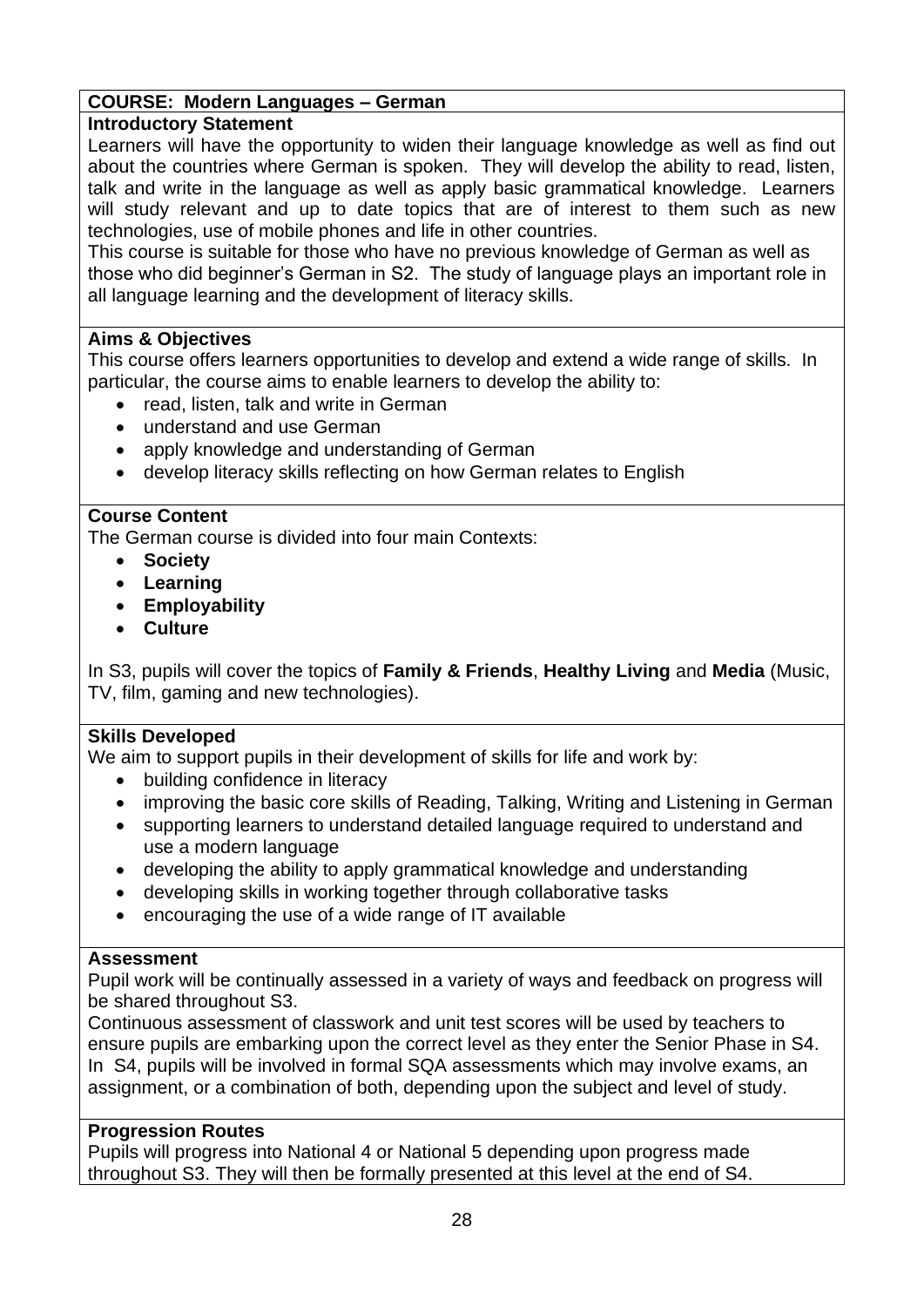## **COURSE: Modern Languages – Spanish**

## **Introductory Statement**

Learners will have the opportunity to widen their language knowledge as well as find out about the countries where Spanish is spoken. They will develop the ability to read, listen, talk and write in the language as well as apply basic grammatical knowledge. Learners will study relevant and up to date topics that are of interest to them such as new technologies, use of mobile phones and life in other countries.

This course is suitable for those who have no previous knowledge of Spanish as well as those who did beginner's Spanish in S2. The study of language plays an important role in all language learning and the development of literacy skills.

# **Aims & Objectives**

This course offers learners opportunities to develop and extend a wide range of skills. In particular, the course aims to enable learners to develop the ability to:

- read, listen, talk and write in Spanish
- understand and use Spanish
- apply knowledge and understanding of Spanish
- develop literacy skills reflecting on how Spanish relates to English

# **Course Content**

The Spanish course is divided into four main Contexts:

- **Society**
- **Learning**
- **Employability**
- **Culture**

In S3, pupils will cover the topics of **Family & Friends**, **Healthy Living** and **Media** (Music, TV, film, gaming and new technologies).

## **Skills Developed**

We aim to support pupils in their development of skills for life and work by:

- building confidence in literacy
- improving the basic core skills of Reading, Talking, Writing and Listening in Spanish
- supporting learners to understand detailed language required to understand and use a modern language
- developing the ability to apply grammatical knowledge and understanding
- developing skills in working together through collaborative tasks
- encouraging the use of a wide range of IT available

## **Assessment**

Pupil work will be continually assessed in a variety of ways and feedback on progress will be shared throughout S3.

Continuous assessment of classwork and unit test scores will be used by teachers to ensure pupils are embarking upon the correct level as they enter the Senior Phase in S4. In S4, pupils will be involved in formal SQA assessments which may involve exams, an assignment, or a combination of both, depending upon the subject and level of study.

## **Progression Routes**

Pupils will progress into National 4 or National 5 depending upon progress made throughout S3. They will then be formally presented at this level at the end of S4.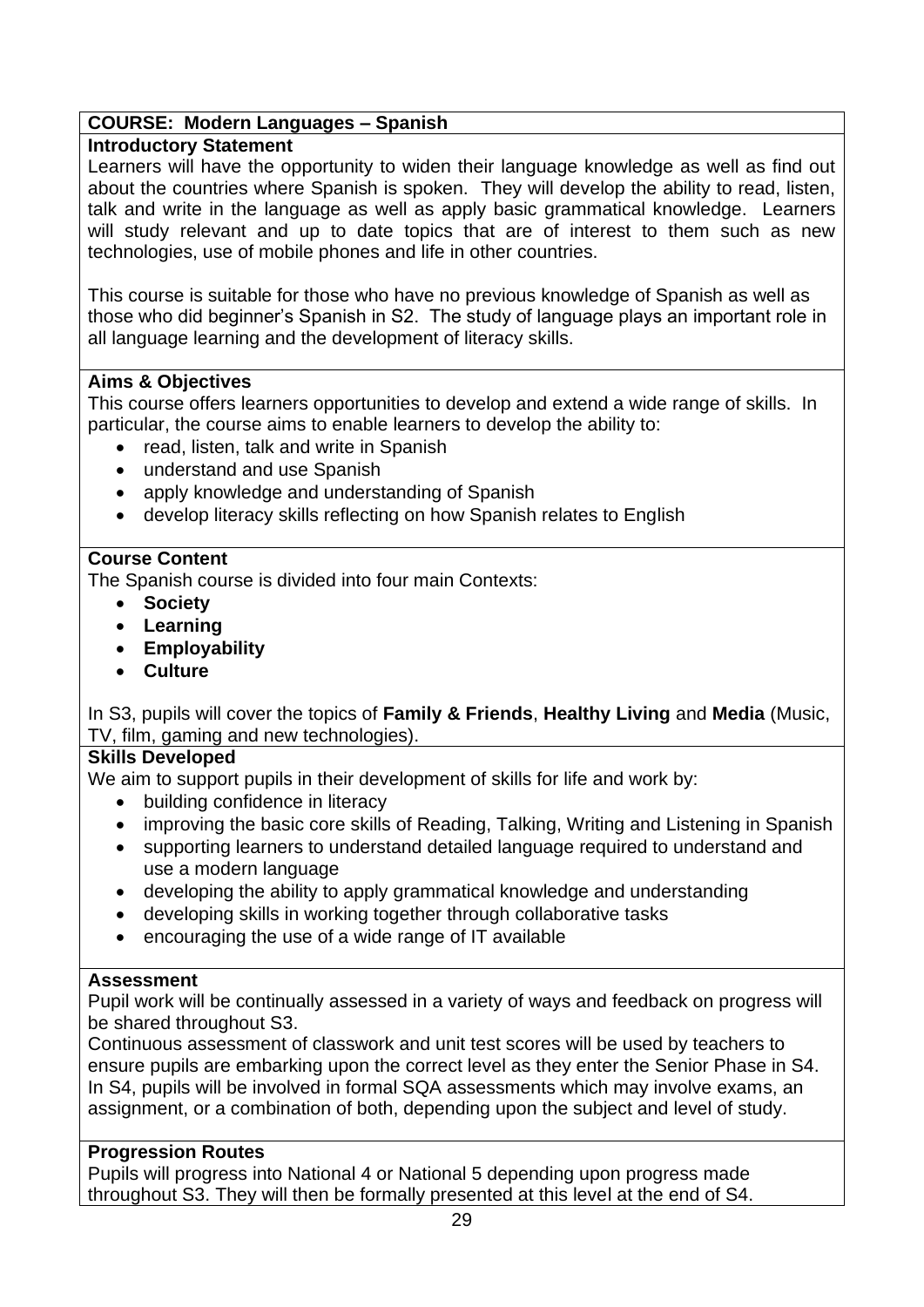|                | NAME OF SUBJECT: |
|----------------|------------------|
| <b>HISTORY</b> |                  |

#### TITLE OF MASTERCLASS: **ARCHAEOLOGY**

#### **Learners` experiences**:

Pupils will take part in a fieldwork investigation of the Clava Cairns – a series of Bronze Age Passage Graves near Inverness.

- They will learn how to survey one of the burial mounds in order to produce an accurate outline plan using basic mathematics.
- They will investigate the occurrence of grave goods in similar tombs and produce an archaeological pottery drawing where they have to reconstruct the image of the pot from a broken shard.
- A photographic record will also be made of the site.
- They will investigate the occurrence of 'cup and ring marks' and suggest a purpose for this art work.
- There may be the opportunity to practice making similar pottery in school.
- Pupils will research similar burials in Perthshire and Highland Scotland, including the Orkney Islands to suggest what these burial methods tells us about how the society who built them.

This is very much a hands on course, but will also require detailed research and the production of a report that will teach very important skills for the History National 4 and 5 courses. It will provide excellent practice for the Value Added Topic at National 4/5.

#### **Outcomes of Masterclass (including assessment**):

The surveying skills will help pupils learn the importance of working as a team. There will also be a lot of scope for independent t learning and for pupils top develop areas of particular interest.

The end product will be a written and illustrated report on their findings illustrating the skills that they have learnt. This will include the outline plan, photographs and an analysis of the finds from Passage Grave.

**If this Masterclass allows pupils to achieve an additional awards, please give details below:**

Youth Achievement Award, Bronze = to a Nat 4. [Archaeology contributes to this award.] In the future this could also lead into an SQA National Unit Assessment in Investigating Archaeology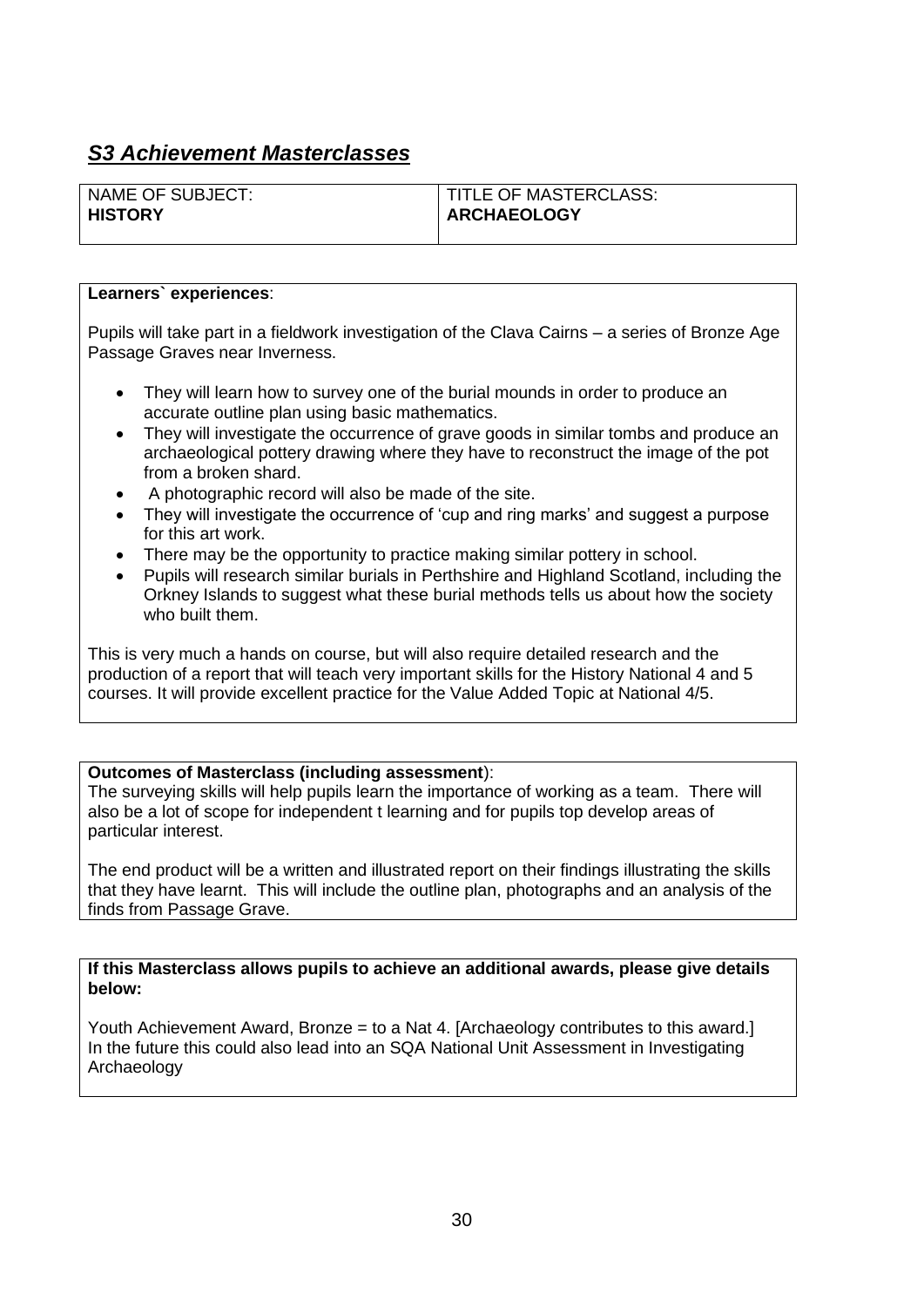| NAME OF SUBJECT:      | TITLE OF MASTERCLASS:             |
|-----------------------|-----------------------------------|
| <b>HOME ECONOMICS</b> | <b>NPA level 4 Bakery - units</b> |

#### **Learners' experiences:**

The craft bakery industry currently has a skills shortage, the public are requesting better quality and varieties of breads and flour confectionery made by traditional methods, and there is now a rise in the artisan baker and flour confectioner. Large supermarket chains have either their own in-house bakery training programme or they no longer scratch bake. It is therefore vitally important to improve sales and productivity by boosting the skills of this sector's workforce. Increasingly, to meet the growing demand of a more discerning clientele, hotels and restaurants are reverting to traditional methods of craft baking to produce their own in-house speciality breads and pastries.

#### **Outcomes of masterclass:**

The National Progression Award in Bakery aims to provide candidates with a range of bakery skills and understanding. We will aim to complete at least one of the units for this award as in 1 period per week we cannot complete the whole award.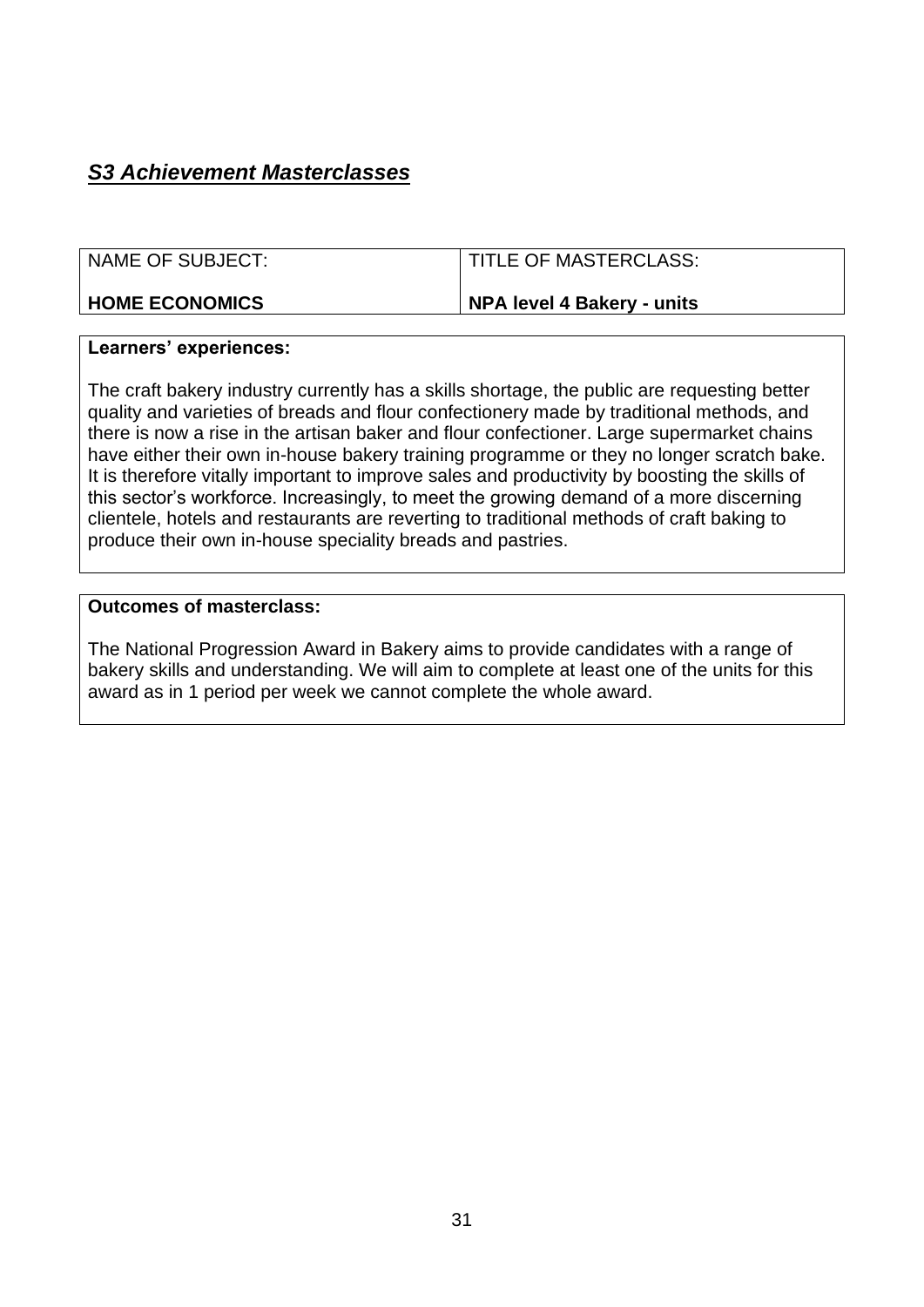| NAME OF SUBJECT:          | <b>TITLE OF MASTERCLASS:</b> |
|---------------------------|------------------------------|
| Art, Design & Photography | <b>Creative Printmaking</b>  |
|                           |                              |

#### **Learners` experiences**:

Pupils will receive an introduction to Creative Printmaking and learn about a variety of printmaking methods that require a hands-on approach to using mixed media. Pupils will also be able to explore the materials, Media and effects of a variety of processes through experimentation. Pupils will develop confidence by applying printmaking techniques in an experimental way before producing finished prints for presentation linked to a theme or stimuli.

**HWB 4-01A, HWB 4-19A EXA 4-03A, LIT 4-02A, EXA 4-01A, EXA 4-02A,**

#### **Outcomes of Masterclass** (including assessment):

Learners will produce a body of individual printed products responding to different stimuli. Final prints will include a press print and a mono print. Work will include an embedded critical element discussing and analysing existing/historical designers/ artist's work.

Assessment will be conducted at all stages of the process. Critiques of work will incorporate tutor and peer assessment, and pupil themselves will engage in a process of self-evaluation and assessment throughout the masterclass.

**If this Masterclass allows pupils to achieve an additional awards, please give details below**:

The challenge will involve pupils developing new skills and possible enterprise/ opportunities.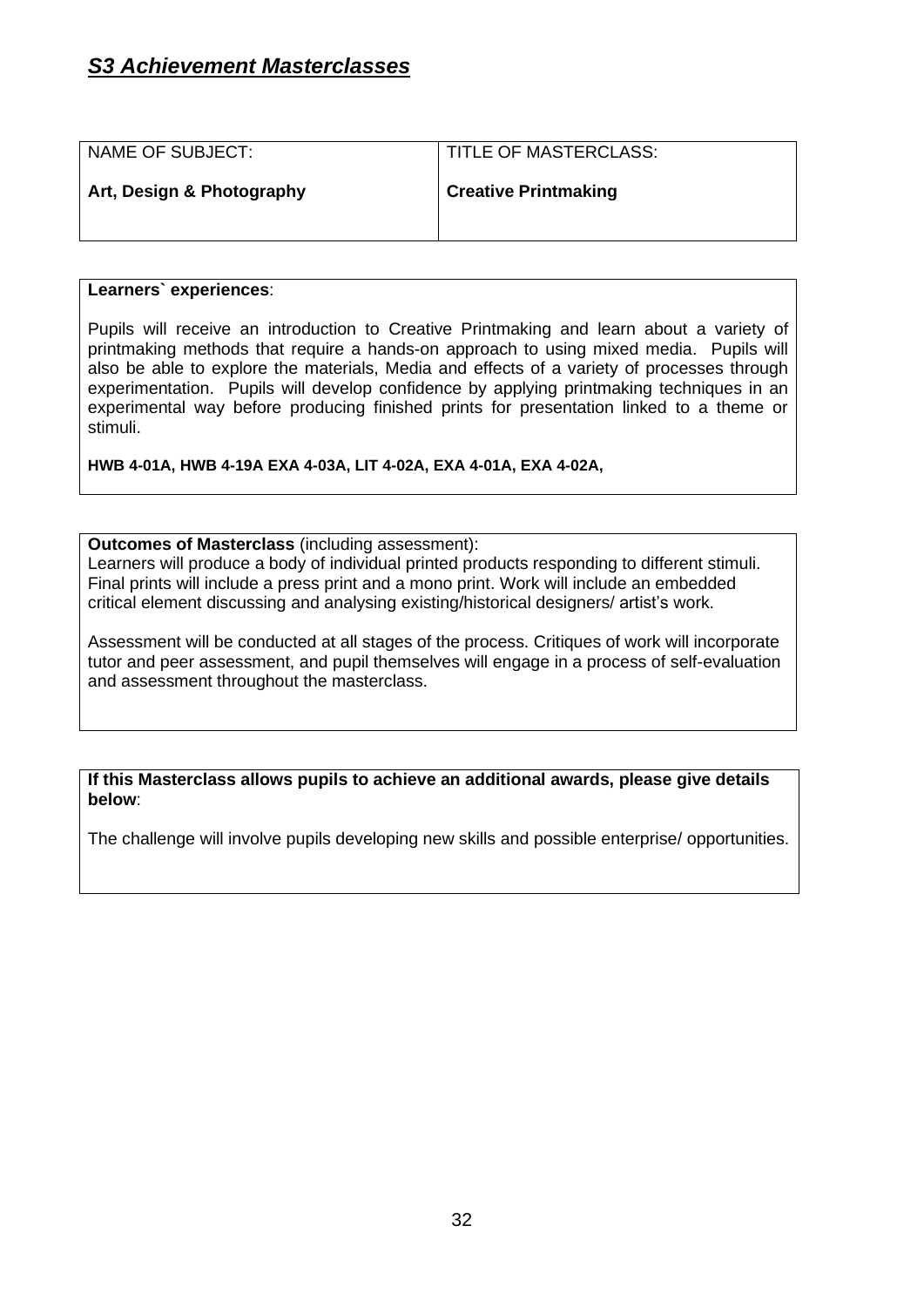| NAME OF SUBJECT: | TITLE OF MASTERCLASS:   |
|------------------|-------------------------|
| <b>English</b>   | <b>Creative Writing</b> |
|                  |                         |

#### **Learners` experiences:**

- Learners will plan and create a range of writing types including Poetry, Short Fiction and Personal Reflective Writing.
- They will use a range of planning methods and writing from stimulus to develop ideas.
- They will consider and adapt writing for a range of audience and purposes.
- This will be a course that is designed to allow for individual creativity but also learn about developing the creative process.

#### **Outcomes of Masterclass (including assessment):**

On successful meeting of the following outcomes, students will be awarded a Unit award at SCQF Level 5 (National 5 Level):

#### **Outcome 1 Plan a piece of writing in response to a stimulus. Performance criteria**

- (a) Plan writing linked to a stimulus.
- (b) Use an appropriate planning structure.
- (c) Use language appropriate to audience and purpose.

#### **Outcome 2 Produce a piece of personal writing**.

#### **Performance criteria**

- (a) Explore personal experiences and/or emotions in the piece of writing.
- (b) Use language and structure appropriate to genre and purpose.
- (c) Use sufficiently accurate sentence construction, spelling and punctuation.

#### **Outcome 3 Produce a piece of fictional/imaginative writing. Performance Criteria**

(a) Explore fictional/imaginative ideas in the piece of writing.

- (b) Use language and structure, appropriate to genre and purpose, to create impact.
- (c) Use sufficiently accurate sentence construction, spelling and punctuation.

Assessment is internally assessed through accumulation of evidence that meets the Performance Criteria. This is externally verified by SQA.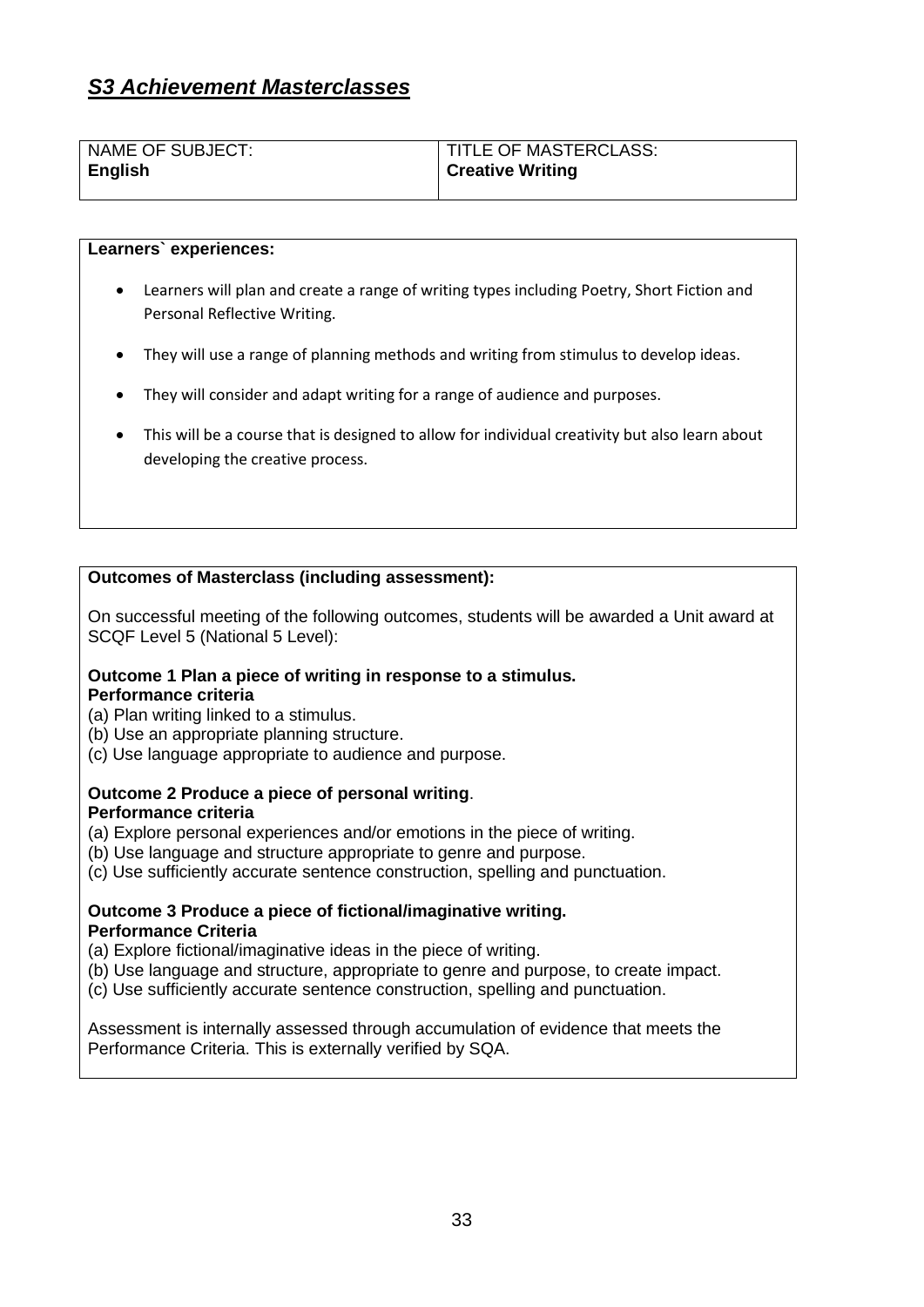| <b>NAME OF SUBJECT:</b> | TITLE OF MASTERCLASS: |
|-------------------------|-----------------------|
|                         |                       |

#### **Business & Digital Literacy**

**Digital Technologies**

#### **Learners` experiences:**

Pupils will work on developing their digital skills including the use of a variety of software and digital literacy.

Pupils will be expected to work both individually and collaboratively on a wide variety of tasks which are designed to enhance their skill level and confidence in using software and digital tools which are essential both in education and beyond. Pupils will have input into the tools used in this class however it is anticipated that the course will include the use of:

- A variety of iPad apps
- Cloud based versions of Word, Excel, Powerpoint and Outlook
- Wakelet/Sway

#### **Outcomes of Masterclass (including assessment):**

This is a new course designed to allow pupils to work on these skills outwith their curricular subjects so that when faced with tasks which require digital skills for successful completion, pupils will be able to focus on the content they are producing as they are confident in their manipulation of the necessary software.

In addition to the increased confidence and skills, pupils will work towards an NPA in either Digital Passport or PC Passport. Pupils will also work on badges as part of the iDEA awards.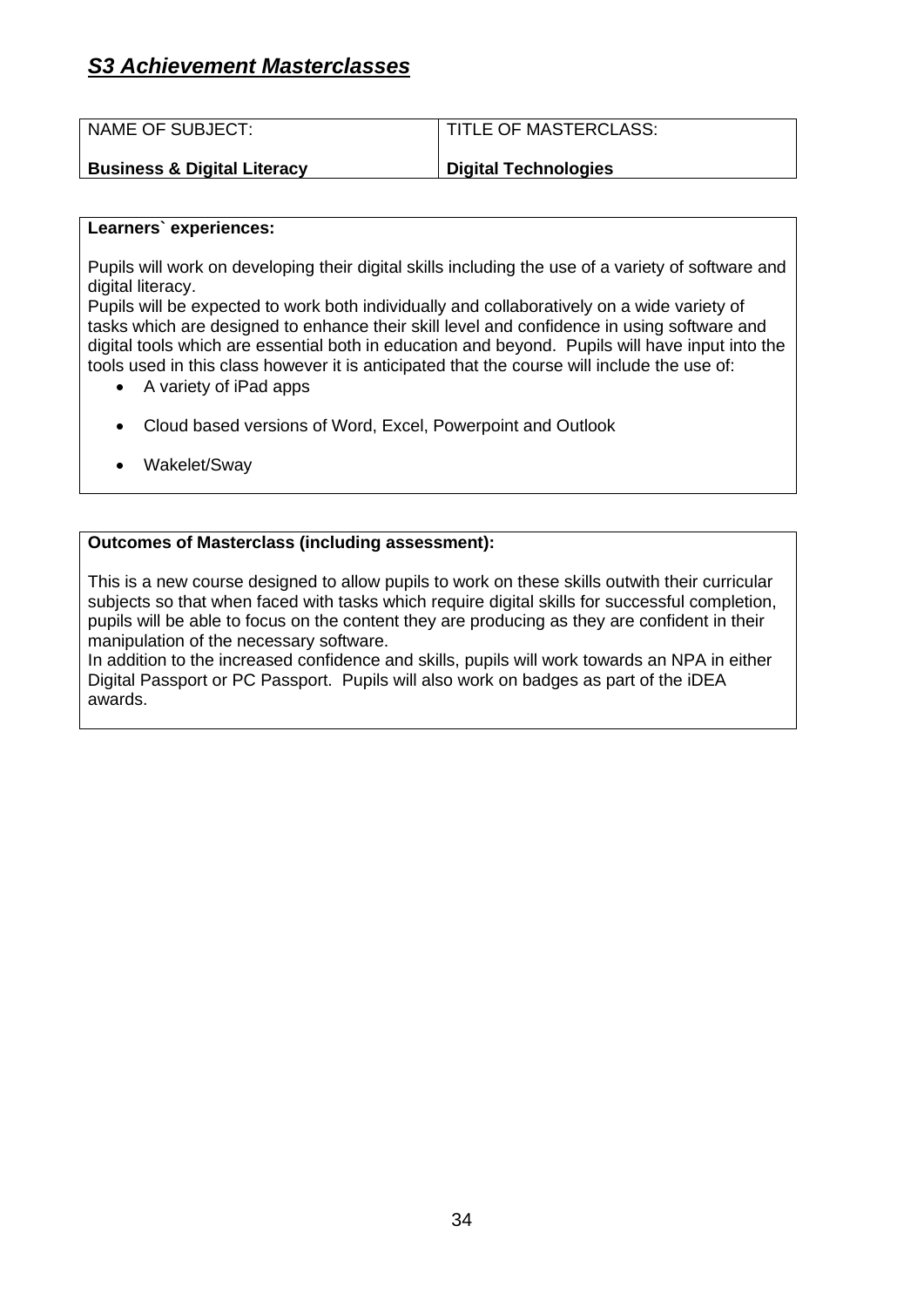| NAME OF SUBJECT: | <b>TITLE OF MASTERCLASS:</b> |
|------------------|------------------------------|
| <b>Science</b>   | <b>Energy for the Future</b> |
|                  |                              |

#### **Learners` experiences**:

The future production of energy is not only of vital important to society, but it is also a key area where employment will be in the coming years in our country. Additionally it is also one of the main keys to reducing emissions and making an impact on climate change in the future.

This master class introduces pupils to the main ways in which energy is currently produced in our country, including the importance of energy production in society and the world of work. It will then consider ways in which energy can be produced in the future by focussing on current developments and research. Pupils will investigate different methods of energy production through experiment to discover their advantages and disadvantages. Pupils will investigate potential solutions to energy production and how these solutions will allow energy delivery for the future and affects on climate. Key links will be made throughout to the world of work and employment in the energy sector.

This masterclass will be delivered with the aid of a partnership with SSE.

**Outcomes of Masterclass** (including assessment):

Pupils will engage in a variety of tasks including research, problem solving and experiment. Links will be made with the world of work.

Assessments will be made through experiments and research tasks.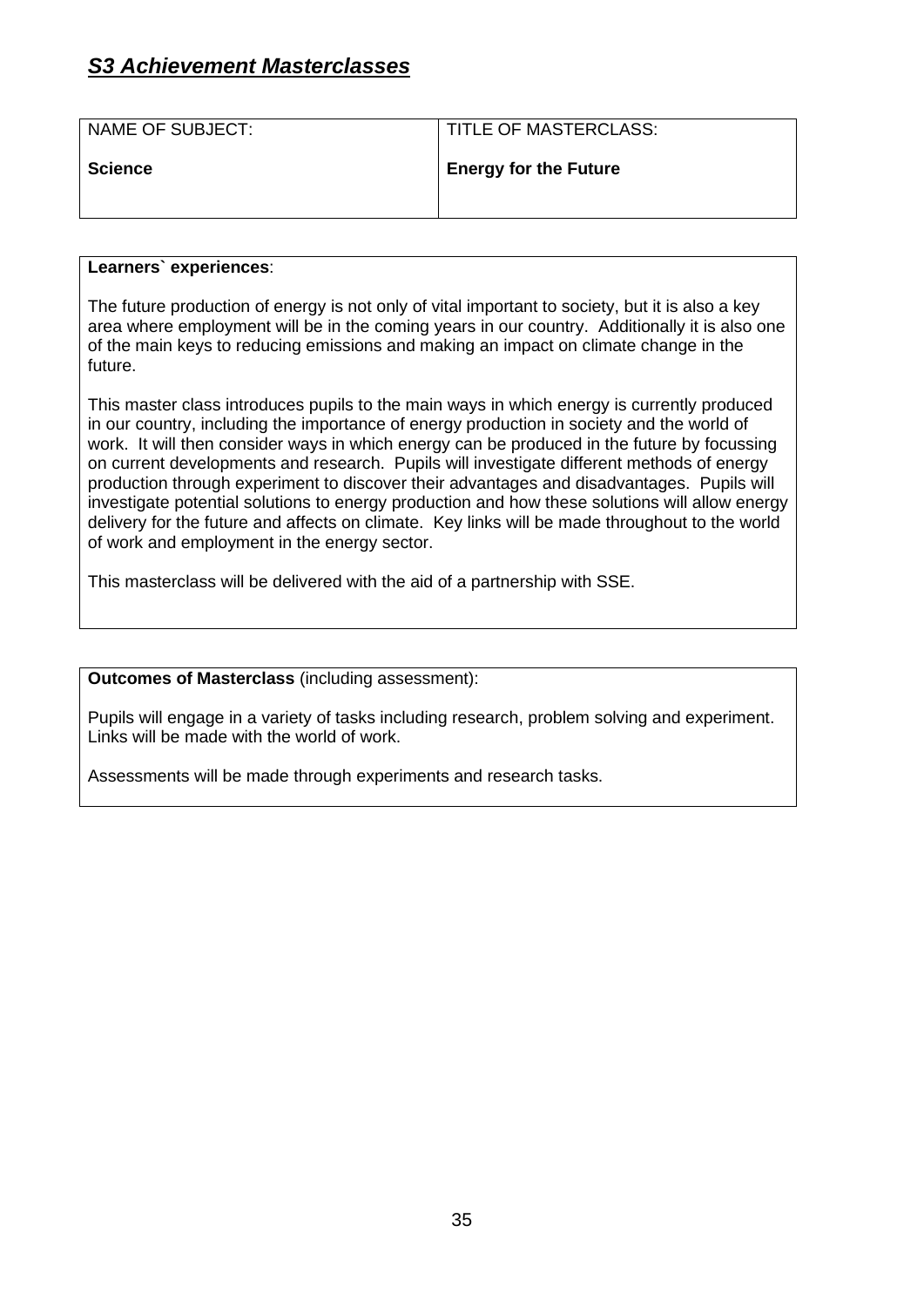| NAME OF SUBJECT: | TITLE OF MASTERCLASS: |
|------------------|-----------------------|
| <b>Science</b>   | <b>Forensics</b>      |

#### **Learners` experiences:**

Learners will build on previous learning of science outcomes at level 3. In particular, pupils will gain experience in a wide range of forensic techniques including:

- DNA profiling (risks and benefits)
- Gel electrophoresis (separating DNA and protein fragments)
- Fingerprint analysis
- Blood type analysis
- Blood spatter analysis
- Forensic anthropology
- New technologies in forensic science
- Aeroplane crash analysis
- Shoe print analysis (crime scene investigations)

The course will include a variety of experiences and outcomes at level 4 and will add to pupils' skills in design, evaluation, analysis, creativity, employability and team-work.

#### **Outcomes of Masterclass (including assessment):**

At the end of this unit, learners will use their extensive knowledge and skills to assess forensic evidence presented to them. They will analyse and evaluate experimental work and produce a forensic report to support a conclusion based on the evidence gathered from a crime scene simulation.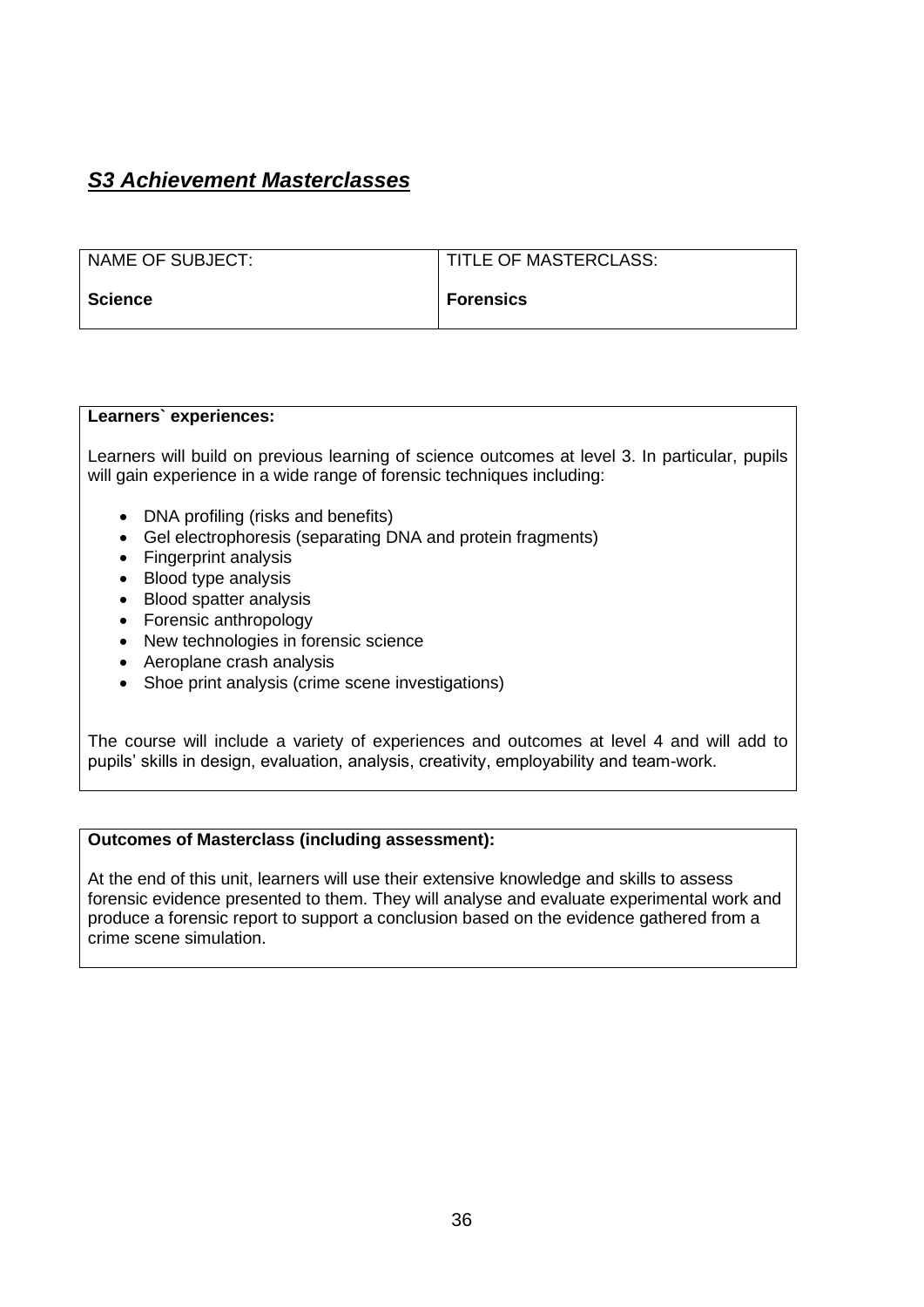| NAME OF SUBJECT:                 | <b>TITLE OF MASTERCLASS:</b>    |
|----------------------------------|---------------------------------|
| <b>Modern Languages - German</b> | <b>German For Work Purposes</b> |
|                                  |                                 |

#### **Learners` experiences**:

Learners will develop the skills of listening and talking in German in a Work context, covering a range of topics including:

- Personal details
- Numbers/Time
- Money matters
- Leisure activities
- Areas of school study
- Transport
- Job-related expressions and vocabulary
- Work experience

#### **Outcomes of Masterclass** (including assessment):

By the end of this Masterclass, learners will be able to take part in a basic job interview in German.

Learners will also be able to listen to young German people talking about the jobs they do, understanding the key points made.

Please note that this Masterclass is not a progression route to National Level German.

**If this Masterclass allows pupils to achieve an additional award, please give details below**:

Pupils will achieve an SQA Unit Pass in Modern Languages for Work Purposes (SCQF level  $3 = 6$  SCQF credit points)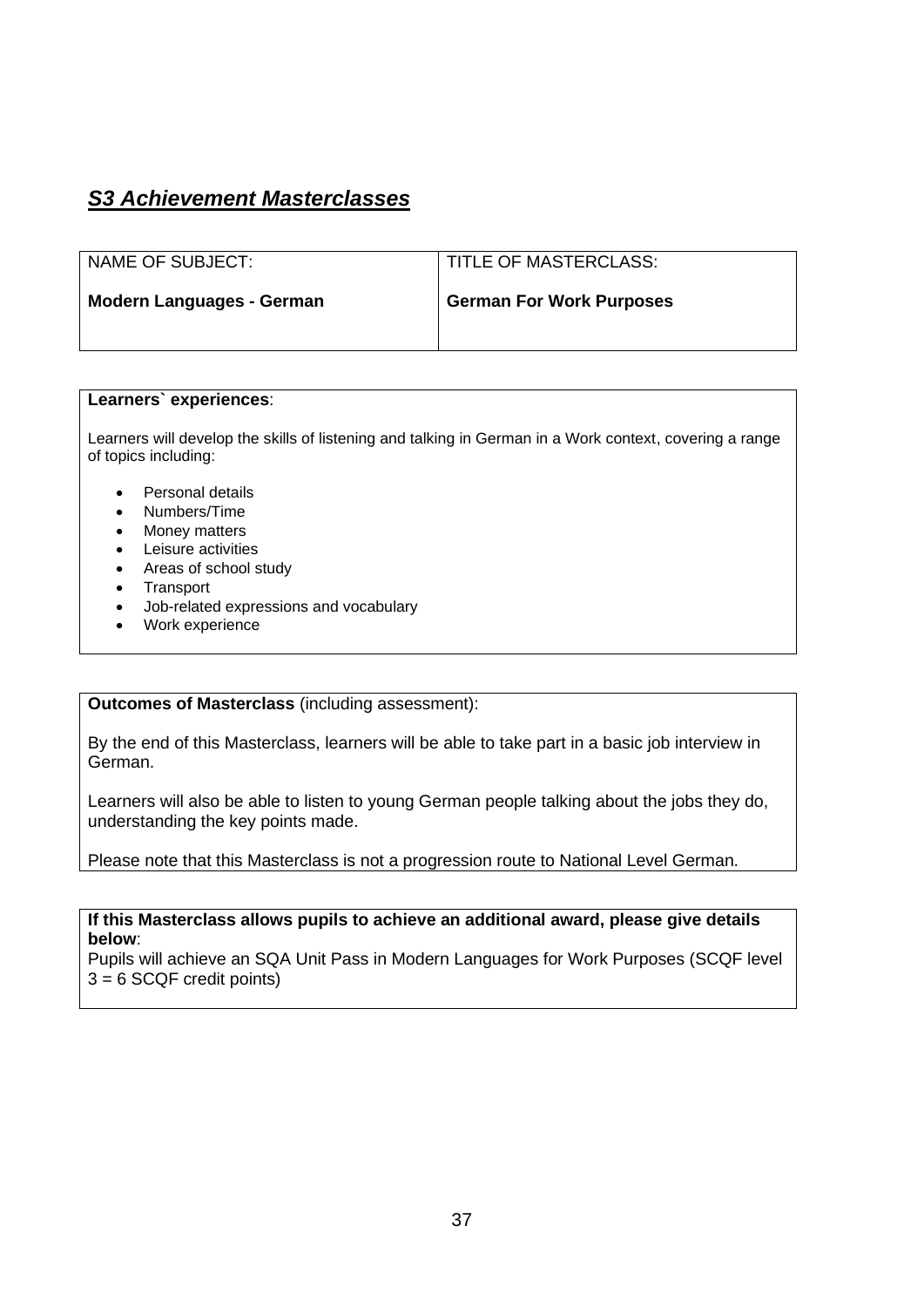| NAME OF SUBJECT: | TITLE OF MASTERCLASS: |
|------------------|-----------------------|
| Hairdressing     | <b>Hairdressing</b>   |
|                  |                       |

#### **Learners` Experiences:**

This course is designed to help learners develop:

- Skills and knowledge in a broad vocational area
- Core Skills: literacy, numeracy, ICT, problem solving and handling relevant equipment
- an understanding of the workplace and expectations of employer and employee
- positive attitudes to learning
- skills and attitudes for employability including teamwork, individual contribution in groups and allowing candidates to experience the feeling of job satisfaction.

A key feature of these Courses is the emphasis on **experiential learning**. This means learning through practical experience and learning by reflecting on experience.

#### **Learning through practical experience**

- learning in real or simulated workplace settings
- learning through role play activities in vocational contexts
- carrying out case study work/many visits to areas of interest

planning and carrying out practical tasks and assignments.

**Outcomes of Masterclass** (including assessment):

Applying tradition classroom learned topics to the 'working world'. Practical skills are developed while considering the areas outlined. One of the main areas of concentration is on social skills required to be accepted and successful in the workplace.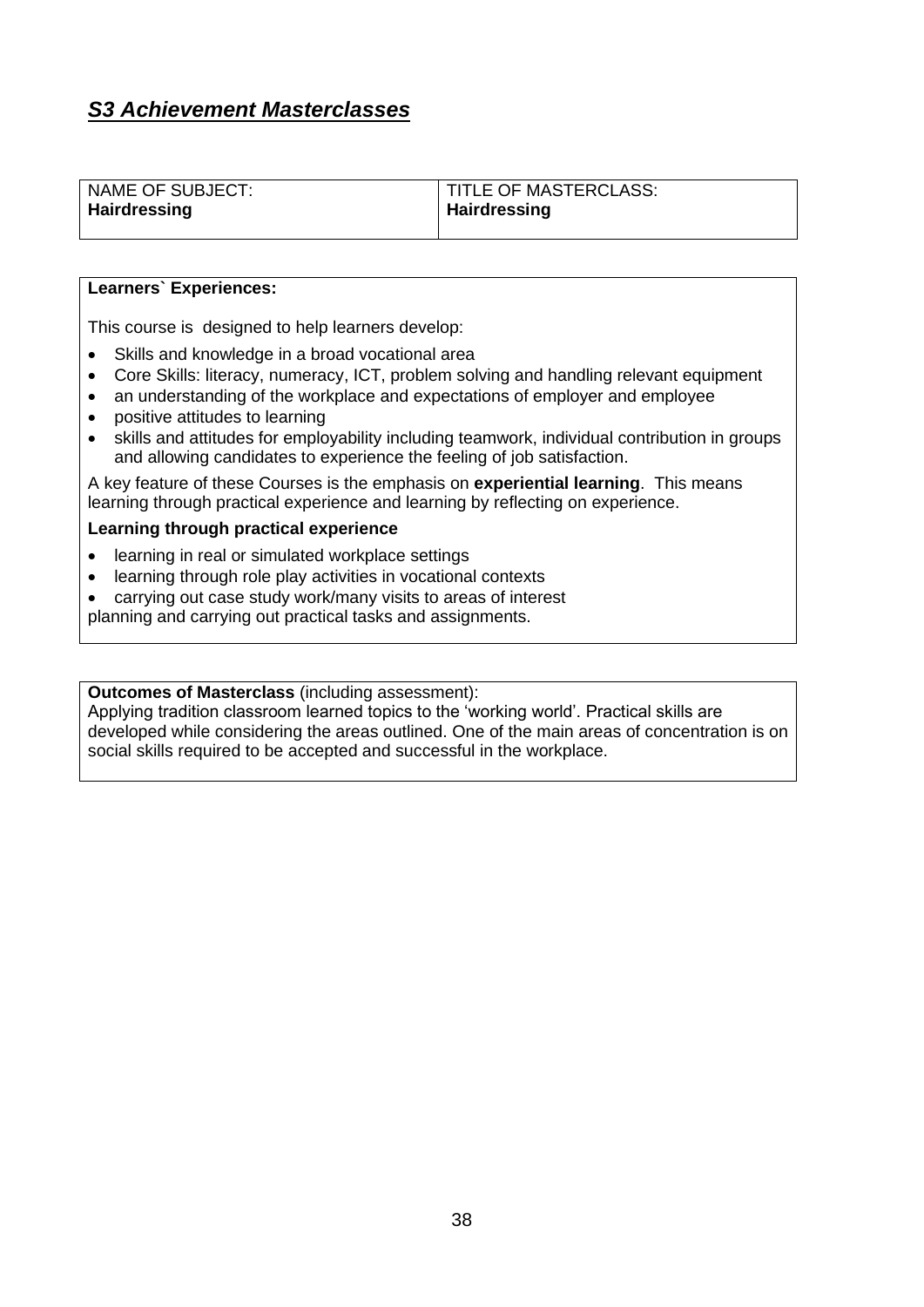| NAME OF SUBJECT:       | <b>I TITLE OF MASTERCLASS:</b>            |
|------------------------|-------------------------------------------|
| <b>Performing Arts</b> | Musical Theatre & Stage Production skills |

#### **Learners` experiences:**

#### **Musical Theatre Performance & Stage Production skills**

- ✓ Rehearsing, Staging, Performing & Recording
- $\checkmark$  Planning & Evaluating
- ✓ Working collaboratively
- Group Singing, Acting and Dance Performances.
- Develop characterisation skills through improvisation and role play
- Explore the importance and effectiveness of production skills in creating mood and atmosphere on stage.
- Learning Technical Theatre skills Lighting, Live Sound, Back stage roles
- Develop knowledge of production skills e.g. costume, make-up, set and props and learn how to apply them practically
- Take responsibility for "real-life" production roles e.g. lighting, sound, costume makeup and so on.
- Actively participating in the life of the Performing Arts department

#### **Outcomes of Masterclass (including assessment):**

- $\checkmark$  Develop a Performing skills associated with the discipline of Musical Theatre
- $\checkmark$  Develop Technical skills associated with the discipline of Musical Theatre
- ✓ Develop a range of appropriate skills in voice, movement and acting
- $\checkmark$  Develop self-presentation skills
- ✓ Developing Sound Engineering Skills –Sound FXs, Live Sound capture e.g Radio mics, Recording Voice Actors, producing Audio Books/Plays. Making Movie Trailers
- $\checkmark$  Work in rehearsal and performance creatively and innovatively
- ✓ Develop self-evaluation skills, enabling professional development
- $\checkmark$  Develop the ability to work independently and in groups
- $\checkmark$  Participate in public performances

#### **How this Masterclass benefits pupils:**

Performing Arts helps to develop personal and social skills through a variety of activities. Your language and movement skills will improve and your self - confidence, concentration and imagination will develop. This S3 Masterclass also strives to help you to develop an appreciation of the many skills involved in the "Creative Industries". There are many way pupils can contribute to a production, and this "hands on" training is an important part of any of our Performing Arts events. Working with others helps you to learn patience, tolerance, self–discipline and respect. This course also strives to help you to develop an appreciation of Musical Theatre. This masterclass allows pupils to organise and direct their own studies and time, be effective contributors as they work as part of a group. Excellent preparation for a Core Drama or Music Performance National course in S4.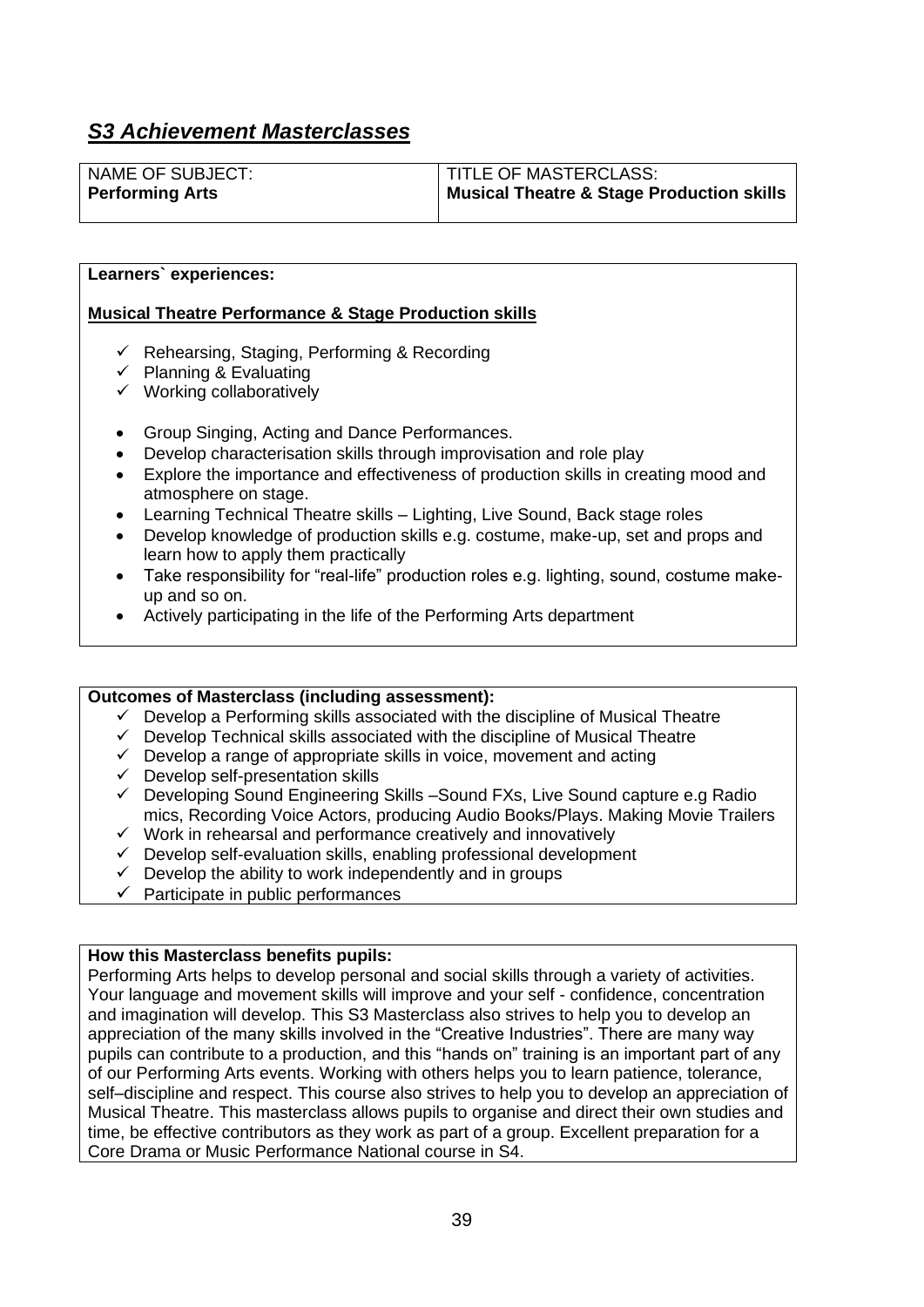| NAME OF SUBJECT:          | <b>TITLE OF MASTERCLASS:</b> |
|---------------------------|------------------------------|
| Art, Design & Photography | Photography                  |

#### **Learners` experiences**:

Pupils will receive an introduction to Digital photography and photography processes through hands on experience and practical led briefs. They will develop their understanding of camera settings and the physical functions of the camera. This will be used to identify key visual characteristics and develop their visual control of an image. Pupils will develop their understanding of composition and visual language and present their work in contact sheets, prints and digital files. They will also work in sketchbooks with an emphasis on creativity, annotation and image making that is important to their personal and skills development in art and design. Presentation skills and creative thinking will be developed throughout the course.

#### **Outcomes of Masterclass** (including assessment):

Learners will produce a body of individual and group photographic and print work. The will present and exhibit their work for the school community. Work will be entered into regional and national competitions, and will explore the opportunities to use their work in an enterprising way.

Assessment will be conducted at all stages of the process. Critiques of work will incorporate tutor and peer assessment, and pupil themselves will engage in a process of self-evaluation and assessment throughout the masterclass.

#### **If this Masterclass allows pupils to achieve an additional awards, please give details below**:

The challenge will entail working with others, developing new skills and possible enterprise opportunities.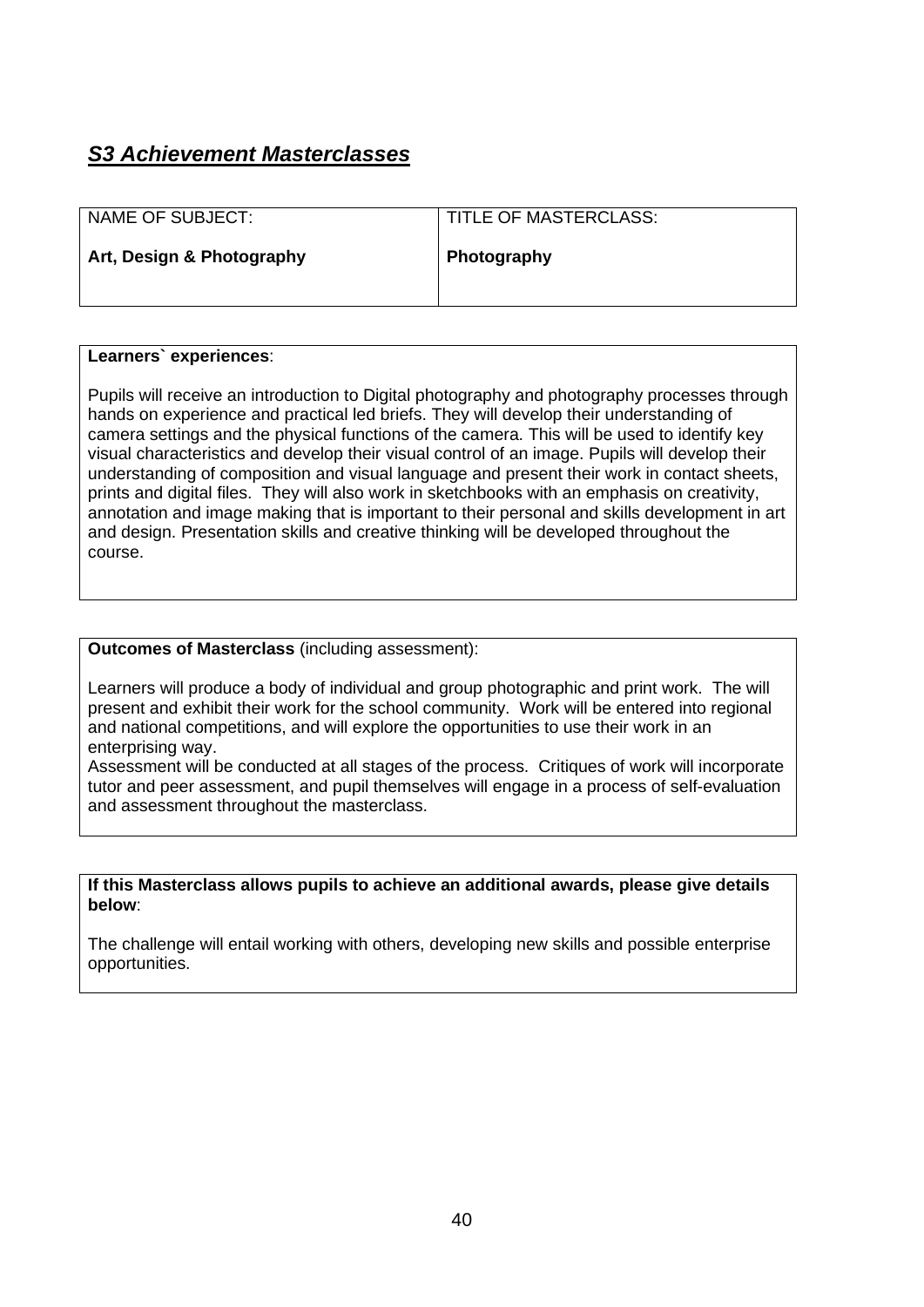| NAME OF SUBJECT:                  | TITLE OF MASTERCLASS:            |
|-----------------------------------|----------------------------------|
| <b>Modern Languages - Spanish</b> | <b>Spanish For Work Purposes</b> |

#### **Learners` experiences**:

Learners will develop the skills of listening and talking in Spanish in a Work context, covering a range of topics including:

- Personal details
- Numbers/Time
- Money matters
- Leisure activities
- Areas of school study
- Transport
- Job-related expressions and vocabulary
- Work experience

**Outcomes of Masterclass** (including assessment):

By the end of this Masterclass, learners will be able to take part in a basic job interview in Spanish.

Learners will also be able to listen to young Spanish people talking about the jobs they do, understanding the key points made.

Please note that this Masterclass is not a progression route to National Level Spanish.

**If this Masterclass allows pupils to achieve an additional award, please give details below**:

Pupils will achieve an SQA Unit Pass in Modern Languages for Work Purposes (SCQF level  $3 = 6$  SCQF credit points)